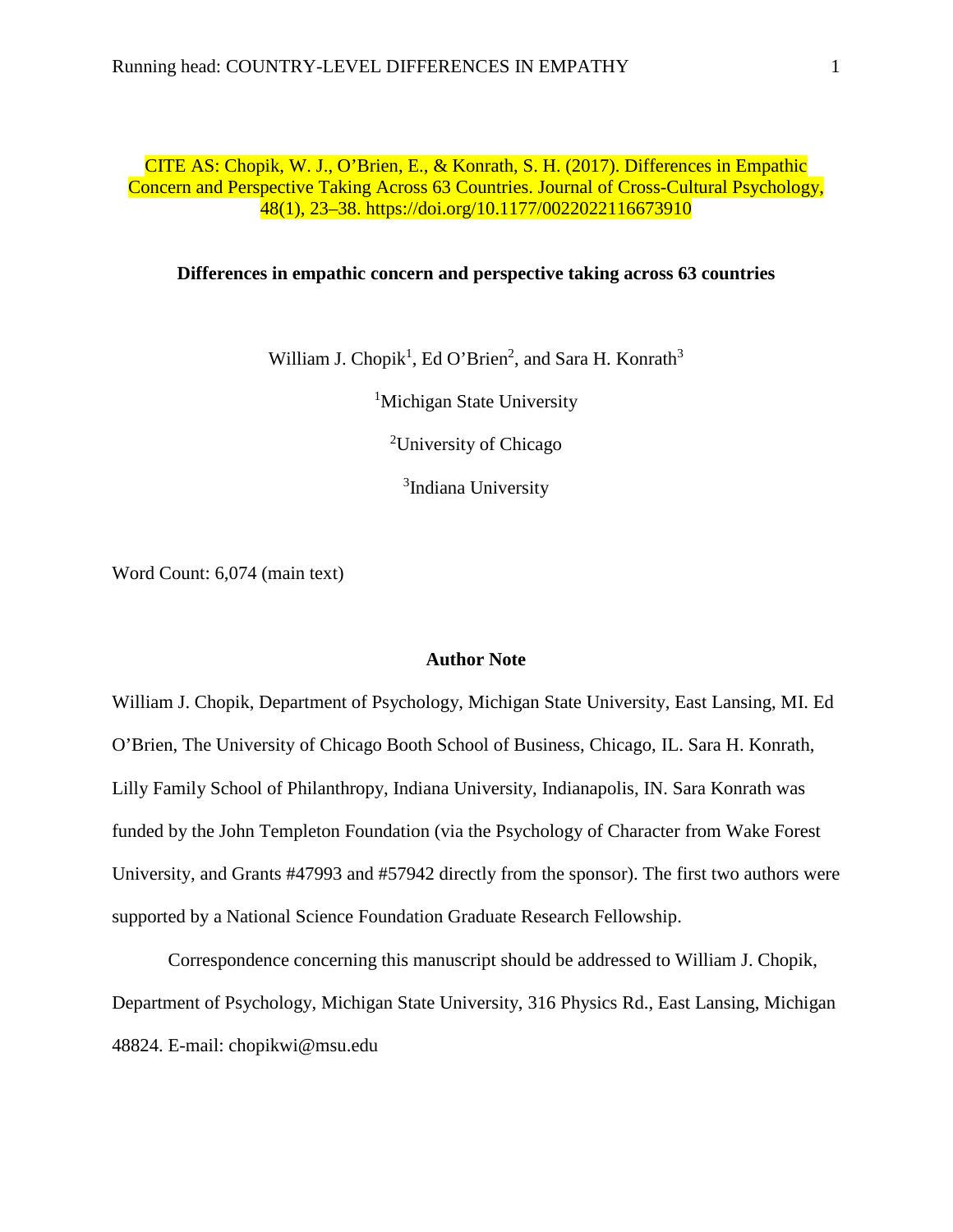# **Abstract**

Cultural practices socialize people to relate to others in different ways. One critical way in which these interpersonal bonds are formed and maintained is via empathy, our emotional reactivity towards others' internal experiences. However, the extent to which individuals from different cultures vary in their dispositional empathy, and the correlates of these differences, are relatively unknown. Thus, the current study explored cultural variation in empathy, and how this variation is related to psychological characteristics and prosocial behavior across cultures. Evidence from an original sample of 104,365 adults across 63 countries reveals that higher-empathy countries also have higher levels of collectivism, agreeableness, conscientiousness, self-esteem, emotionality, subjective well-being, and prosocial behavior. These findings reveal that empathy is situated within a broader nomological network of other psychological characteristics, emotional expression and experiences, and prosocial behavior across cultures. The current study expands our understanding about how psychological characteristics vary across cultures and how these characteristics can manifest in broader national indicators of prosocial behavior.

#### **Abstract word count**: 160

**Keywords**: empathy, cultural differences, prosocial behavior, collectivism, personality, emotion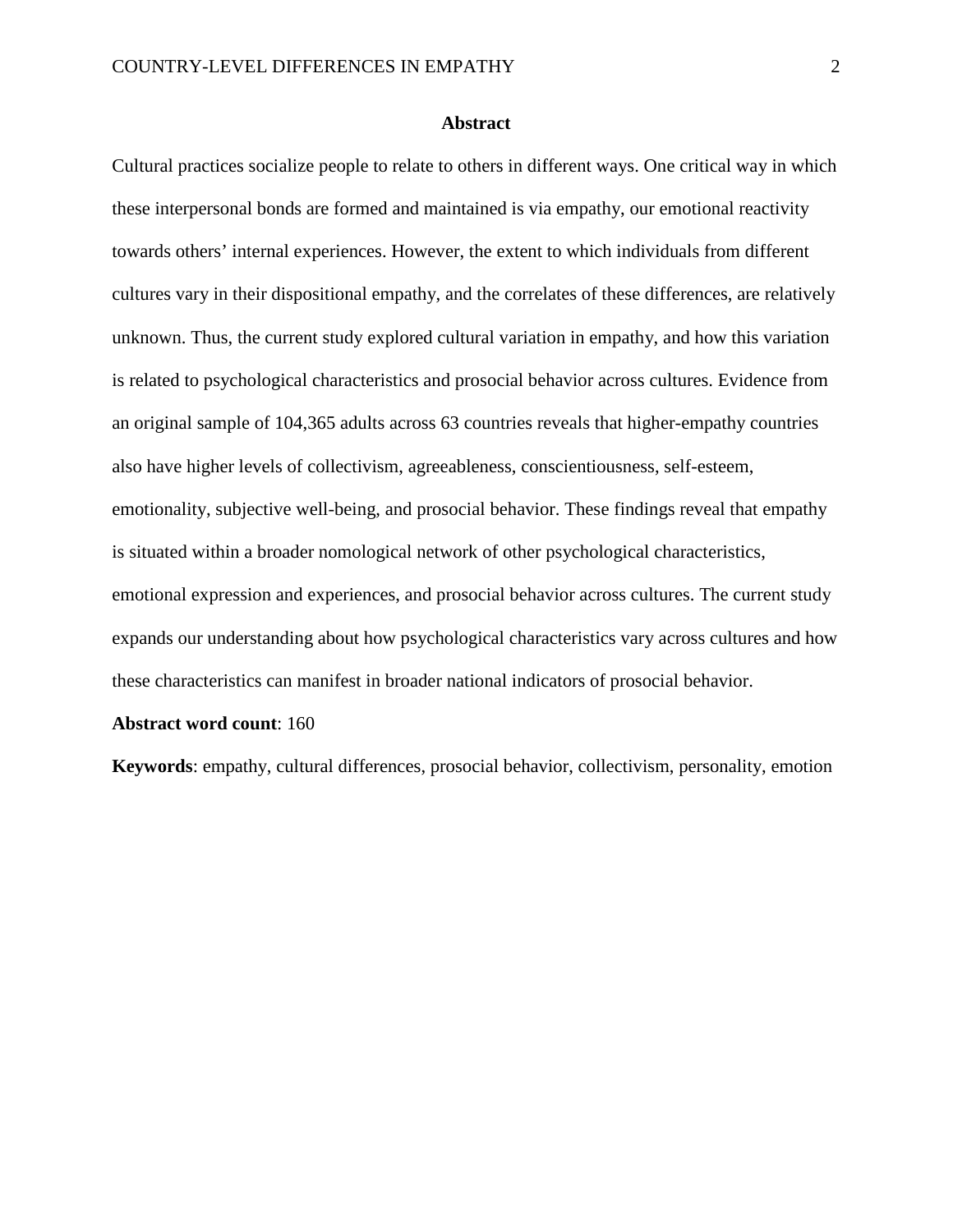Empathy is defined as the tendency to be psychologically in tune with others' feelings and perspectives [\(Decety & Lamm, 2006, p. 1147\)](#page-25-0). This definition captures the widely accepted observation that empathic sensitivities are multi-dimensional in nature [\(Davis, 1994\)](#page-25-1), comprised of distinct *emotional* (tendencies to feel concern and compassion for others) and *cognitive* components (tendencies to imagine different viewpoints beyond one's own).

Empathy is associated with a wide array of intrapersonal and interpersonal outcomes [\(Konrath & Grynberg, 2013\)](#page-28-0). For example, empathy is positively related to life satisfaction, emotional intelligence, and self-esteem [\(Eisenberg, Fabes, & Spinrad, 2006;](#page-25-2) [Mayer, Caruso, &](#page-29-0)  [Salovey, 2000;](#page-29-0) [Richardson, Hammock, Smith, Gardner, & Signo, 1994\)](#page-30-0). More empathic people not only have larger and more fulfilling social networks compared to less empathic people, but they are also more prosocial: they volunteer more, donate more to charity, and are more likely help others in need, for more altruistic reasons [\(Davis, 1983;](#page-25-3) Grühn, Rebucal, Diehl, Lumley, & [Labouvie-Vief, 2008;](#page-26-0) [Konrath, Ho, & Zarins, 2016\)](#page-28-1). Empathy is also sometimes understood as a type of competence or an attitude toward accounting for the feelings in other people (Singh  $\&$ [Dali, 2013\)](#page-31-0). Some evidence shows that interventions can increase this type of competency in people [\(Castillo, Salguero, Fernández-Berrocal, & Balluerka, 2013;](#page-24-0) [Konrath et al., 2015\)](#page-28-2). However, *dispositional* empathy—in terms of both its emotional and cognitive dimensions—is generally considered an enduring individual characteristic that is relatively stable over time and across the lifespan [\(Eisenberg et al., 1999;](#page-26-1) [Grühn et al., 2008\)](#page-26-0).

To date, empathy has been primarily studied among North Americans, and as such, associations between empathy and both psychological characteristics (e.g., personality traits) and prosocial behavior (e.g., helping strangers, volunteering) have not been widely examined across different cultures. The relative lack of empirical focus on how empathy varies cross-culturally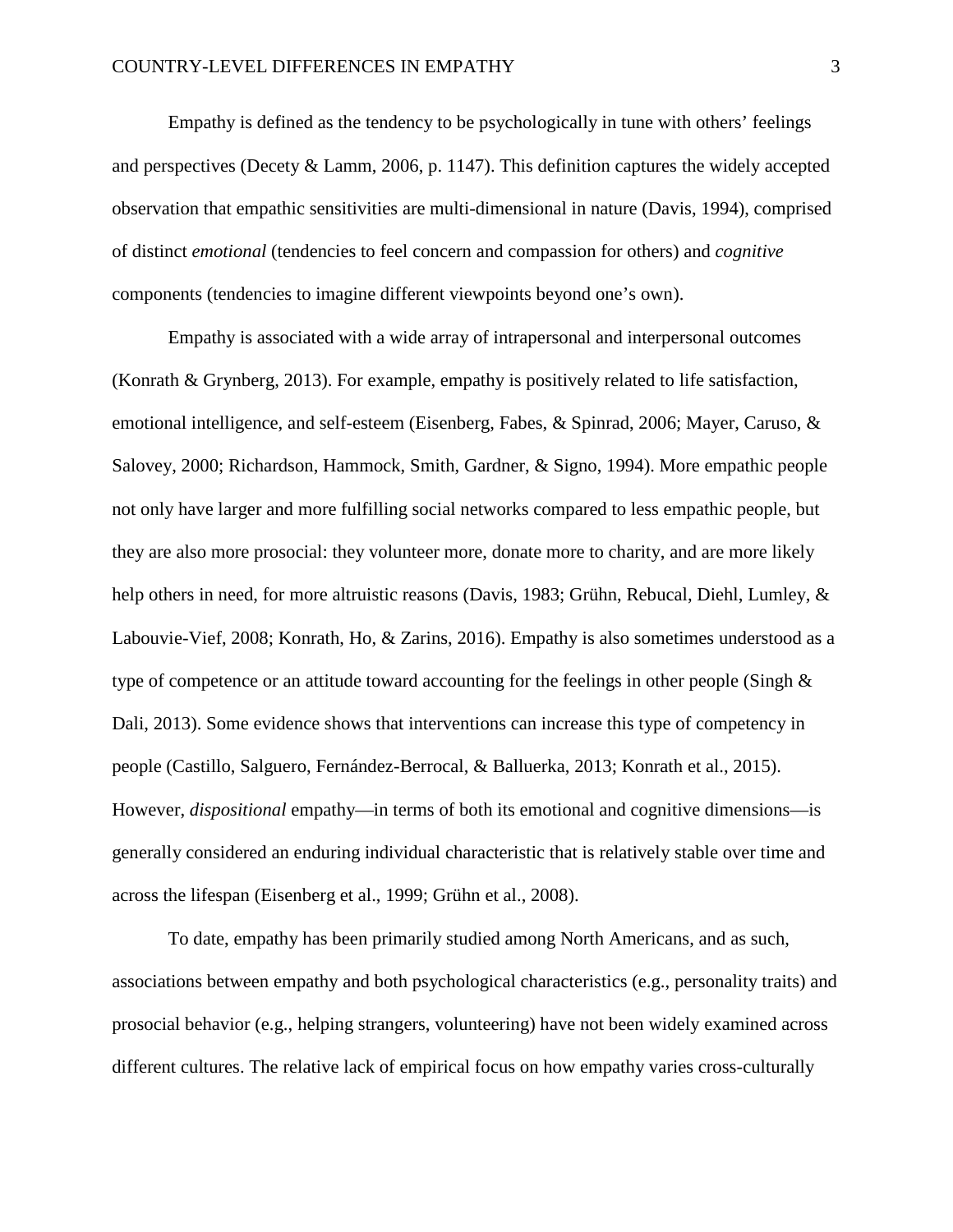may be particularly important considering that cultures socialize us to relate to other people in different ways [\(Markus & Kitayama, 1991\)](#page-29-1), potentially affecting how empathy is experienced and expressed. In this study, we sought to address this gap by examining how country-level empathy (i.e., aggregated empathy scores of a country's citizens) is related to country-level psychological characteristics and prosociality. We use data provided by other cross-cultural studies to situate our sample within a broader nomological network of psychological characteristics and prosocial behaviors.

# **Empathy, Interdependence, and Culture**

Although scholars have examined empathy-*related* differences across cultures (e.g., in emotion recognition and expression; see [Haidt & Keltner, 1999;](#page-26-2) [Soto & Levenson, 2009\)](#page-31-1), the vast majority of research into *trait* empathy focuses on people of Caucasian descent from North American countries [\(Konrath, O'Brien, & Hsing, 2011;](#page-28-3) [O'Brien, Konrath, Grühn, & Hagen,](#page-29-2)  [2013\)](#page-29-2). Why might cultures vary on trait empathy? One major psychological difference across cultures is their individualism versus collectivism. Theoretically, empathy may be associated with the extent to which individuals construe themselves as an interdependent part of a larger social group. For example, the construct of sympathy (the acknowledgment of another person's feelings) is closely related to empathy (feeling care and concern for another person's feelings). Giving and receiving sympathy is theorized to be more closely tied to well-being within interdependent cultural contexts as compared to independent cultural contexts [\(Kitayama &](#page-28-4)  [Markus, 2000\)](#page-28-4). From this perspective, people from more individualistic cultures are thought to have a more individualized view of well-being, resulting from the actions of the individual agent. However, people from collectivistic cultures may be more likely to feel sympathy for others because their sense of well-being may be more intertwined with others.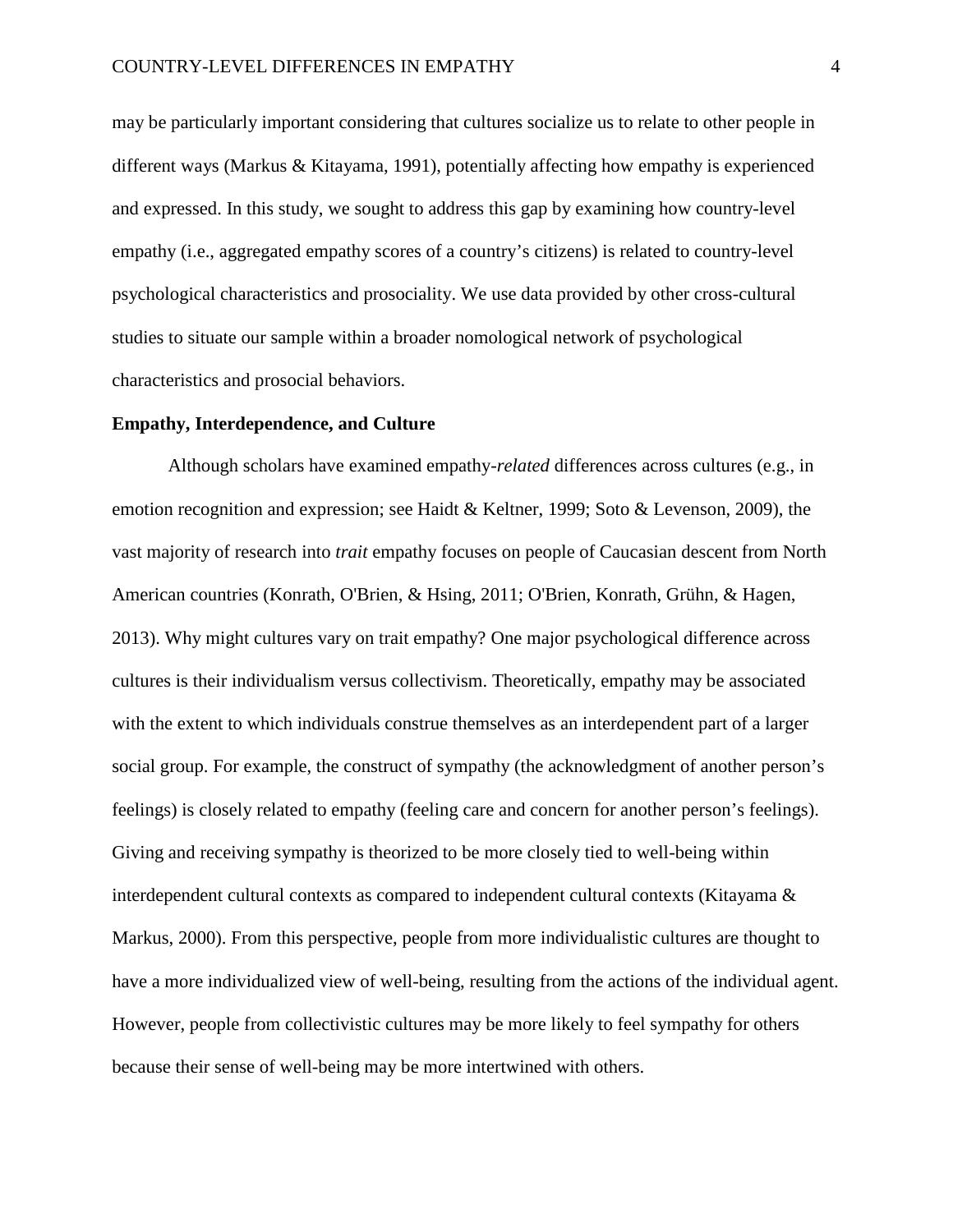Yet, research that directly examines the relationship between empathy, culture, and culture-related variables like interdependence is rare, and often presents contradictory results. On the one hand, individual differences in interdependence are associated with increased tendencies to experience compassion and sympathy within both American and Japanese samples [\(Dalsky,](#page-25-4)  [Gohm, Noguchi, & Shiomura, 2008\)](#page-25-4). This would lead to the prediction that there may be higher levels of trait empathy in more collectivistic cultures compared to more individualistic cultures.

On the other hand, the few studies that have directly compared empathy-related processes across individualistic versus collectivistic countries reached the *opposite* conclusion. For example, Cassels and colleagues [\(2010\)](#page-24-1) compared self-reported empathy scores in Western, East Asian, and Bicultural students. Western students reported higher empathy than Asian students, with Bicultural students falling in-between these two groups. One possible explanation provided by the researchers is that East Asian participants, because of their high levels of collectivism (or "interdependence"), perceive others' emotions as more closely related to their own, particularly because the self and other are more closely integrated in the cultures. Thus, independence (versus interdependence) may facilitate the necessary psychological distance to be able to distinguish one's own emotions from others' emotions, thus leading to higher Empathic Concern. Indeed, other studies find that US respondents reported higher mean-levels of empathy compared to Chinese respondents [\(Labouvie-Vief, Diehl, Tarnowski, & Shen, 2000;](#page-28-5) [Wu & Keysar, 2007\)](#page-32-0).

These mean-level differences in empathy are consistent with an observational study of preschool children from four countries [\(i.e., Germany, Israel, Indonesia, Malaysia; Trommsdorff,](#page-31-2)  [Friedlmeier, & Mayer, 2007\)](#page-31-2). In this study, children witnessed an adult play partner experience a misfortune (having her balloon popped). Compared to children from Asian cultures (Indonesia and Malaysia), children from Western cultures (Germany and Israel) were more likely to offer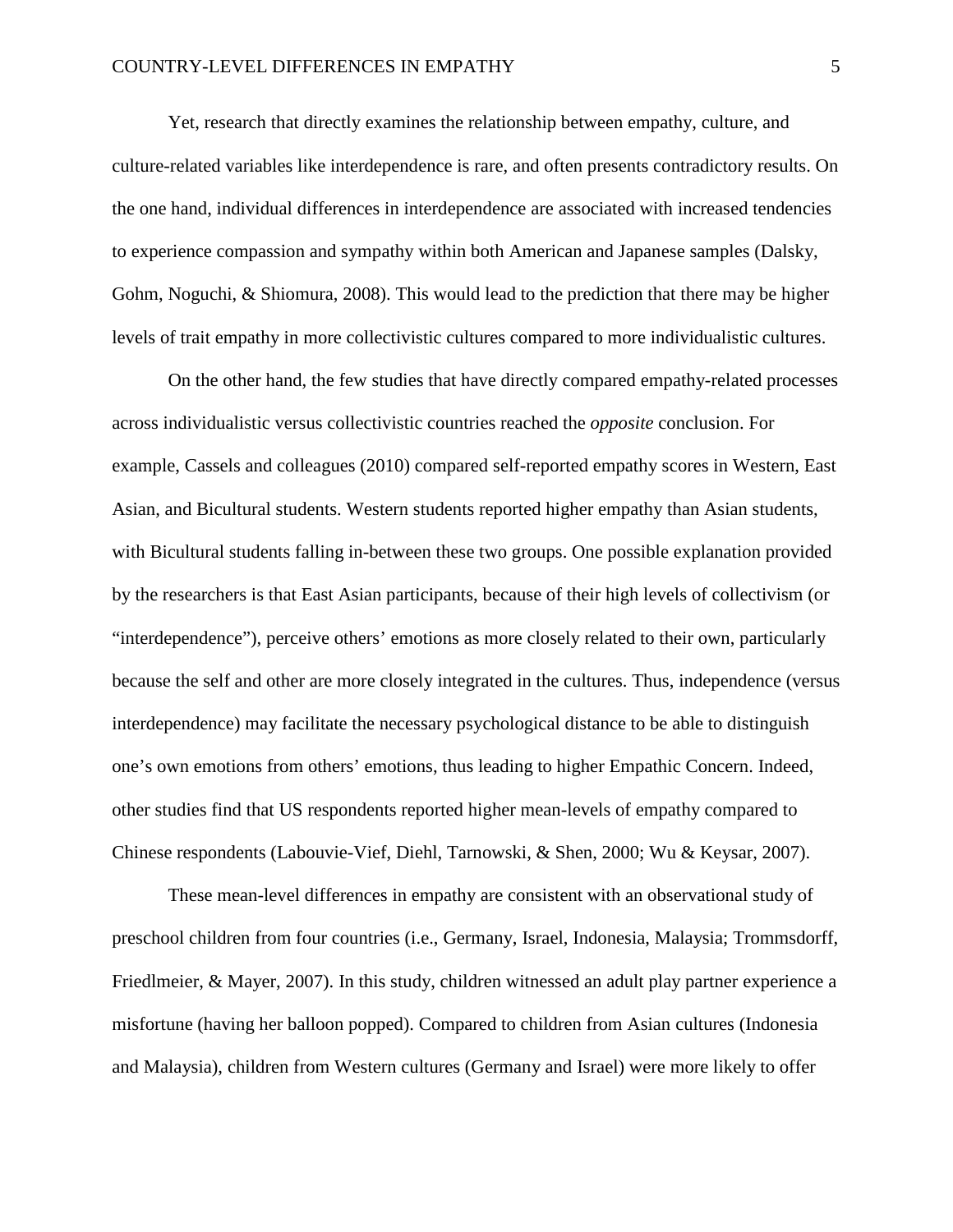partners their own balloon, give advice, and comfort or console the partner.

In sum, some research and theory suggests that trait empathy might be higher in collectivistic countries that value the interconnection between individuals. On the other hand, the few studies that directly compare countries suggest that trait empathy might be lower in collectivistic countries compared to individualistic countries. However, these studies are limited to comparisons among only two to four cultures at a time. The current study uses a much larger selection of countries to help address these conflicting research findings regarding the relationship between individualism-collectivism and empathy.

#### **Associations with Other Psychological Characteristics and Prosocial Behaviors**

The current study also explores how empathy relates to the most fundamental dimensions of personality. Besides situating empathy within a broader nomological network of psychological characteristics, another motivation for relating the empathy scores of participants in the current sample with psychological characteristics from other sources is to address the limitation that our survey was administered in English. If empathy is related to similar psychological constructs from previous examinations of cross-cultural differences in personality, especially those constructs from studies that used rigorous translation procedures and nationally representative samples, this provides some additional validity for our cross-cultural index of empathy. Finding consistent associations between empathy and psychological characteristics across cultures would strengthen the confidence of our findings by demonstrating convergent validity.

In samples of primarily North American college students, research finds that higher empathy is consistently associated with higher levels of agreeableness and conscientiousness. Agreeableness—the degree to which people are kind, gentle, and generous—is considered to be a primary interpersonal trait [\(Costa, McCrae, & Dye, 1991\)](#page-25-5). More agreeable people behave more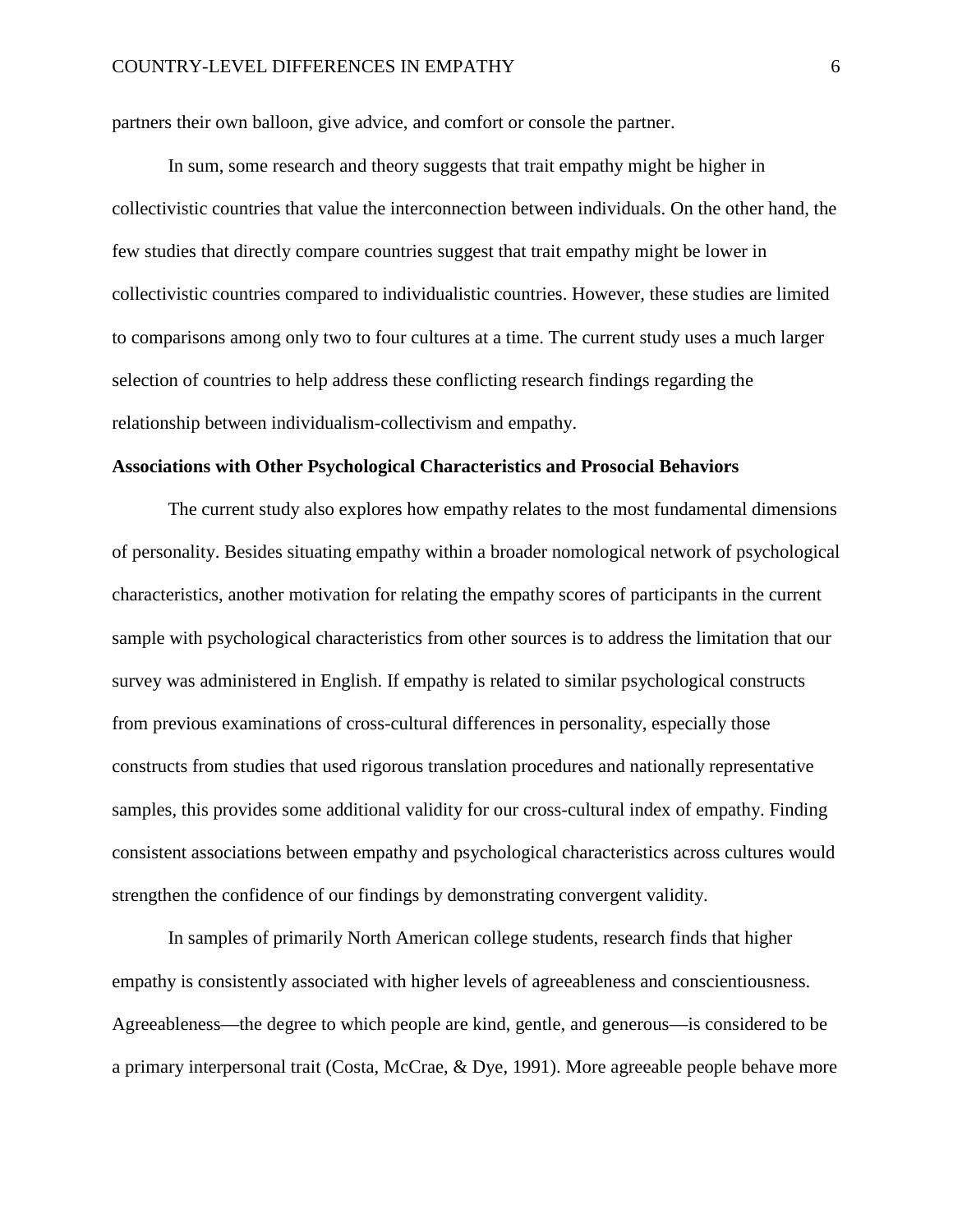prosocially, are less aggressive, and score higher on other-oriented traits such as compassion compared to less agreeable people (Graziano  $\&$  Eisenberg, 1997). It seems likely that agreeableness and trait empathy are related because they are both so closely linked to prosocial characteristics [\(Graziano, Habashi, Sheese, & Tobin, 2007\)](#page-26-4). Indeed, two of the sub-facets of agreeableness are "Tender-mindedness," defined as attitudes of sympathy and concern for others [\(Costa & McCrae, 1992\)](#page-25-6) and "Altruism," defined as a selflessness and concern for others. Both of these sub-facets are conceptually similar to empathy.

Conscientiousness—the tendency toward being reliable, organized, and dutiful—often translates into a better awareness of others and a greater consideration for others' needs [\(Aluja,](#page-24-2)  García, & García, 2002; [John, Caspi, Robins, Moffitt, & Stouthamer-Loeber, 1994\)](#page-27-0). Given these research findings, we hypothesized that country-level empathy would be positively correlated with country-level agreeableness and conscientiousness, but would be unrelated to other dimensions of personality (extraversion, neuroticism, and openness to experience).

Another interesting question we address in this paper is the extent to which cross-cultural levels of empathy covary with cross-cultural levels of self-esteem. Although excessively high self-esteem may be detrimental to interpersonal relationships [\(see Bushman & Baumeister,](#page-24-3)  [1998\)](#page-24-3), in general higher self-esteem enables people to care more about others because their own needs are taken care of and satisfied [\(Eisenberg et al., 2006\)](#page-25-2). This idea is reflected in the robust positive correlation between self-esteem and engagement in prosocial and community activities [\(Larrieu & Mussen, 1986;](#page-28-6) [Yates & Youniss, 1996\)](#page-32-1). As such, we also hypothesized that countrylevel empathy would correlate with country-level self-esteem.

Empathy is also associated with how people feel about both their emotions and themselves. Individuals high in empathy tend to feel both their own and others' emotions more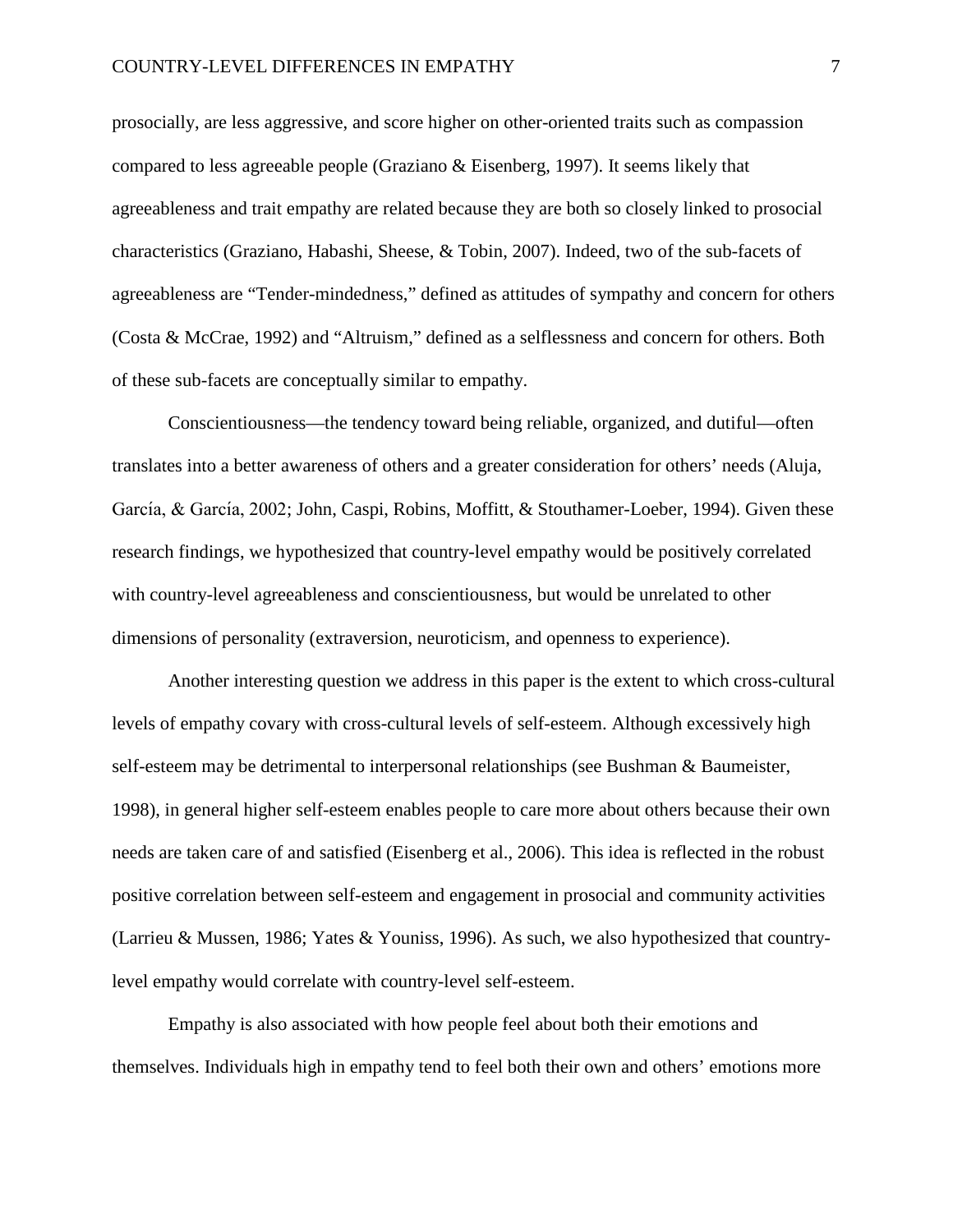intensely than individuals low in empathy [\(Davis, 1983;](#page-25-3) [Doherty, 1997;](#page-25-7) [Eisenberg & Miller,](#page-26-5)  [1987;](#page-26-5) [Konrath & Grynberg, 2013\)](#page-28-0). Thus, we hypothesized that trait empathy would be related to greater emotionality at the country level.

Moreover, studies have also linked higher levels of trait empathy to higher subjective well-being, and prosocial behavior is often hypothesized to help cultivate happiness [\(Tkach,](#page-31-3)  [2006;](#page-31-3) [Wei, Liao, Ku, & Shaffer, 2011\)](#page-32-2). This observation led to the hypothesis that trait empathy would be associated with higher subjective well-being at the country level.

In both academia and popular culture, empathy is perhaps most known for its link to prosocial behaviors. The most prototypic and commonly observed prosocial correlates of trait empathy are charitable donations, volunteerism, and helping [\(Davis, 1994;](#page-25-1) [Eisenberg & Miller,](#page-26-5)  [1987;](#page-26-5) [Hoffman, 2001\)](#page-27-1). Based on this research, we also hypothesized that country-level empathy would be associated with country-level charitable donations, volunteerism, and helping behavior.

#### **The Current Study**

The current study examines cross-cultural variations in empathy. We address many of the limitations of prior work on cross-cultural differences in empathy that have led to contradictory findings. Previous investigations of cultural differences in empathy have been limited by both a small number of participants and cultural regions, examining, at most, four countries in a single study [\(Cassels et al., 2010;](#page-24-1) [Trommsdorff et al., 2007\)](#page-31-2). The current study thus examines crosscultural variation in empathy in a large Internet sample of 104,365 adults from 63 countries.

Our first goal was simply to document these differences across countries, providing the most comprehensive descriptive understanding of empathy around the world to date. Drawing on previous studies on regional variation in psychological characteristics (e.g., [Rentfrow, Gosling,](#page-30-1)  [& Potter, 2008;](#page-30-1) [Schaller & Murray, 2008;](#page-30-2) [Schmitt et al., 2004\)](#page-30-3), our second goal was to examine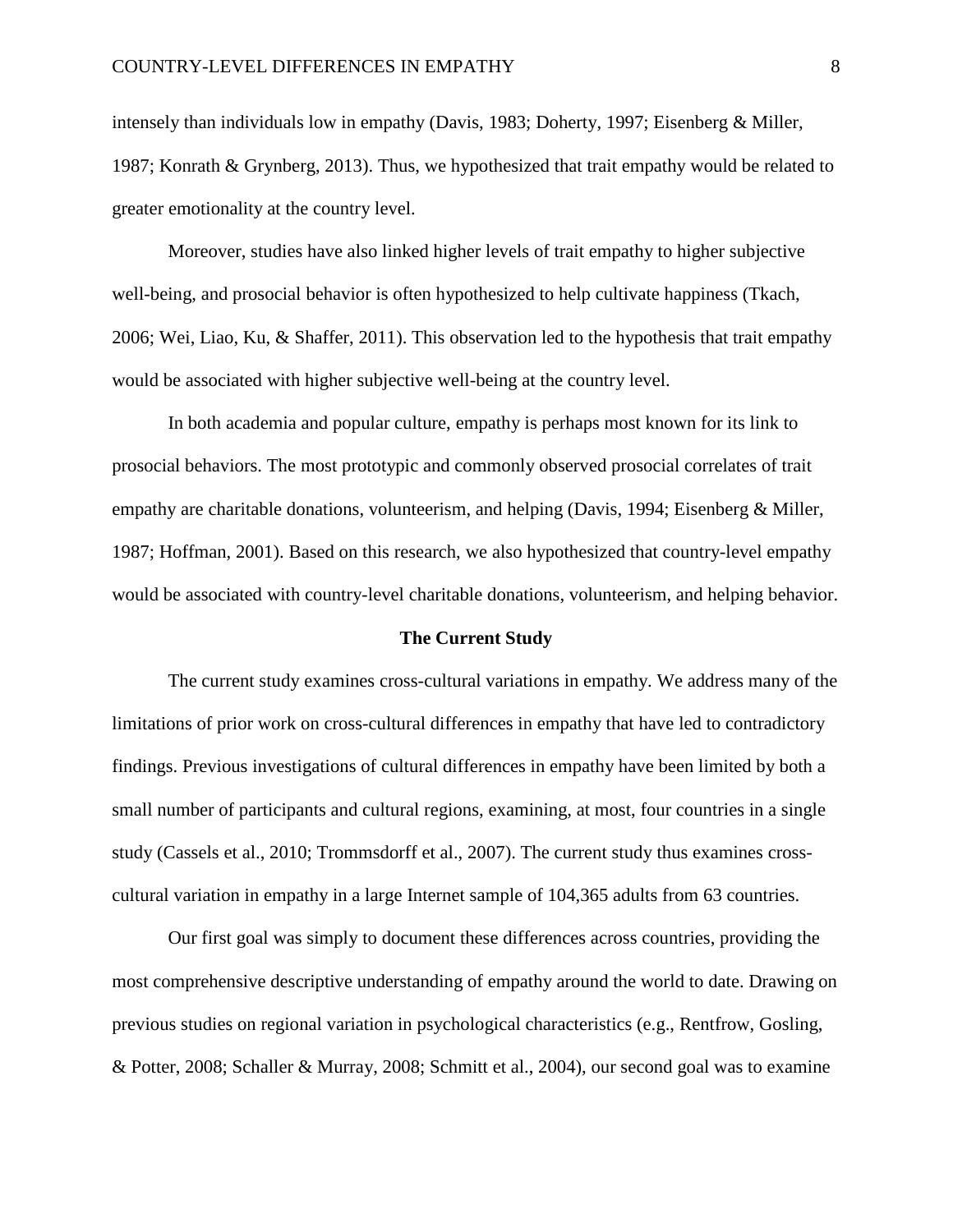associations between these aggregate country-level empathy scores with country-level scores on collectivism, personality, self-esteem, emotionality, subjective well-being, and prosociality.

We formed our hypotheses under the assumption that individual-level associations between empathy and other constructs would generalize to the broader country-level, but we also acknowledge the problems of extending and assuming equivalence across these units of analysis [\(Ostroff, 1993;](#page-29-3) [Robinson, 1950\)](#page-30-4). Supplementary multi-level analyses in which culture-level variables predict individuals level responses yield similar results as those presented below. We hypothesized that country-level empathy would be positively related to country-level collectivism (though, given mixed evidence in past research, this hypothesis was somewhat exploratory); that empathy would be positively related to country-level agreeableness and conscientiousness, but unrelated to extraversion, neuroticism, and openness to experience; that empathy would be positively related to country-level self-esteem, emotionality, and subjective well-being; and finally, that empathy would be positively related to country-level indicators of prosocial behaviors, operationalized as charitable donations, volunteerism, and helping behavior.

#### **Method**

# **Participants and Procedure**

Participants were 104,365 adults (61.2% Male), ranging in age from 18 to 90 (*M* = 36.83,  $SD = 12.89$ ), who completed the survey online (via the third author's website). Participants received personalized feedback on their empathy scores at the end of the survey. Each participant responded to the question, "What is your country of residence?" The current sample includes participants from 63 countries, with the majority (74.3%) residing within the United States (see Supplementary Tables 1 and 2 for breakdowns by cultural region and continental region). Given this overrepresentation of US participants, we used a procedure employed by Vandello & Cohen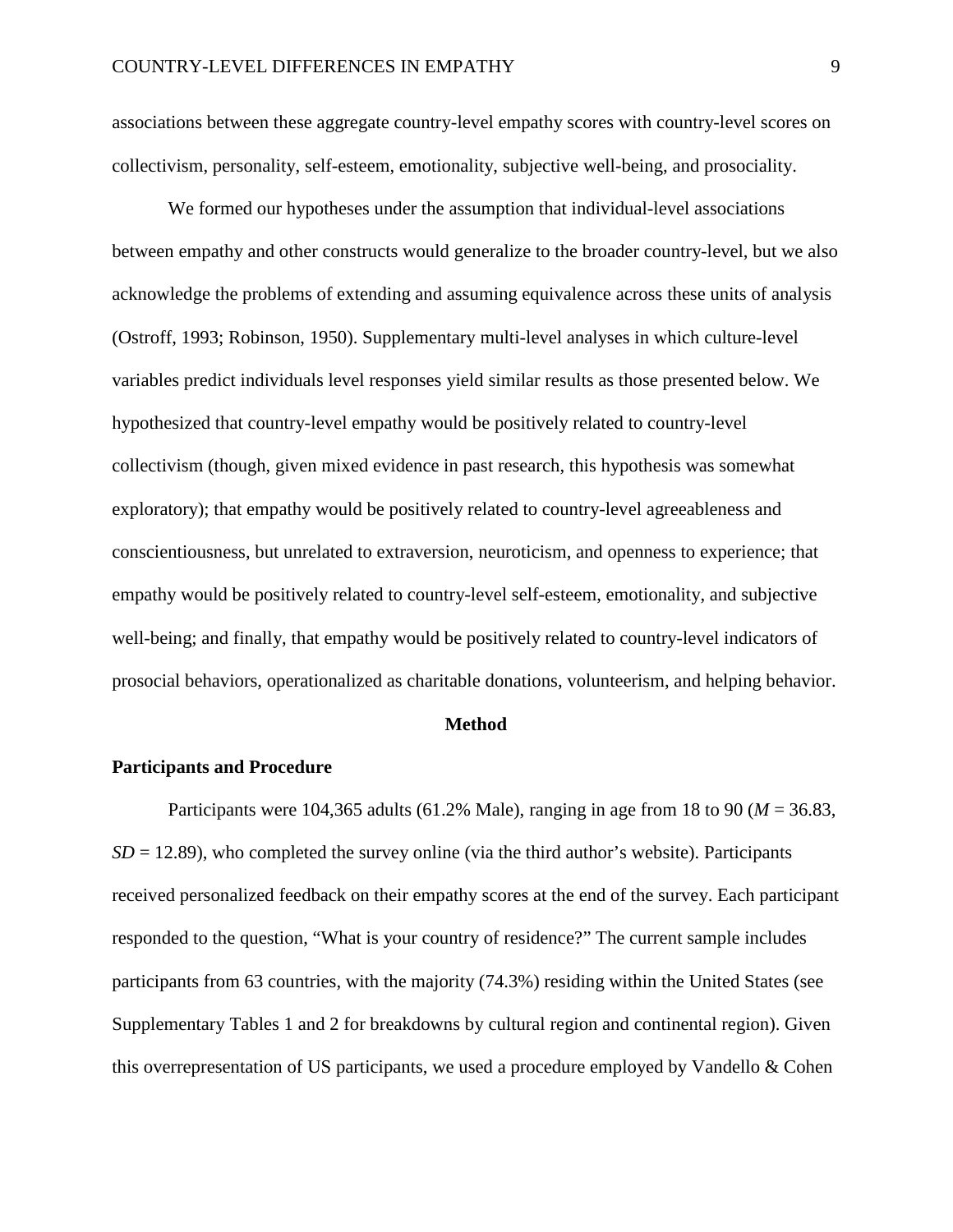# COUNTRY-LEVEL DIFFERENCES IN EMPATHY 10

[\(1999\)](#page-32-3) to examine the relative influence of a particular region in studies of geographic comparisons and found that the associations reported below remain the same even when the United States was excluded from the analyses. An additional 555 participants (apart from the 104,365 adults) from 95 countries were excluded because there were fewer than 20 respondents per country in order to avoid problems associated with extremely small cell sizes.

Previous studies have shown that Internet-based samples can provide useful and valid data for psychological research [\(Chopik, Edelstein, & Fraley, 2013;](#page-25-8) [Srivastava, John, Gosling, &](#page-31-4)  [Potter, 2003\)](#page-31-4). Moreover, such samples are often more diverse than traditional undergraduate samples with respect to age, ethnicity, nationality, relationship status, and income [\(Gosling,](#page-26-6)  [Vazire, Srivastava, & John, 2004\)](#page-26-6). Participation was voluntary and participants received feedback on their empathy scores following completion. All participants completed the survey in English (a limitation that we address in the Discussion).

## **Measures**

*Empathy.* Participants completed the Empathic Concern and Perspective Taking subscales of the Interpersonal Reactivity Index [\(Davis, 1983\)](#page-25-3), a widely used measure of individual differences in empathy. The 7-item *Empathic Concern* subscale reflects a person's other-oriented feelings of compassion for others, and as such represents an emotional component of empathy (e.g. "I often have tender, concerned feelings for people less fortunate than me"). The 7-item Perspective Taking subscale reflects a person's tendency to imagine others' points of view, and as such represents a cognitive or intellectual component of empathy (e.g. "I sometimes try to understand my friends better by imagining how things look from their perspective"). Participants were asked to rate the extent to which they agreed with each item on a scale ranging from 1 (*does not describe me well*) to 5 (*describes me very well*), and the items were averaged to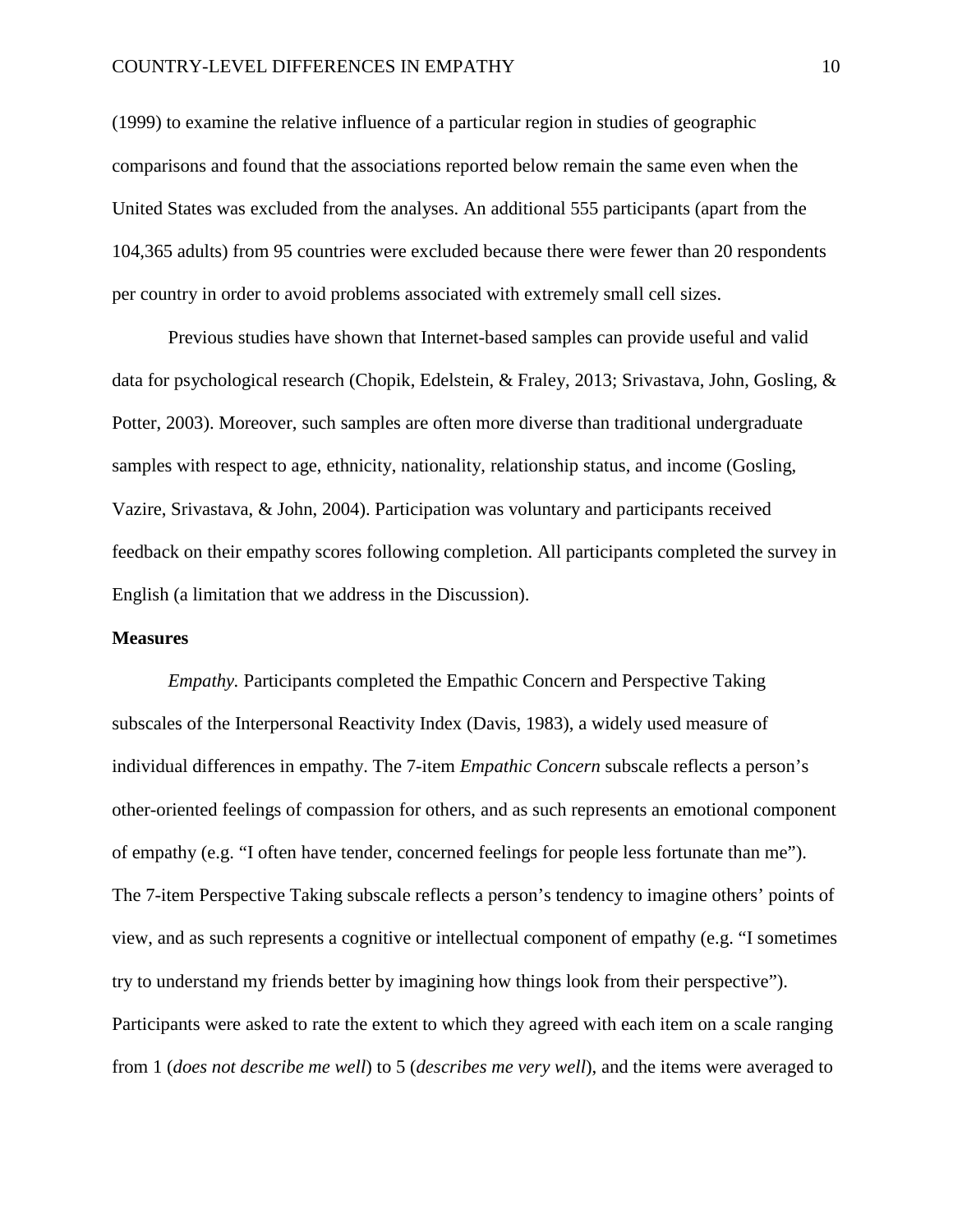create subscales for Empathic Concern ( $M = 3.73$ ,  $SD = .78$ ;  $\alpha = .83$ ) and Perspective Taking (*M*  $= 3.64$ , *SD* = .75;  $\alpha = .82$ ). Empathic Concern and Perspective Taking were positively correlated,  $r = .52$ ,  $p < .001$ , consistent with prior research [\(Davis, 1983\)](#page-25-3). Because the two subscales were correlated, we also computed a simplified composite scale of Total Empathy ( $M = 3.68$ ,  $SD =$ .67;  $\alpha$  = .82), and included it in all the analyses below.

We tested the metric, scalar, residual, and structural invariance of the Interpersonal Reactivity Index by running a multi-group confirmatory factor analysis on six regions (North America, Europe, South America, Middle East, Oceania, and Asia). These results suggested invariance in factor loadings, item intercepts, item residuals, and factor variances. Complete details of these analyses are provided in Supplementary Tables 3-7.

We also tested whether differences in response styles (i.e., an acquiescence bias) between countries attenuated any of the results reported below. Following the recommended procedures [\(Harzing, 2006;](#page-27-2) [van Herk, Poortinga, & Verhallen, 2004\)](#page-32-4), we calculated the proportion of items to which participants responded with 4s and 5s (on the 5-point scale; acquiescence) and the proportion of items to which participants responded with 1s and 2s (on the 5-point scale; disacquiescence). The average acquiescence balance (acquiescence minus disacquiescence) for each country was used as a measure of acquiescence bias. Entering this country-level measure of acquiescence bias as a covariate did not substantively change any of the results.

*Hofstede's dimensions.* Hofstede and colleagues [\(2010\)](#page-27-3) suggest that country-level differences in societal values can be characterized by five dimensions. *Individualism/collectivism* refers to the degree to which people prefer loosely knit social networks and individuality (higher values) versus tightly knit social networks and interdependence with others (lower values). *Power Distance* measures the degree to which a culture is accepting of inequality.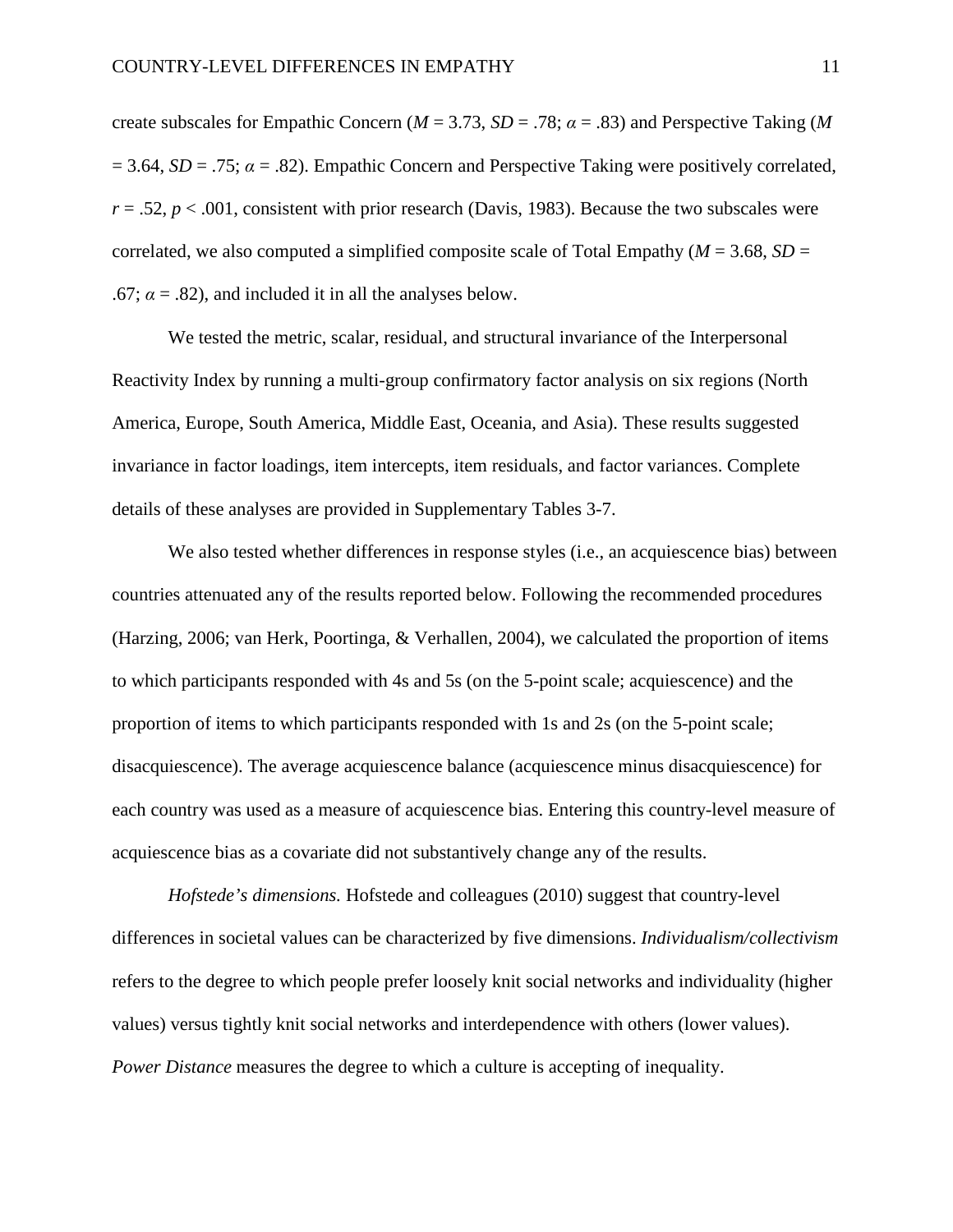*Masculinity/Femininity* assesses the degree to which a culture can be characterized by assertiveness and competitiveness (masculinity; higher values) or nurturance and cooperation (femininity; lower scores). *Uncertainty Avoidance* measures the degree to which a country's citizens are uncomfortable with uncertainty and ambiguity. *Long-Term Orientation* assesses the outlook of a culture; countries with a long-term orientation place more importance on the future. Scores on each of these dimensions were gathered from Hofstede's latest reporting on cultural dimensions [\(Hofstede et al., 2010\)](#page-27-3). Country-level scores on each of the dimensions were available for 59 countries in the current analyses. $<sup>1</sup>$ </sup>

*Big Five personality traits*. Country-level scores on each of the Big Five personality traits were obtained from a large cross-cultural study of 17,837 individuals from 56 different cultures [\(Schmitt et al., 2007\)](#page-31-5). *Openness to Experience* is the degree to which people are imaginative, creative, tolerant, and introspective (e.g., "I see myself as someone who has an active imagination."; *α* = .76). *Conscientiousness* is the tendency toward being reliable, organized, and dutiful (e.g., "I see myself as someone who does a thorough job."; *α* = .78). *Extraversion* is a tendency toward activity, assertiveness, and talkativeness (e.g., "I see myself as someone who is outgoing, sociable.";  $\alpha = .77$ ). *Agreeableness* is the degree to which people are kind, gentle, and generous (e.g., "I see myself as someone who is considerate and kind to almost everyone.";  $\alpha$  = .70). *Neuroticism* (versus *Emotional Stability*) is the degree to which people regularly experience negative affect such as irritability, depression, and anxiety (e.g., "I see myself as someone who can be tense.";  $\alpha = .79$ ). Participants in the previous cross-cultural study completed the Big Five Inventory [\(Benet-Martinez & John, 1998\)](#page-24-4), rating their agreement with 44 statements describing their personality on a scale ranging from 1 (*disagree strongly*) to 5 (*agree strongly*). Personality data was available for 42 countries in the current analyses.<sup>2</sup>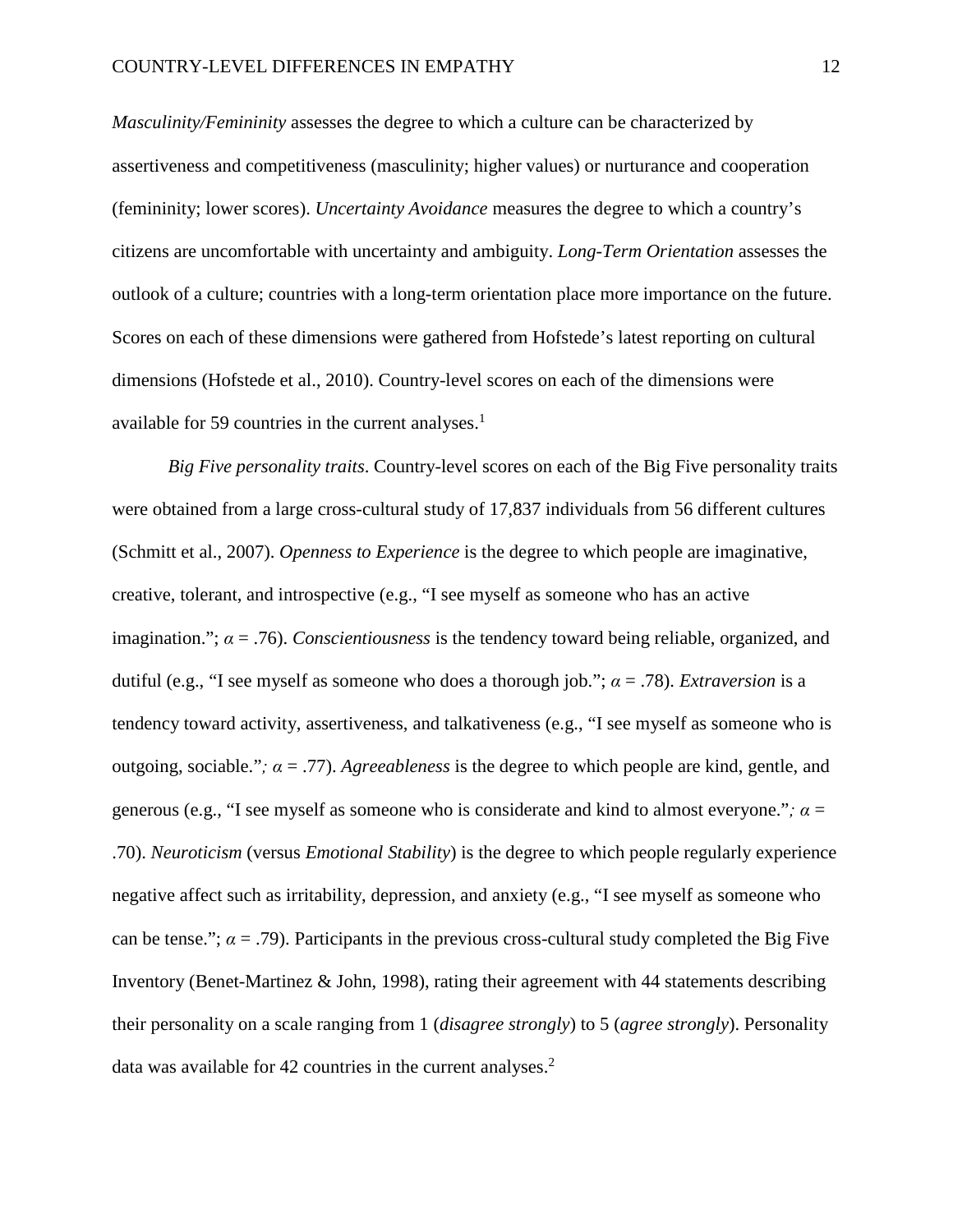*Self-Esteem*. Country-level scores for self-esteem were obtained from the same study of cultural differences in Big Five traits. Self-esteem is defined as one's sense of overall worthiness. The 10-item Rosenberg Self-Esteem Scale was completed by 16,998 individuals from 53 cultures ( $= .81$ ; Schmitt & Allik, 2005). Participants were asked to rate the extent to which they agreed with each item on a scale ranging from 1 (*strongly disagree*) to 4 (*strongly agree*). A sample item is, "On the whole, I am satisfied with myself." Self-esteem data was available for 41 countries in the current analyses.

*Emotionality.* Country-level percentages on the number of individuals reporting feeling each of ten emotional states, five positive (well-rested, being treated with respect, enjoyment, smiling and laughing a lot, and learning or doing something interesting) and five negative (anger, stress, sadness, physical pain, and worry) were used to measure emotionality. The Gallup World Poll defines this as a measure of emotionality within a country [\(Clifton, 2012\)](#page-25-9).

*Subjective well-being*. Country-level scores on subjective well-being were taken from two separate sources. The first source is subjective well-being data on 59 countries taken from the Gallup World Poll using the Cantril Ladder of Life Scale [\(Cantril, 1965;](#page-24-5) [Gallup, 2009;](#page-26-7) [Helliwell, Layard, & Sachs, 2013\)](#page-27-4). Participants are instructed to respond with their current position on a ten-rung ladder ranging from 0 (*the worst possible life for you*) to 10 (*the best possible life for you*). The second source is subjective well-being data on 55 countries taken from the World Values Survey and is a composite measure of one item measuring happiness and one item measuring life satisfaction [\(see Inglehart, Foa, Peterson, & Welzel, 2008\)](#page-27-5). Happiness was measured with a single item, "Taking all things together, would you say you are…" Participants rated their happiness on a scale ranging from 1 (*very happy*) to 4 (*not at all happy*). Life satisfaction was measured with a single item, "All things considered, how satisfied are you with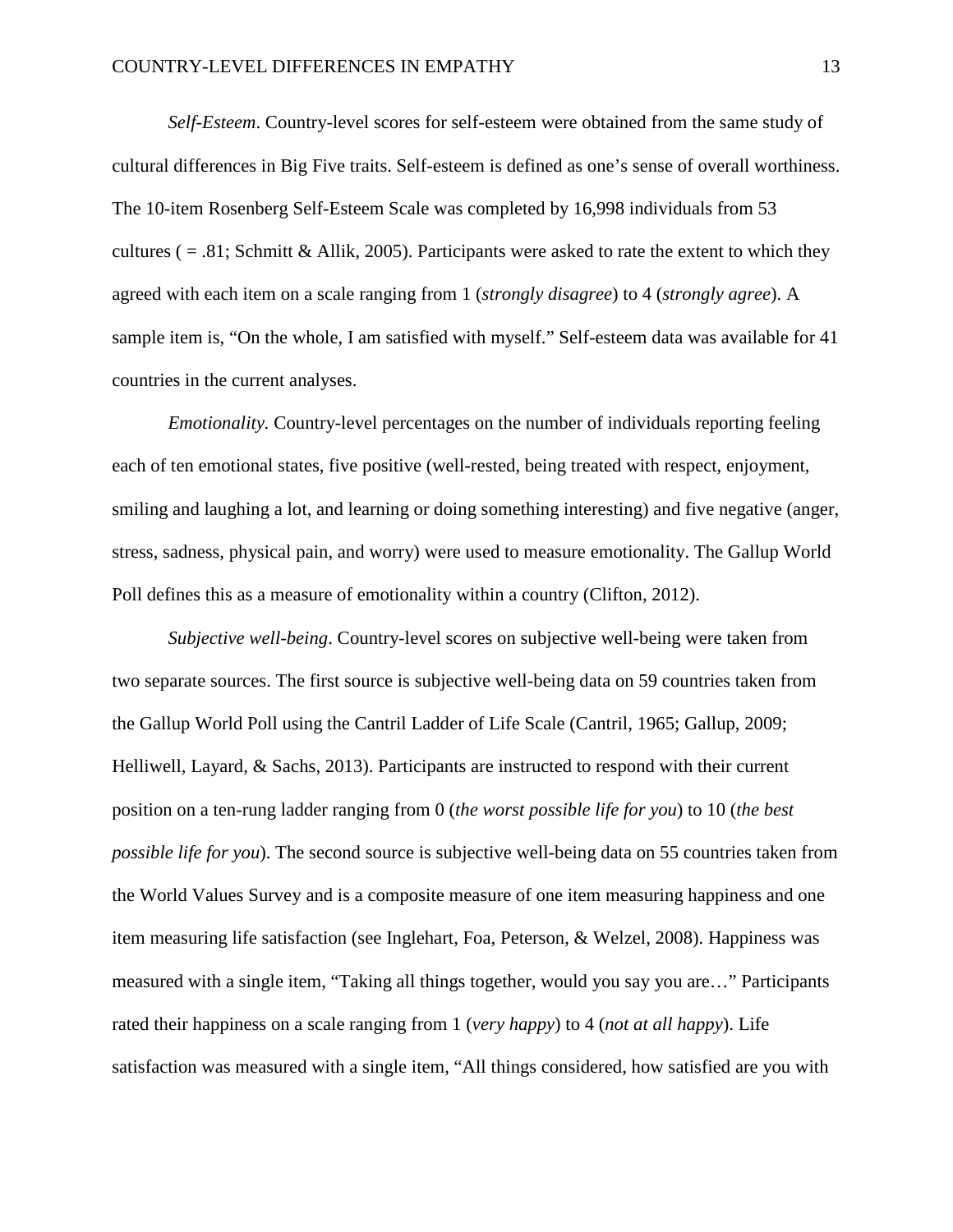your life as a whole these days?" Participants responded to this item on a 10-point scale ranging from 1 (*completely dissatisfied*) to 10 (*completely satisfied*). Two sources of subjective wellbeing were included because there is a considerable debate about the methodology of measuring subjective well-being cross-culturally. Researchers warn against drawing conclusions based on comparisons using only one of these two data sets, because they are not directly comparable despite both purporting to measure subjective well-being across cultures [\(Bjørnskov, 2010\)](#page-24-6).

*Prosociality.* Three measures of country-level prosocial behavior were taken from the World Giving Index, a Gallup-based survey of 153 countries around the world. A representative sample of 1,000 individuals over the age of 15 living in each country completed a questionnaire either via telephone or in a face-to-face interview. Participants indicated whether they had undertaken each of three charitable acts in the past month: (1) donated money to an organization, (2) volunteered time to an organization, and (3) helped a stranger or someone they didn't know who needed help. Higher values indicate a higher percentage of the population who participated in each giving activity (charity, volunteerism, helping) in the past month. Data were available for all 63 countries in the current sample.

#### **Results**

#### **Preliminary Results**

Country-level means, standard deviations, rankings, and scale reliabilities for Empathic Concern, Perspective Taking, and Total Empathy are presented in Supplementary Table 1. The countries with the highest Total Empathy scores were Ecuador, Saudi Arabia, Peru, Denmark, and the United Arab Emirates. The countries with the lowest Total Empathy scores were Lithuania, Venezuela, Estonia, Poland, and Bulgaria. Consistent with prior research [\(Davis,](#page-25-3)  [1983\)](#page-25-3), women reported higher Empathic Concern (*M* = 4.05, *SD* = .65), Perspective Taking (*M* =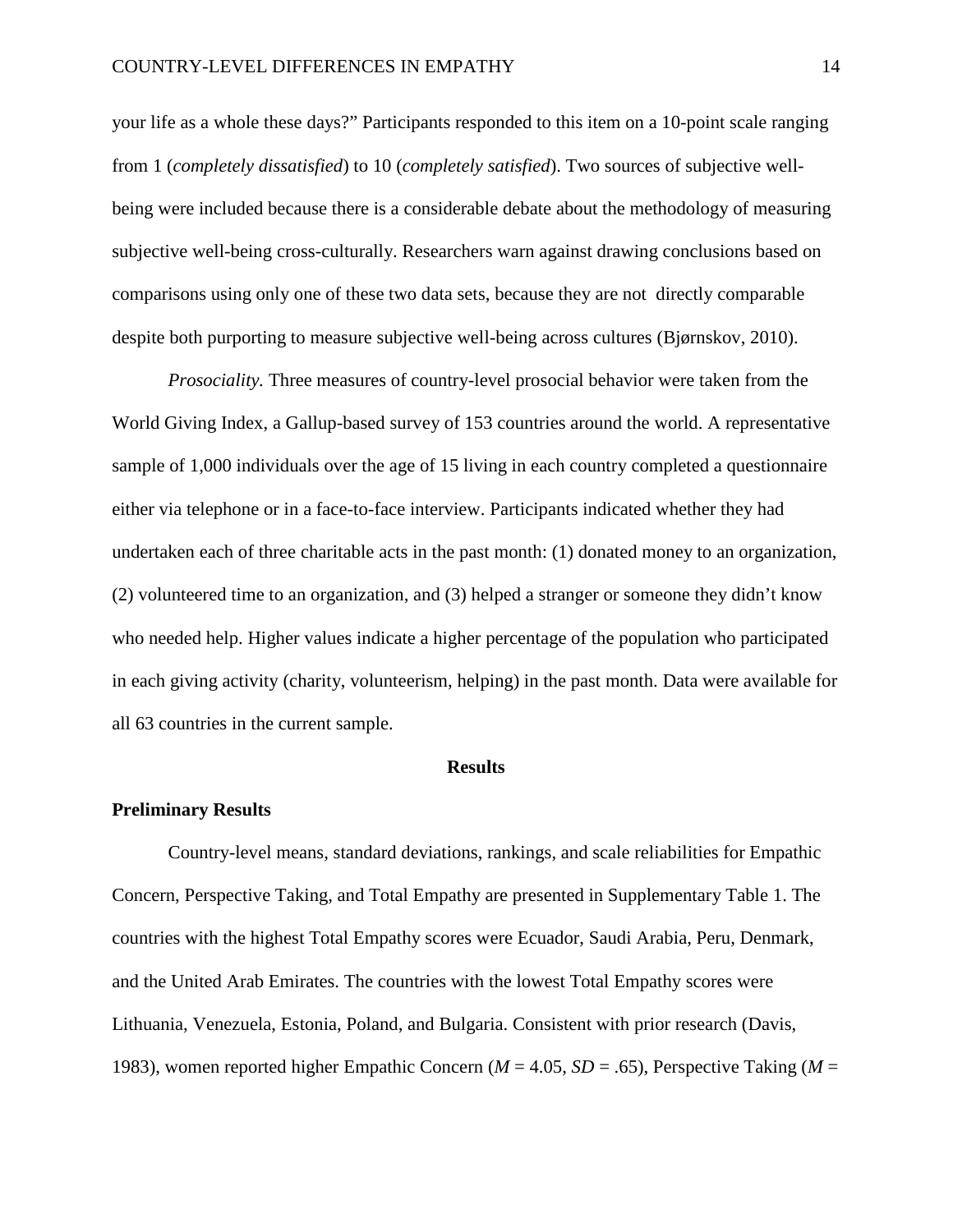3.77,  $SD = .70$ ), and Total Empathy ( $M = 3.91$ ,  $SD = .58$ ) than men (Empathic Concern:  $M =$ 3.53, *SD* = .79; Perspective Taking: *M* = 3.55, *SD* = .77; Total Empathy: *M* = 3.54, *SD* = .68), all  $t$ s > 46.83,  $p$ s < .001,  $ds$  > .30. Older individuals reported higher Empathic Concern ( $r = .24$ ,  $p <$ .001), Perspective Taking  $(r = .11, p < .001)$ , and Total Empathy  $(r = .20, p < .001)$  than younger individuals. This is also consistent with previous research on age differences in empathy [\(O'Brien et al., 2013\)](#page-29-2). Psychological characteristics, cultural dimensions, and prosocial behavior were occasionally correlated with each other at modest levels (see Supplementary Table 9).

These preliminary results satisfy our first goal of documenting empathy scores across countries. Next, we turn to our second goal and report associations between country-level empathy and country-level collectivism, personality traits, self-esteem, emotionality, subjective well-being, and prosocial behaviors. Following the practice of previous research analyzing largescale cross-cultural data [\(Schmitt et al., 2004;](#page-30-3) [Schmitt et al., 2007\)](#page-31-5), we controlled for age and gender by calculating residualized country-level means for empathy.

#### **Is empathy associated with collectivism?**

To test how empathy was associated with individualism/collectivism and Hofstede's other cultural dimensions, we regressed country-level individualism/collectivism scores onto country-level means for Empathic Concern, Perspective Taking, and Total Empathy separately, weighting for each country's sample size. The results of these analyses can be seen in the first panel of Table 1. Individualism/collectivism was negatively associated with Empathic Concern, such that more collectivistic countries had higher Empathic Concern. Individualism/collectivism was unrelated to Perspective Taking and marginally related to Total Empathy. None of the remaining Hofstede dimensions (Power Distance, Masculinity/Femininity, Uncertainty Avoidance, Long-term Orientation) were associated with Empathic Concern, Perspective Taking,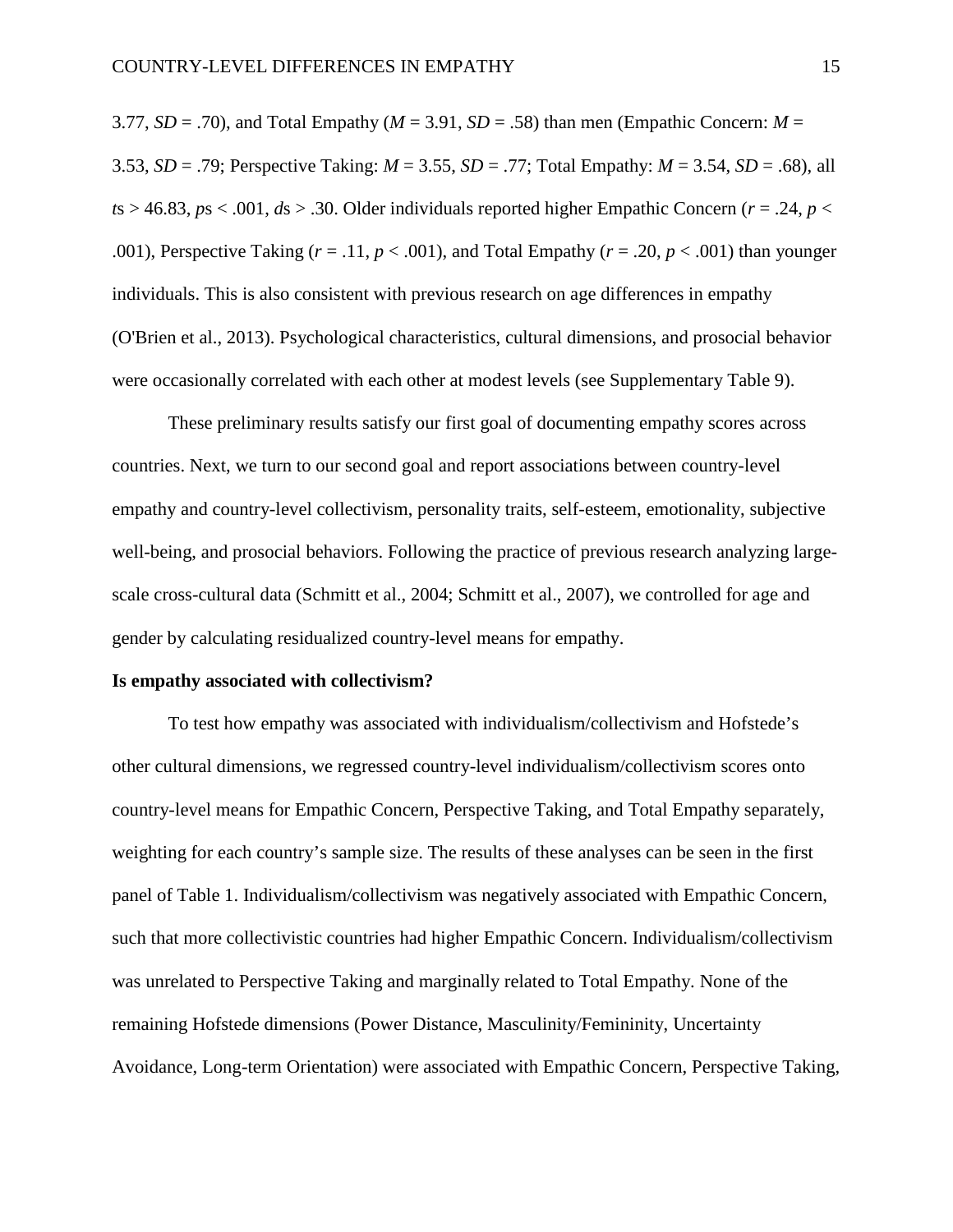or Total Empathy, all  $ps > .29$ .<sup>3</sup>

## **Is empathy associated with agreeableness and conscientiousness?**

To test how empathy was associated with the big five personality traits across cultures, we regressed country-level means of each trait separately onto country-level means of each facet of empathy from our sample, while weighting for each country's sample size. The results of these analyses can be seen in the second panel of Table 1. As hypothesized, agreeableness and conscientiousness were consistently positively related to Empathic Concern, Perspective Taking, and Total Empathy across all cultures. As hypothesized, openness to experience and extraversion were only marginally related to Perspective Taking, and unrelated to Empathic Concern and Total Empathy. Neuroticism was also unrelated to empathy. Thus, we can conclude that empathy is related to psychological characteristics at the country level in a similar way as it is at the individual level.

## **Is empathy associated with self-esteem, emotionality, and subjective well-being?**

We regressed country-level self-esteem, emotionality, and subjective well-being separately onto country-level means of empathy from our sample while weighting for each country's sample size. The results of these analyses can be seen in the second panel of Table 1. As hypothesized, self-esteem and emotionality were positively related to Empathic Concern, Perspective Taking, and Total Empathy across cultures. Also as hypothesized, life satisfaction was positively related to Empathic Concern, Perspective Taking, and Total Empathy across cultures using data from both the World Values Survey and the Gallup World Poll.

# **Is empathy associated with prosocial behavior?**

To test whether empathy was related to prosocial behavior, we regressed country-level charitable donations, volunteerism, and helping separately onto country-level means for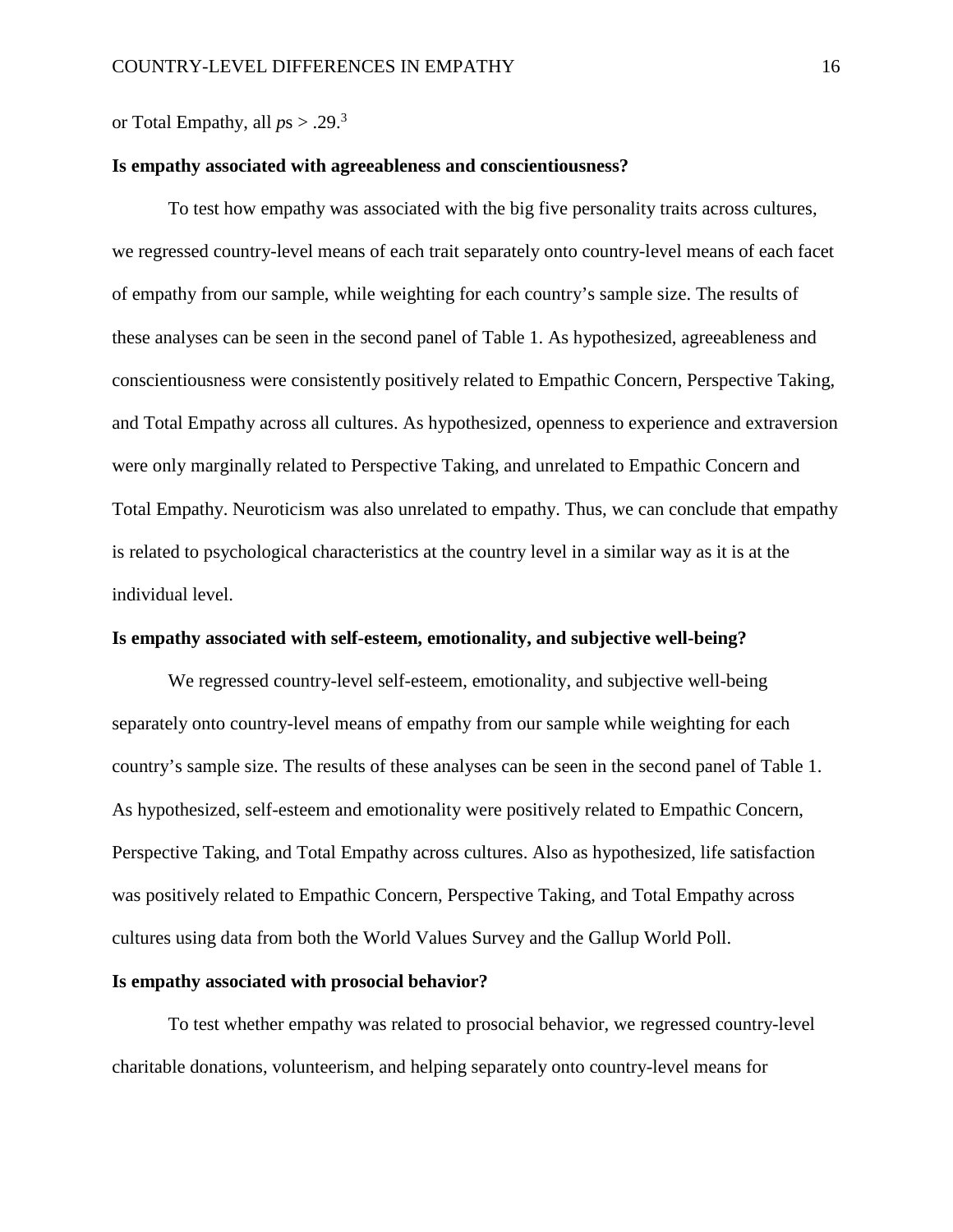Empathic Concern, Perspective Taking, and Total Empathy, weighting for each country's sample size. The results of these analyses can be seen in the third panel of Table 1. As hypothesized, volunteerism and helping were consistently positively related to Empathic Concern, Perspective Taking, and Total Empathy. Charitable giving was unrelated to any of the empathy scales, contrary to our hypotheses.

Because the national indices of prosocial behavior were intercorrelated *r*s > .60, *p*s < .001, we created a composite measure of prosocial acts by standardizing these three variables and averaging them ( $\alpha = .83$ ). This composite variable of prosocial acts was also positively associated with Empathic Concern, Perspective Taking, and Total Empathy.

#### **Discussion**

The current study represents the first large-scale examination of cross-country variation in dispositional empathy. Evidence from 63 countries reveals that collectivistic countries were higher in empathy compared to individualistic countries, and that country-level empathy was positively associated with country-level agreeableness, conscientiousness, self-esteem, emotionality, subjective well-being, and prosocial behaviors.

Many of these associations between empathy and personality, well-being, and prosocial behavior are consistent with previous samples consisting mostly of North American college students. To our knowledge, this study is by far the largest examination of cultural differences in empathy, with respect to both the number of individuals and the number of countries represented. We moved beyond comparing two cultures and examined how country-level empathy varied according to country-level collectivism. We also unified several disparate data sources of psychological characteristics and prosocial behavior to show the correlates of country-level empathy. These findings reveal that empathy is situated within a broader nomological network of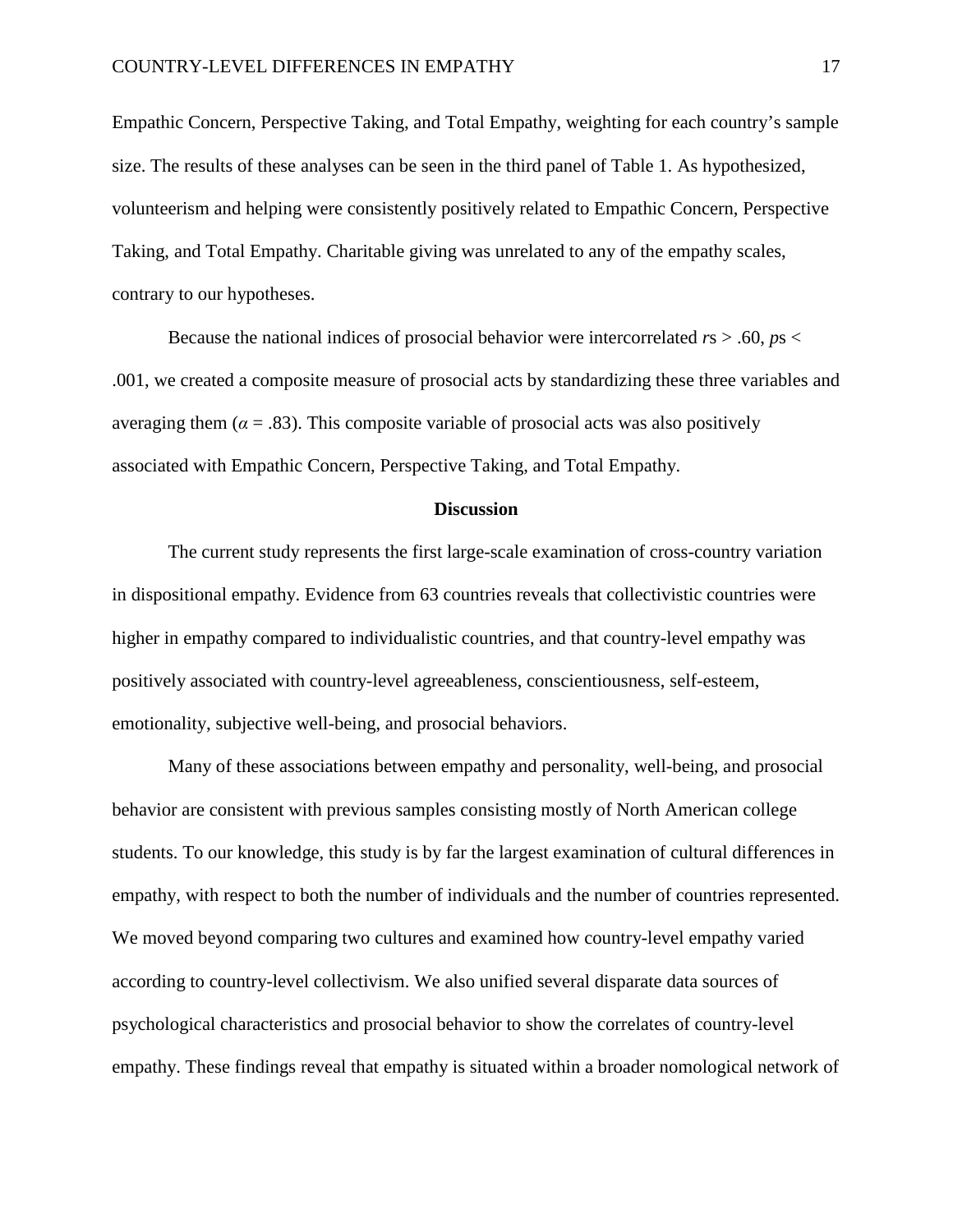other psychological characteristics, emotional expression and experiences, and prosocial behavior across cultures. The strong convergence of associations between country-level personality, emotionality, subjective well-being, and prosocial behavior with empathy allows us to characterize how interpersonal behavior varies across regions. Therefore, the current study significantly expands our understanding about how psychological characteristics vary across cultures and how these characteristics are reflected in national correlates of empathic responding. Below we focus on two findings in particular, given the large existing literatures on both topics: the cross-cultural association between empathy and collectivism, and between empathy and prosocial behaviors.

# **Empathy, Culture, and Collectivism**

Previous research examining the association between collectivism and empathy has yielded inconsistent findings, with some research and theory suggesting a *positive* association between the two [\(e.g., Dalsky et al., 2008\)](#page-25-4) and other research and theory suggesting a *negative* association between the two [\(e.g., Cassels et al., 2010\)](#page-24-1). Markus and Kitayama [\(1991\)](#page-29-1) suggest that other-focused emotions (e.g., compassion) are used to foster interdependence among individuals. Differences between individuals from individualistic and collectivistic cultures are hypothesized to originate from their early socialization environments. Parents from collectivistic cultures stress the strong interconnection of individuals [\(Lebra, 1976\)](#page-29-4). For example, East Asian parents teach their children to fear loneliness and isolation, whereas Western parents generally focus on teaching children the benefits of being independent and unique. Children from collectivistic cultures also show more negative reactions to separation from their caregivers compared to children from individualistic cultures [\(Van Ijzendoorn & Kroonenberg, 1988\)](#page-32-5). Thus, the thoughts and feelings of people in interdependent contexts may be more closely tied to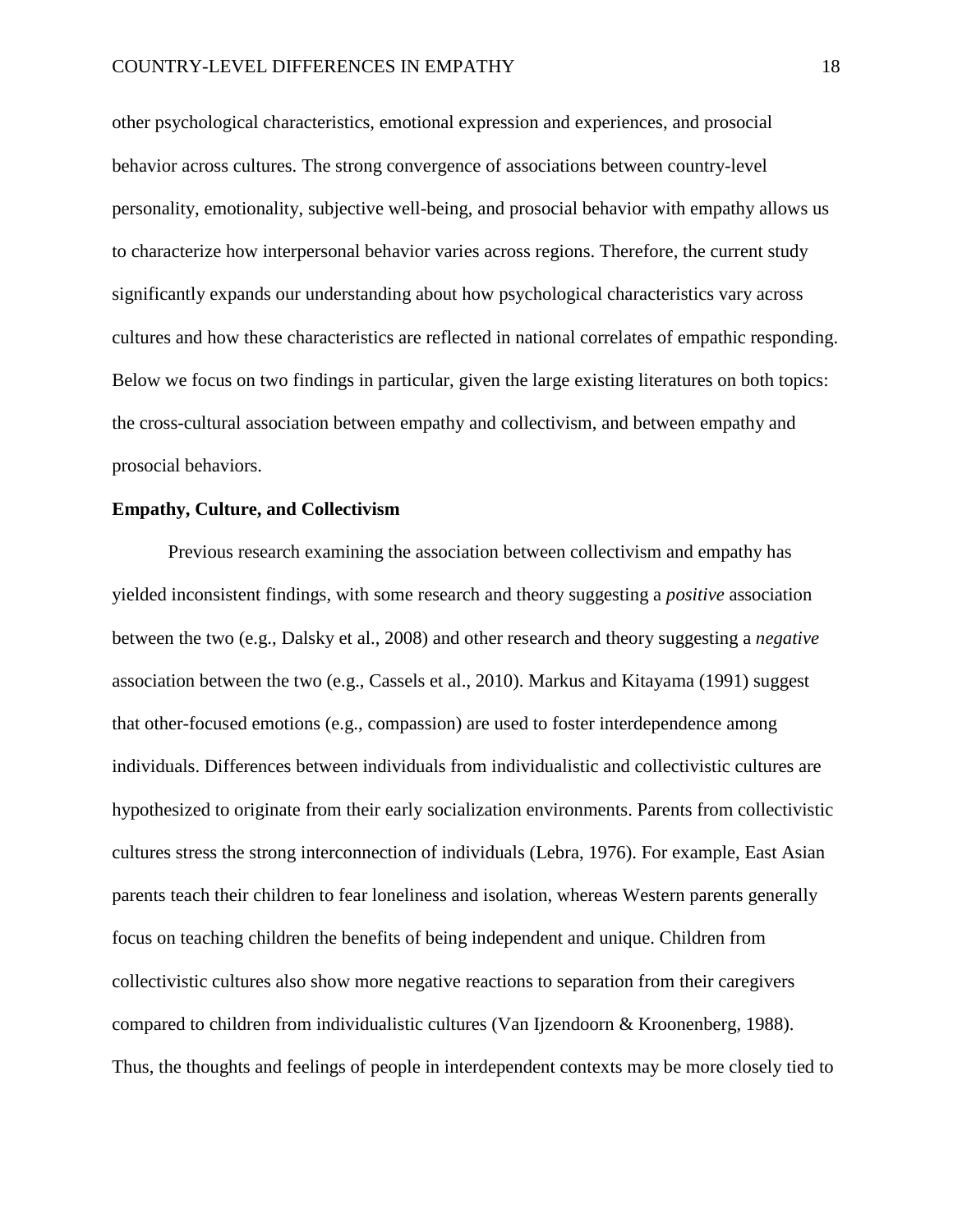the thoughts and feelings of others around them [\(Markus & Kitayama, 1991\)](#page-29-1), which may account for their higher trait empathy compared to people in more independent contexts.

# **Empathy, Culture, and Prosocial Behavior**

We also found that countries with higher levels of empathy reported higher levels of volunteerism and helping, but empathy was unrelated to charitable donations. There may be several reasons why empathy was not associated with charitable donations. Worth noting first is the considerable variability in *how* countries demonstrate prosocial behavior. Each country has its own unique way of acting prosocially. For example, in Liberia, only 8% of the population reported giving to a charity in the last month, one of the lowest percentages in the world. However, 76% of the population reported helping a stranger in the last month, one of the highest percentages in the world. In this example, prosocial behavior is indeed high in Liberia, but not necessarily reflected in their charitable giving behavior. These differences in how prosocial behavior is expressed may also explain why, in some previous studies, certain types of helping behavior are generally higher in countries that report lower empathy in the current study [\(Johnson et al., 1989;](#page-28-7) [Levine, Norenzayan, & Philbrick, 2001\)](#page-29-5).

Next, charitable donations may be more closely related to individuals' personal wealth and resources rather than only their prosocial tendencies. Indeed, helping a stranger, which does not directly implicate an individual's wealth, was the most common prosocial act in the World Giving Index—nearly 45% of the world's population reported helping a stranger in the last month. Future research can examine how country-level empathy is reflected in different expressions of country-level prosocial behavior, and whether there are other economic or social factors (e.g., Gross Domestic Product) that are associated with how empathy is expressed.

# **Future directions**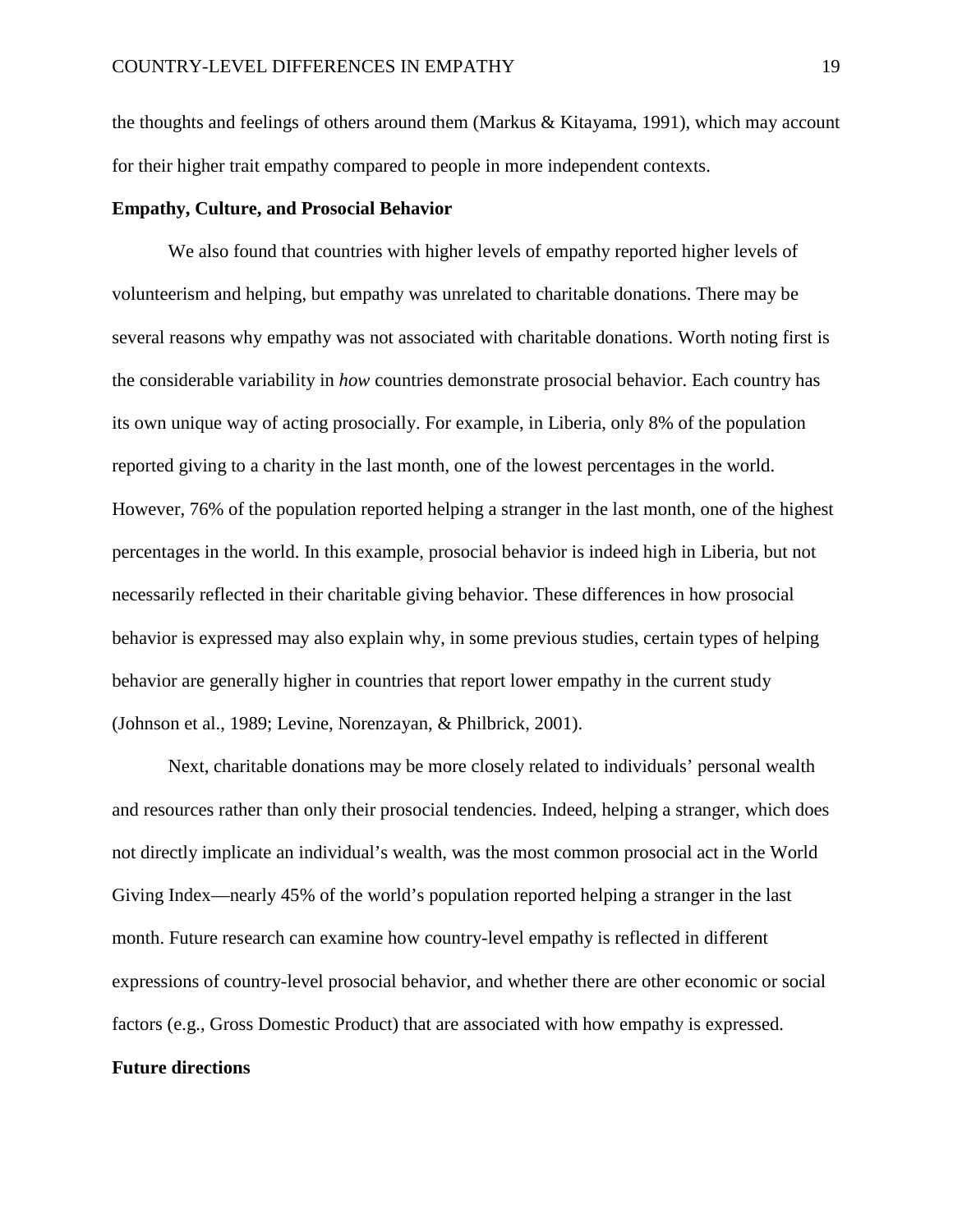Future research can examine the mechanisms that give rise to cross-cultural variability in empathy [\(Rentfrow, 2010;](#page-30-6) [Rentfrow et al., 2008\)](#page-30-1). For example, are individuals with a particular set of psychological characteristics (e.g., high Empathic Concern) more likely to move to certain areas (i.e., selective migration)? Or do the social/cultural characteristics of an area exert their influence on individuals to make them more empathic (i.e., social influence)? How long does an individual have to live in a particular culture before they assimilate [\(if ever; Heine & Lehman,](#page-27-6)  [2004\)](#page-27-6)? Unfortunately, we only collected information on participants' country of *residence* and not on their country of *origin* or history of cross-cultural mobility. Future research can examine the conditions under which cultural differences in empathy emerge and how socialization pressures exert their influence on individuals over time [\(Oishi, 2010\)](#page-29-6). Extant work on examining the origins of collectivism would be a useful avenue for future research in this regard (see [Phalet](#page-29-7)  [& Schönpflug, 2001;](#page-29-7) [Schaller & Murray, 2008; for a discussion on intergenerational](#page-30-2)  [transmission, evolutionary, and social learning perspectives on collectivism\)](#page-30-2).

One major limitation of the current study is that the survey was administered in English to all participants, which may be problematic in studies of self-reported psychological characteristics. For example, when students are randomly assigned to complete a survey in English (compared to their native language), their scores tend to reflect English students' psychological characteristics [\(Ross, Xun, & Wilson, 2002\)](#page-30-7). However, we believe there are at least three reasons our study provides useful information about cultural differences in empathy.

First, country-level empathy (assessed in English) was positively associated with country-level conscientiousness, agreeableness, self-esteem, emotionality, subjective well-being, and prosocial behavior (all assessed in the country's native language). Information about psychological characteristics and prosocial behaviors were taken from entirely different data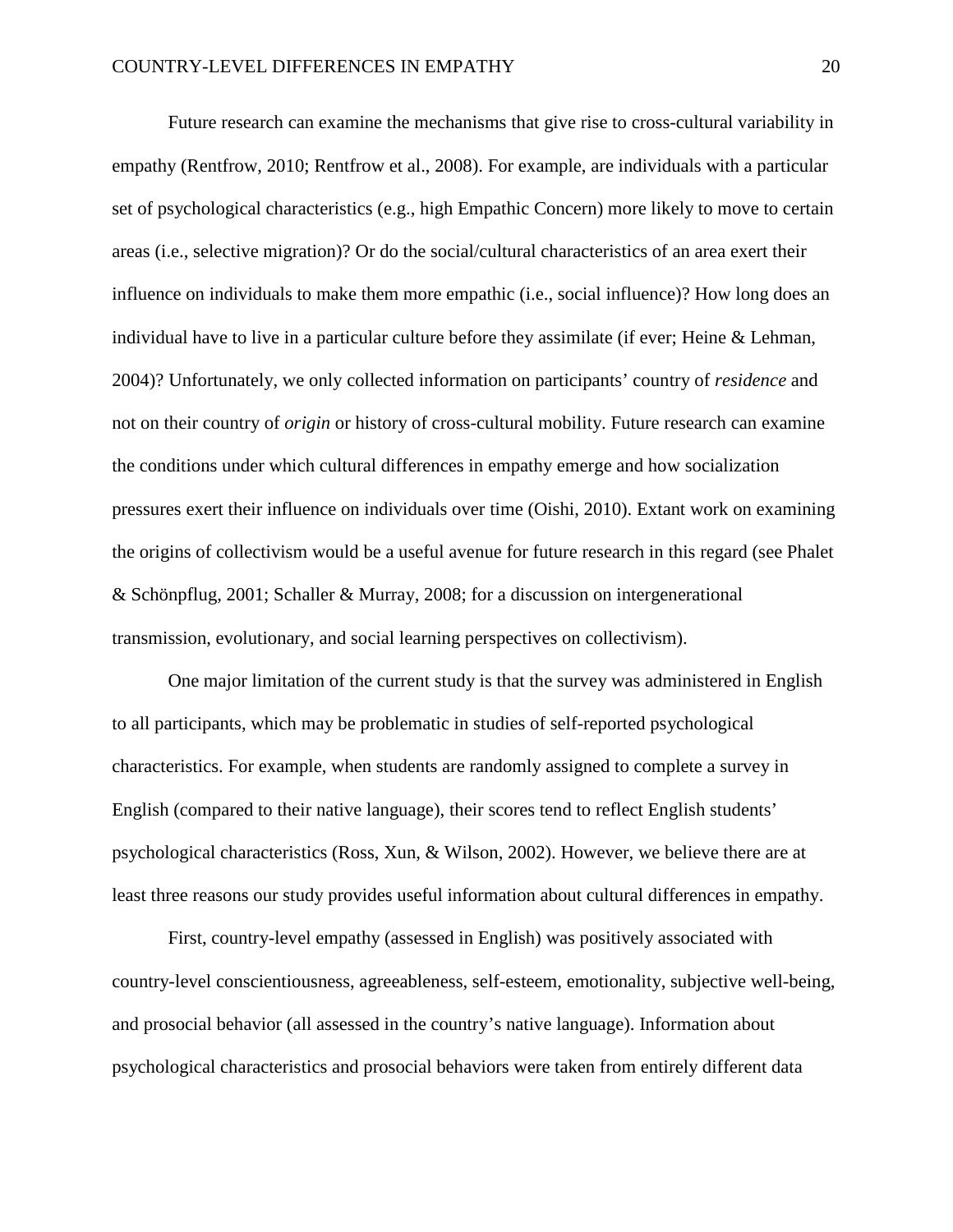sources initiated by researchers who implemented rigorous translation procedures. The fact that country-level empathy was related to psychological constructs and prosocial behavior from entirely different data sources in a priori hypothesized ways suggests that our index of empathy may indeed approximate country-level empathy. Further, our predictions were all derived from previous theory and research on empathy and replicate some of the associations found in individual-level data. For example, we replicated the effect that empathy is *unrelated* to neuroticism, extraversion, and openness to experience when assessed at the individual-level. These null effects are important to show that empathy in our sample is also *unrelated* to psychological characteristic in other samples in predictable ways.

Second, the limitation of participants completing a survey in English language would shift our samples to be *more homogenous*, thereby reducing the differences between individualistic and collectivistic cultures. If anything, the results of the current study may be an *underestimate of actual variations in empathy across cultures.*<sup>4</sup>

Third, internet surveys examining cross-cultural differences in psychological characteristics are generally representative and match the demographic make-up of the population, even when they are administered entirely in English [\(Brumbaugh & Wood, 2013\)](#page-24-7). Also, Internet surveys administered in English often replicate the results of surveys conducted in native languages [\(Chopik & Edelstein, 2014\)](#page-24-8). Unfortunately, our use of convenience samples leave us unable to determine if the empathy scores observed in the current study reflect the empathy scores from nationally representative samples from each country. The differences in empathy between our sample and the true national average may be most pronounced in those countries from which we had fewer participants.

Although these three points strengthen the confidence of our findings, future studies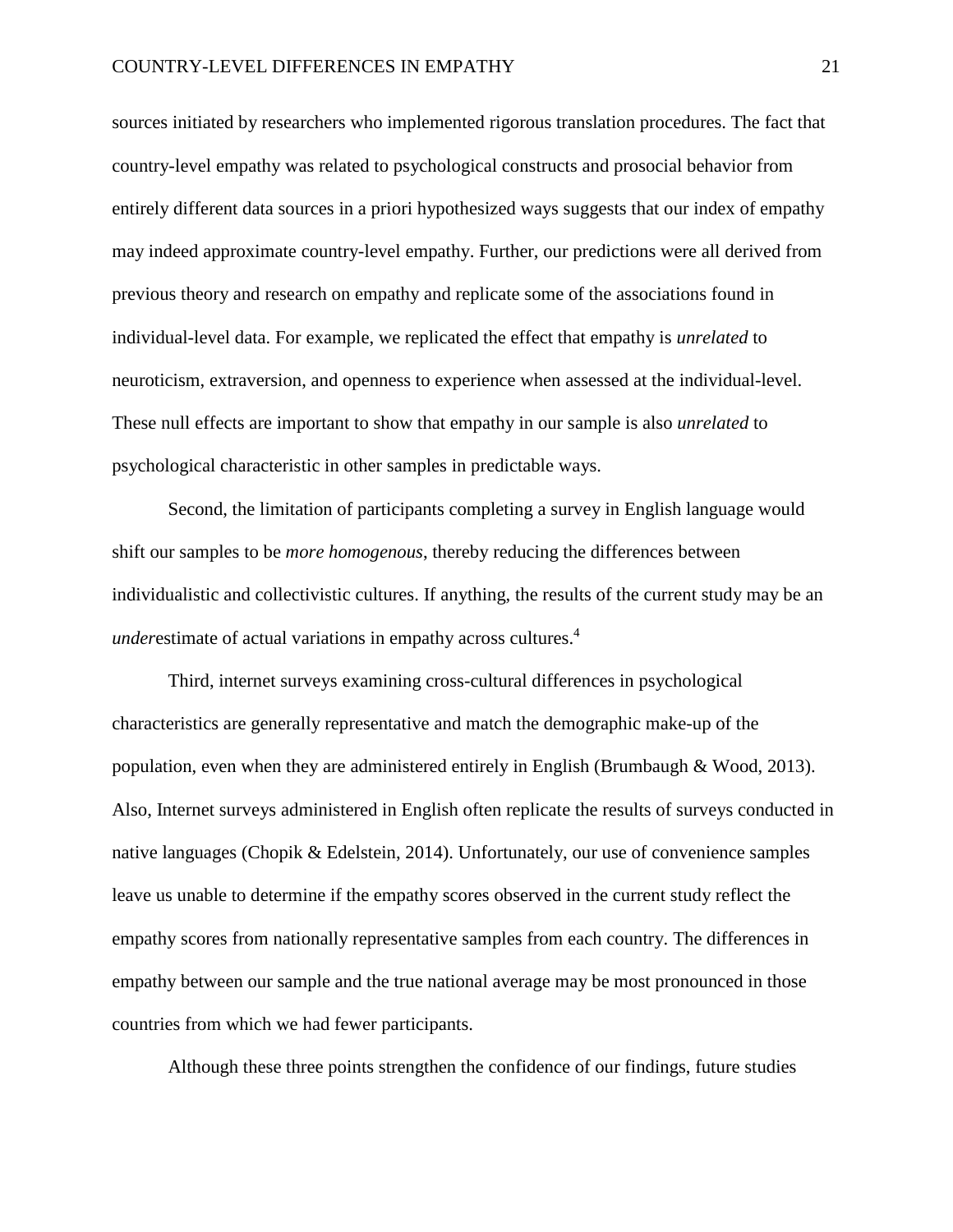## COUNTRY-LEVEL DIFFERENCES IN EMPATHY 22

should nevertheless utilize rigorous translation procedures when comparing countries on psychological characteristics. Collecting larger, more representative samples with a comparable number of participants in each country completing native-language surveys will help to address problems with the current study. The complex associations between empathy, collectivism, and each of our outcomes highlight the need to carefully consider not only the sampling of individuals within a particular country but also the countries included in studies examining crosscultural differences in empathy and prosocial behavior. Inadequate sampling of countries could change the magnitude or signs of many associations given the large variation between countries in other domains (e.g., affluence). Examining additional correlates of country-level empathy (e.g., aggression, pride, affluence, other prosocial indicators) would also be informative, to the extent that potential data is of a comparable size and representation of countries as in our empathy data.

## **Conclusion**

In the current study, we took an important step toward understanding how empathy varies across cultures. In a sample of 104,365 adults from 63 countries, countries with higher levels of empathy also had higher levels of collectivism, agreeableness, conscientiousness, self-esteem, emotionality, life satisfaction, and prosocial behavior. Despite the strong influence that culture has on how we relate to others around us [\(Markus & Kitayama, 1991\)](#page-29-1), researchers have generally relied on samples of North American college students when studying empathy. Given the important role of empathy in everyday social life, we hope that the current study will stimulate research examining how empathy is expressed in different cultures and social settings, and help inform future research on the relationship between empathy and culture from a broader and a more representative perspective.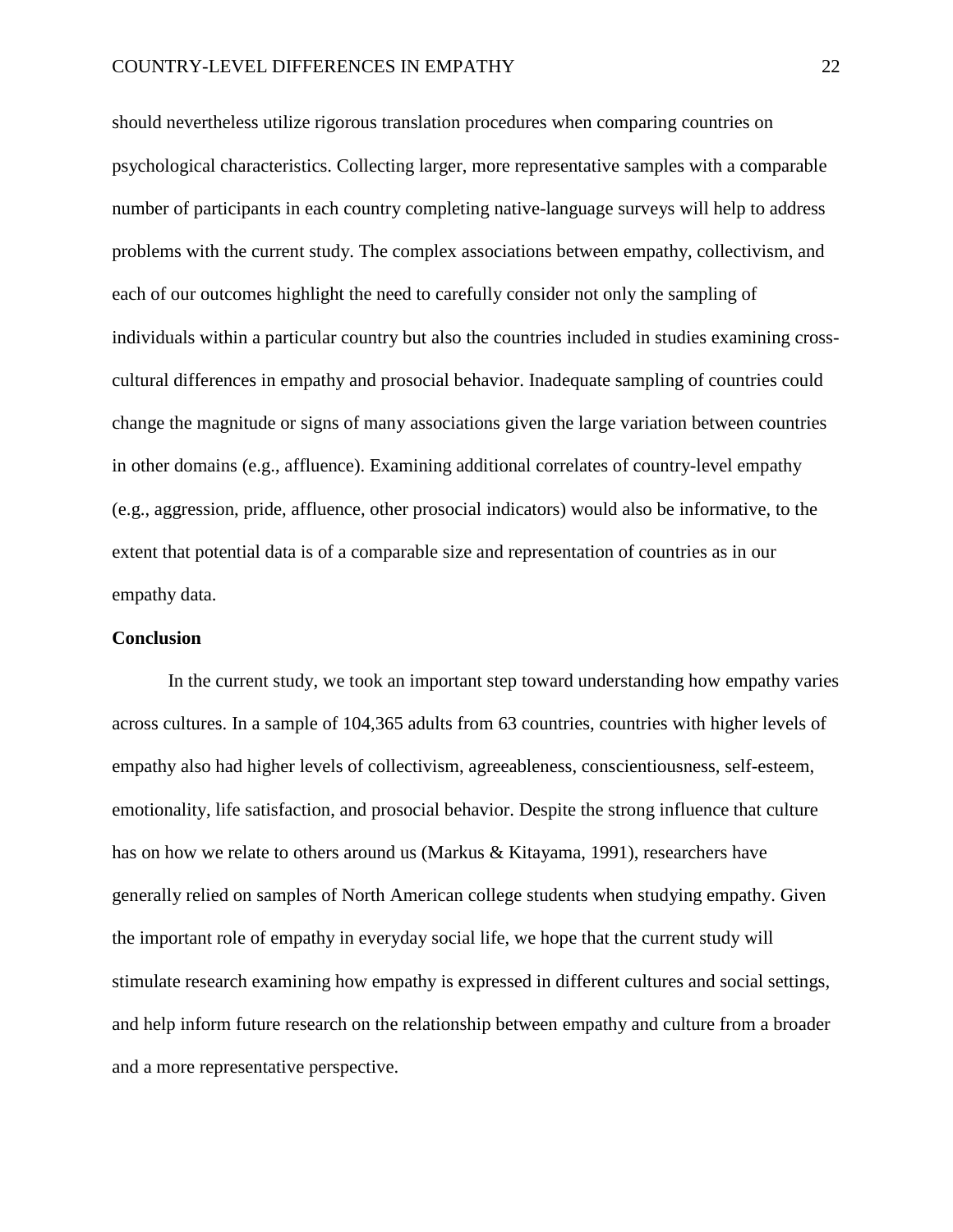# Running head: COUNTRY-LEVEL DIFFERENCES IN EMPATHY 1

# Table 1

Regressions predicting Empathic Concern, Perspective Taking, and Total Empathy from Psychological Variables, Hofstede's Cultural Dimensions, and Social Variables of Prosocial Acts

|                                | <b>Empathic Concern</b> | <b>Perspective Taking</b> | <b>Total Empathy</b> | $\boldsymbol{k}$ |  |
|--------------------------------|-------------------------|---------------------------|----------------------|------------------|--|
| Hofstede's Cultural Dimensions |                         |                           |                      |                  |  |
| Individualism/Collectivism     | $-.33**$                | $-.11$                    | $-.25^{\dagger}$     | 59               |  |
| <b>Power Distance</b>          | .08                     | $-.06$                    | .01                  | 59               |  |
| Masculinity/Femininity         | .11                     | $-.03$                    | .05                  | 59               |  |
| <b>Uncertainty Avoidance</b>   | .01                     | .06                       | .04                  | 59               |  |
| Long-Term Orientation          | $-.04$                  | $-.08$                    | $-.07$               | 59               |  |
| Psychological Variables        |                         |                           |                      |                  |  |
| Openness to Experience         | .13                     | $.21^{\dagger}$           | .20                  | 42               |  |
| Conscientiousness              | $.44**$                 | $.48**$                   | $.48**$              | 42               |  |
| Extraversion                   | .17                     | $.27^{\dagger}$           | .23                  | 42               |  |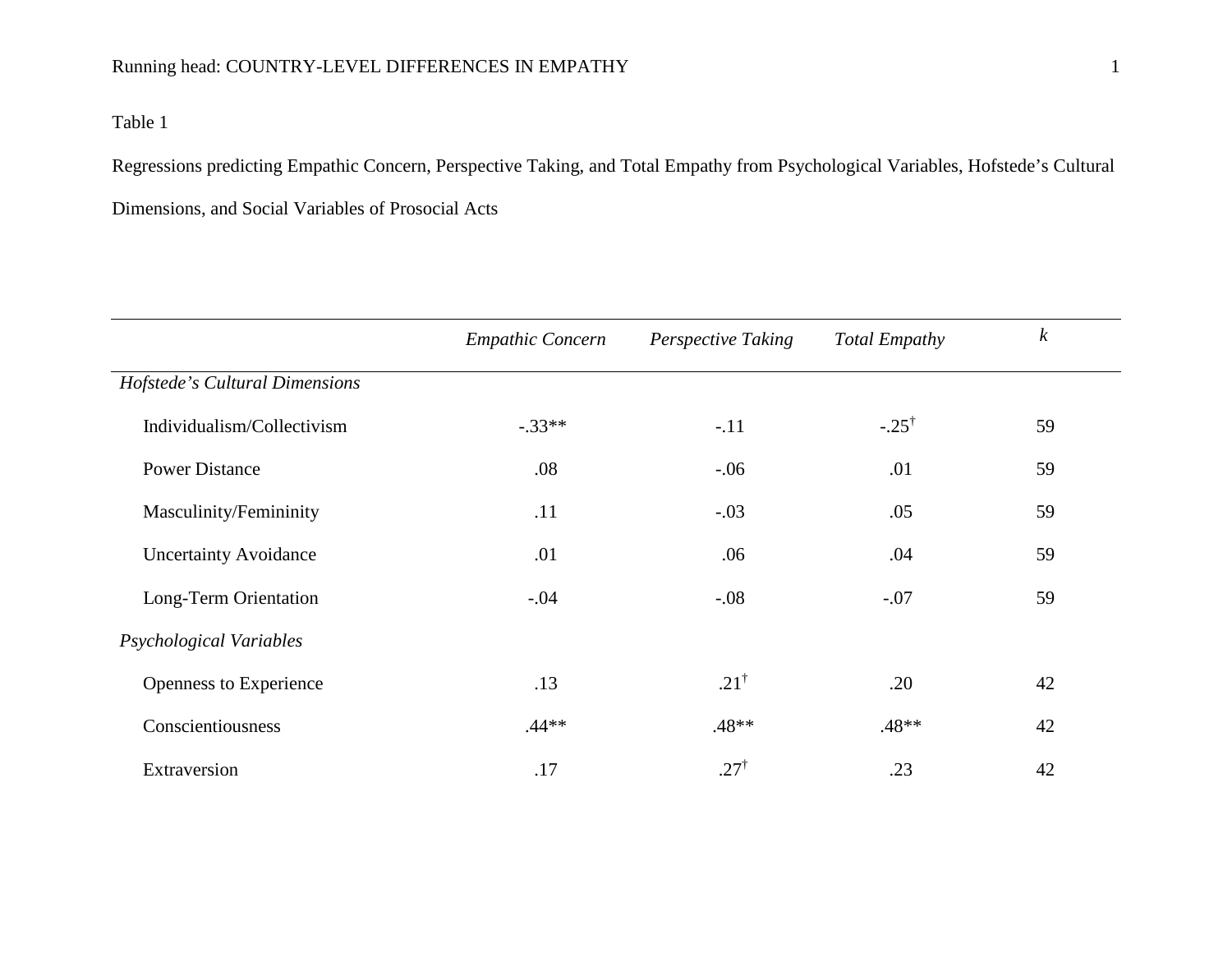# COUNTRY-LEVEL DIFFERENCES IN EMPATHY 2

| Agreeableness                     | $.35*$          | $.44**$ | $.41**$ | 42 |  |
|-----------------------------------|-----------------|---------|---------|----|--|
| Neuroticism                       | $-.08$          | $-.24$  | $-.16$  | 42 |  |
| Self-Esteem                       | $.42**$         | $.48**$ | $.47**$ | 41 |  |
| Emotionality                      | $.41**$         | $.49**$ | $.47**$ | 59 |  |
| Subjective Well-Being (WVS)       | $.29*$          | .48**   | $.40**$ | 55 |  |
| Subjective Well-Being (Gallup)    | $.21^{\dagger}$ | $.50**$ | $.37**$ | 59 |  |
| Prosociality                      |                 |         |         |    |  |
| <b>Charitable Giving</b>          | .03             | .10     | .07     | 63 |  |
| Volunteerism                      | $.31*$          | $.42**$ | $.38**$ | 63 |  |
| Helping                           | $.32*$          | $.39**$ | $.37**$ | 63 |  |
| <b>Composite of Empathic Acts</b> | $.26*$          | $.36**$ | $.32*$  | 63 |  |
|                                   |                 |         |         |    |  |

*Note.*  $\frac{1}{p}$  < .10,\*\* *p* < .05, \*\* *p* < .01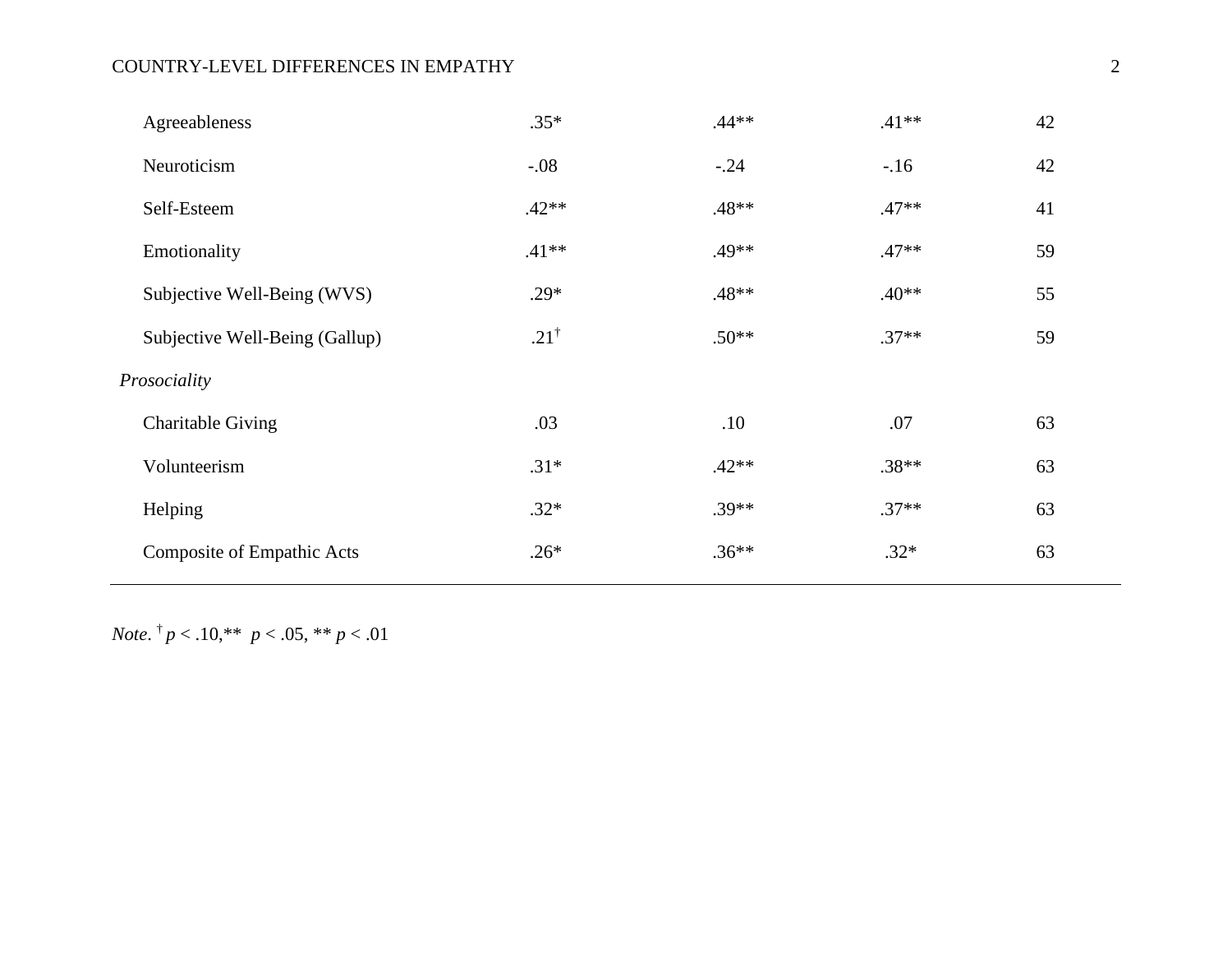## **References**

- <span id="page-24-2"></span>Aluja, A., García, O., & García, L. F. (2002). A comparative study of Zuckerman's three structural models for personality through the NEO-PI-R, ZKPQ-III-R, EPQ-RS and Goldberg's 50-bipolar adjectives. *Personality and Individual Differences, 33*(5), 713-725.
- <span id="page-24-4"></span>Benet-Martinez, V., & John, O. P. (1998). Los Cinco Grandes across cultures and ethnic groups: Multitrait-multimethod analyses of the Big Five in Spanish and English. *Journal of Personality and Social Psychology, 75*(3), 729-750.
- <span id="page-24-6"></span>Bjørnskov, C. (2010). How Comparable are the Gallup World Poll Life Satisfaction Data? *Journal of Happiness Studies, 11*(1), 41-60.
- <span id="page-24-7"></span>Brumbaugh, C. C., & Wood, D. (2013). Mate preferences across life and across the world. *Social Psychological and Personality Science, 4*(1), 100-107.
- <span id="page-24-3"></span>Bushman, B. J., & Baumeister, R. F. (1998). Threatened egotism, narcissism, self-esteem, and direct and displaced aggression: Does self-love or self-hate lead to violence? *J Pers Soc Psychol, 75*(1), 219-229.
- <span id="page-24-5"></span>Cantril, H. (1965). *The pattern of human concerns*. New Brunswich, NJ: Rutgers University Press.
- <span id="page-24-1"></span>Cassels, T. G., Chan, S., Chung, W., & Birch, S. A. J. (2010). The role of culture in affective empathy: Cultural and bicultural differences. *Journal of Cognition and Culture, 10*(3-4), 309-326.
- <span id="page-24-0"></span>Castillo, R., Salguero, J. M., Fernández-Berrocal, P., & Balluerka, N. (2013). Effects of an emotional intelligence intervention on aggression and empathy among adolescents. *Journal of Adolescence, 36*(5), 883-892.

<span id="page-24-8"></span>Chopik, W. J., & Edelstein, R. S. (2014). Age differences in romantic attachment around the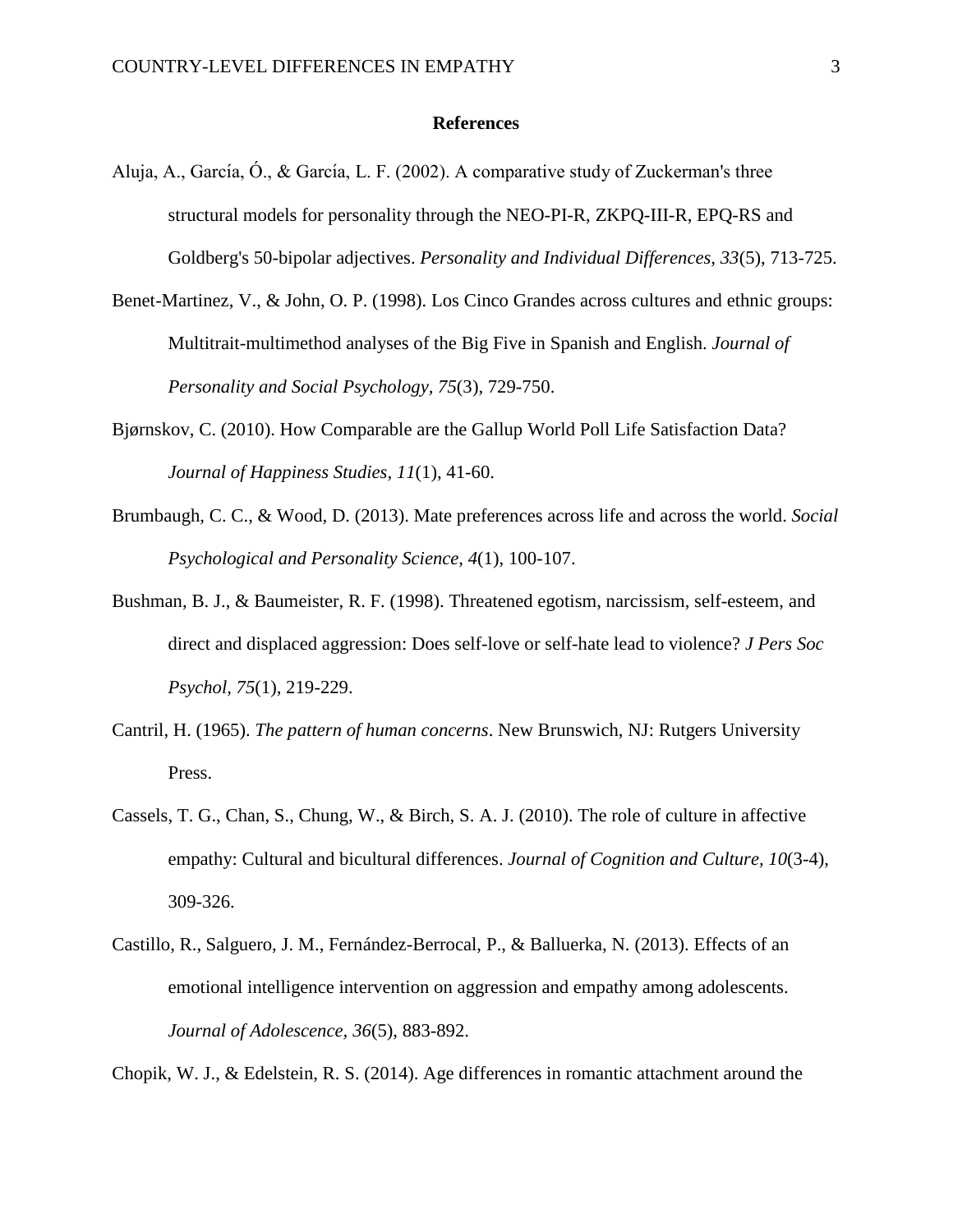world. *Social Psychological and Personality Science, 5*(8), 892-900.

- <span id="page-25-8"></span>Chopik, W. J., Edelstein, R. S., & Fraley, R. C. (2013). From the cradle to the grave: Age differences in attachment from early adulthood to old age. *Journal of Personality, 81*(2), 171-183.
- <span id="page-25-9"></span>Clifton, J. (2012). *Singapore ranks as least emotional country in the world.* Gallup. Retrieved from [http://www.gallup.com/poll/158882/singapore-ranks-least-emotional-country](http://www.gallup.com/poll/158882/singapore-ranks-least-emotional-country-world.aspx)[world.aspx](http://www.gallup.com/poll/158882/singapore-ranks-least-emotional-country-world.aspx)
- <span id="page-25-6"></span>Costa, P. T., & McCrae, R. R. (1992). *Revised NEO Personality Inventory (NEO PI-R) and NEO Five-Factor Inventory (NEOFFI): Professional manual*.
- <span id="page-25-5"></span>Costa, P. T., McCrae, R. R., & Dye, D. A. (1991). Facet scales for agreeableness and conscientiousness: A revision of the NEO Personality Inventory. *Personality and Individual Differences, 12*(9), 887-898.
- <span id="page-25-4"></span>Dalsky, D., Gohm, C. L., Noguchi, K., & Shiomura, K. (2008). Mutual self-enhancement in Japan and the United States. *Journal of Cross-Cultural Psychology, 39*(2), 215-223.
- <span id="page-25-3"></span>Davis, M. H. (1983). Measuring individual differences in empathy: Evidence for a multidimensional approach. *J Pers Soc Psychol, 44*(1), 113-126.
- <span id="page-25-1"></span>Davis, M. H. (1994). *Empathy: A social psychological approach*. Boulder, CO: Westview Press.
- <span id="page-25-0"></span>Decety, J., & Lamm, C. (2006). Human empathy through the lens of social neuroscience. *The Scientific World Journal, 6*, 1146-1163.
- <span id="page-25-7"></span>Doherty, R. W. (1997). The emotional contagion scale: A measure of individual differences. *Journal of Nonverbal Behavior, 21*(2), 131-154.
- <span id="page-25-2"></span>Eisenberg, N., Fabes, R. A., & Spinrad, T. L. (2006). Prosocial Development. In N. Eisenberg, W. Damon, & R. M. Lerner (Eds.), *Handbook of child psychology: Vol. 3, Social,*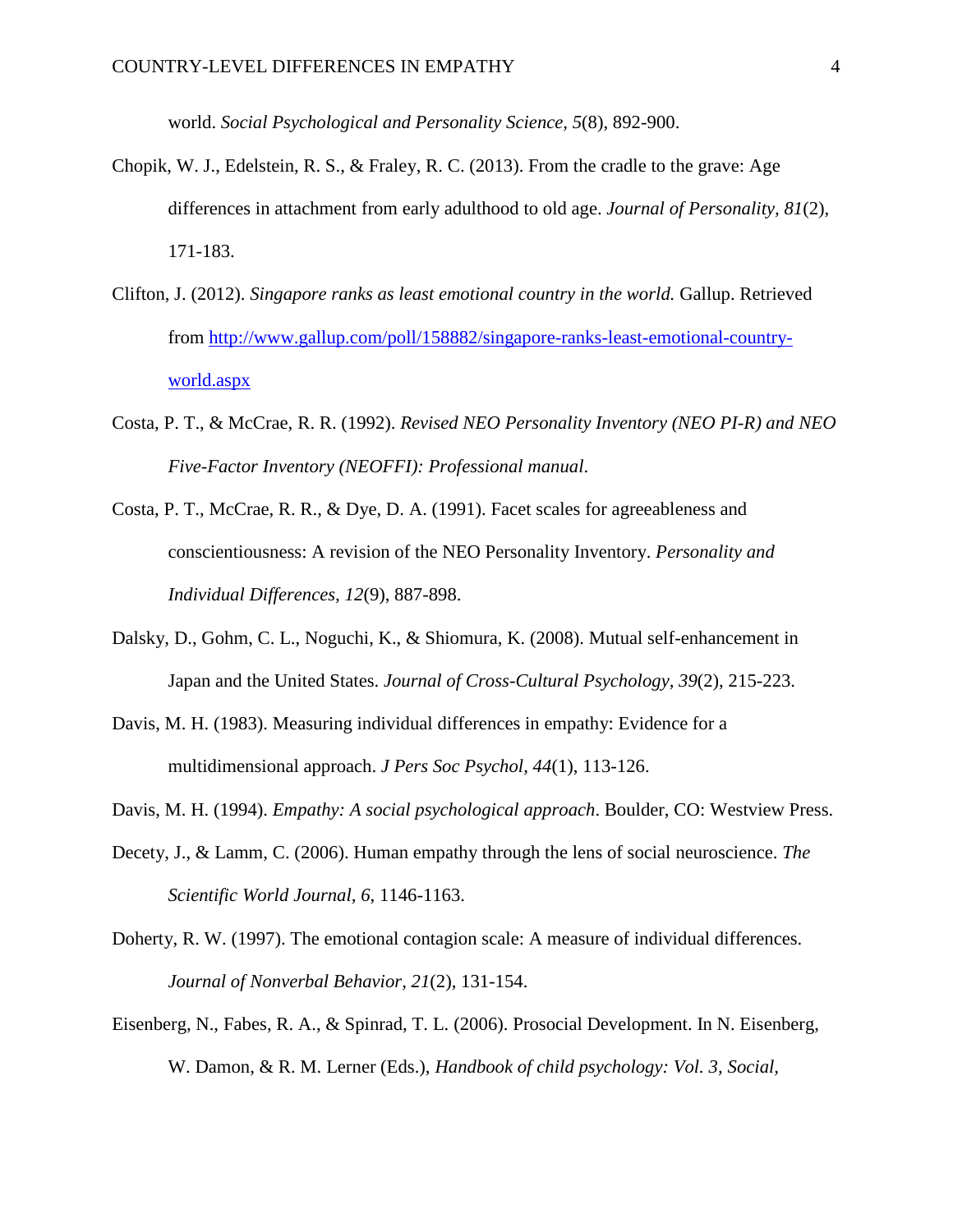*emotional, and personality development (6th ed.).* (pp. 646-718). Hoboken, NJ: John Wiley & Sons Inc.

- <span id="page-26-1"></span>Eisenberg, N., Guthrie, I. K., Murphy, B. C., Shepard, S. A., Cumberland, A., & Carlo, G. (1999). Consistency and development of prosocial dispositions: a longitudinal study. *Child Development, 70*(6), 1360-1372.
- <span id="page-26-5"></span>Eisenberg, N., & Miller, P. A. (1987). The relation of empathy to prosocial and related behaviors. *Psychological Bulletin, 101*(1), 91-119.

<span id="page-26-7"></span>Gallup. (2009). *World Poll Methodology*. Retrieved from Washington, D. C.:

- <span id="page-26-8"></span>Gorodnichenko, Y., & Roland, G. (2011). Individualism, innovation, and long-run growth. *Proceedings of the National Academy of Sciences, 108*(Supplement 4), 21316-21319.
- <span id="page-26-6"></span>Gosling, S. D., Vazire, S., Srivastava, S., & John, O. P. (2004). Should we trust web-based studies? A comparative analysis of six preconceptions about internet questionnaires. *American Psychologist, 59*(2), 93-104.
- <span id="page-26-3"></span>Graziano, W. G., & Eisenberg, N. (1997). Agreeableness: A dimension of personality. In R. Hogan, J. A. Johnson, & S. R. Briggs (Eds.), *Handbook of personality psychology.* (pp. 795-824). San Diego, CA US: Academic Press.
- <span id="page-26-4"></span>Graziano, W. G., Habashi, M. M., Sheese, B. E., & Tobin, R. M. (2007). Agreeableness, empathy, and helping: A person × situation perspective. *J Pers Soc Psychol, 93*(4), 583- 599.
- <span id="page-26-0"></span>Grühn, D., Rebucal, K., Diehl, M., Lumley, M., & Labouvie-Vief, G. (2008). Empathy across the adult lifespan: Longitudinal and experience-sampling findings. *Emotion, 8*(6), 753- 765.
- <span id="page-26-2"></span>Haidt, J., & Keltner, D. (1999). Culture and facial expression: Open-ended methods find more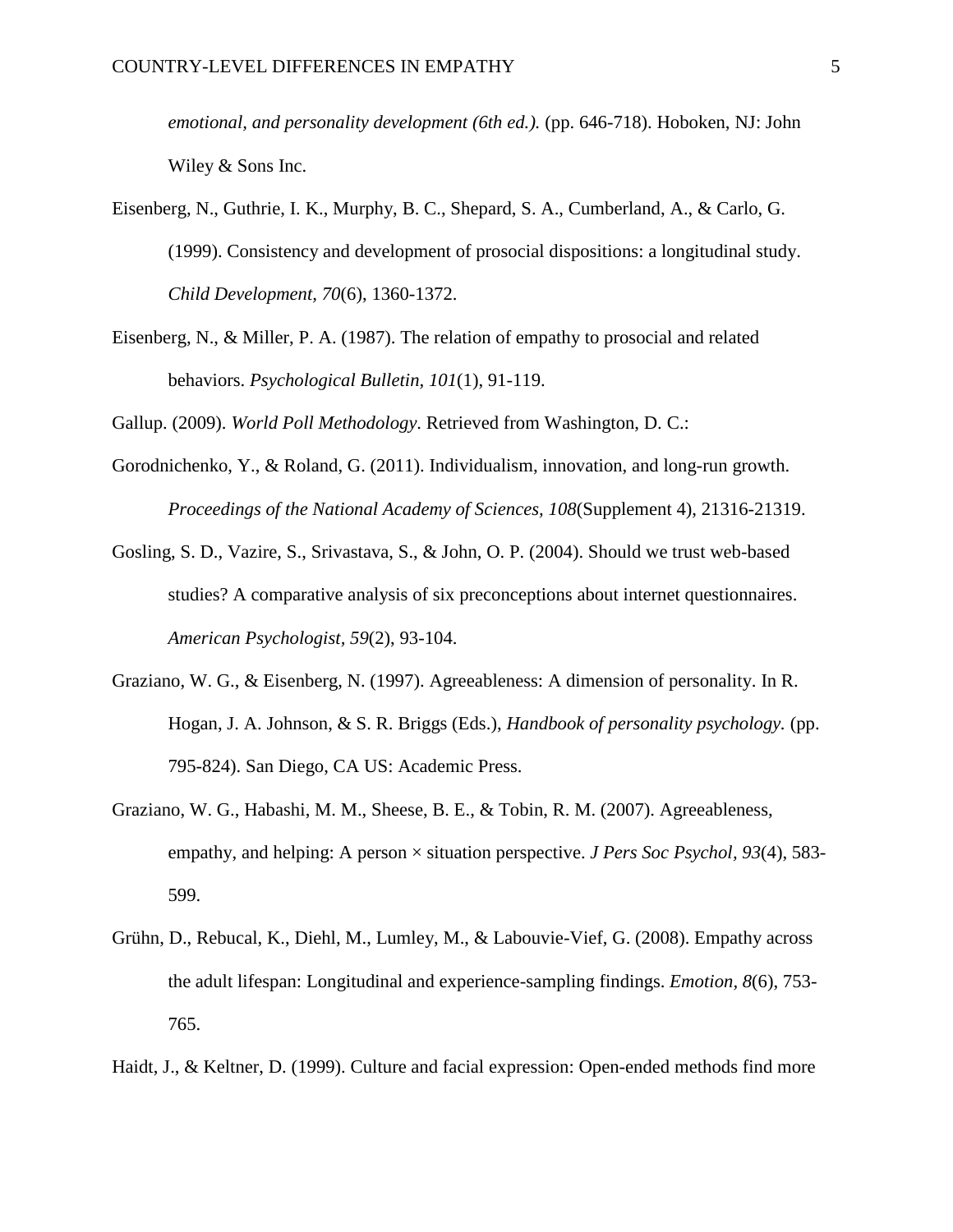expressions and a gradient of recognition. *Cognition and Emotion, 13*(3), 225-266.

- <span id="page-27-2"></span>Harzing, A.-W. (2006). Response Styles in Cross-national Survey Research: A 26-country Study. *International Journal of Cross Cultural Management, 6*(2), 243-266.
- <span id="page-27-7"></span>He, J., van de Vijver, F. J. R., Dominguez Espinosa, A., Abubakar, A., Dimitrova, R., Adams, B. G., . . . Villieux, A. (2015). Socially Desirable Responding: Enhancement and Denial in 20 Countries. *Cross-Cultural Research, 49*(3), 227-249.
- <span id="page-27-6"></span>Heine, S. J., & Lehman, D. R. (2004). Move the body, change the self: Acculturative effects on the self-concept. In M. Schaller & C. S. Crandall (Eds.), *The psychological foundations of culture* (pp. 305-331). Mahwah, NJ: Lawrence Erlbaum Associates, Inc.
- <span id="page-27-4"></span>Helliwell, J., F., Layard, R., & Sachs, J. (2013). *World Happiness Report 2013*. New York, NY: UN Sustainable Development Solutions Network.
- <span id="page-27-1"></span>Hoffman, M. L. (2001). Toward a comprehensive empathy-based theory of prosocial moral development. In A. C. Bohart & D. J. Stipek (Eds.), *Constructive & destructive behavior: Implications for family, school, & society.* (pp. 61-86). Washington, DC: American Psychological Association.
- <span id="page-27-3"></span>Hofstede, G. H., Hofstede, G. J., & Minkov, M. (2010). *Cultures and organizations: Software of the mind*. New York, NY: McGraw-Hill.
- <span id="page-27-5"></span>Inglehart, R., Foa, R., Peterson, C., & Welzel, C. (2008). Development, freedom, and rising happiness: A global perspective (1981-2007). *Perspectives on Psychological Science, 3*(4), 264-285.
- <span id="page-27-0"></span>John, O. P., Caspi, A., Robins, R. W., Moffitt, T. E., & Stouthamer-Loeber, M. (1994). The 'little five': Exploring the nomological network of the five-factor model of personality in adolescent boys. *Child Development, 65*(1), 160-178.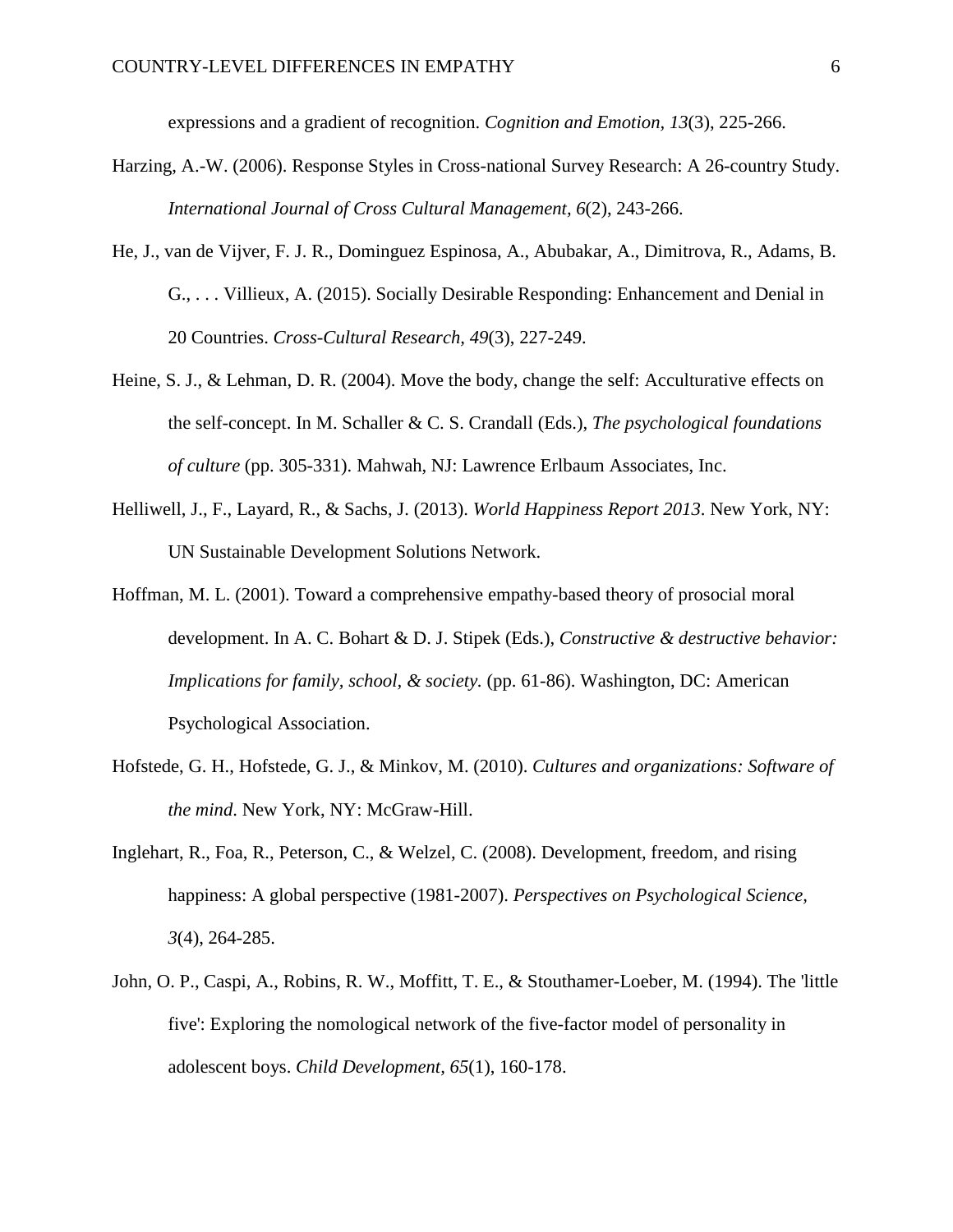- <span id="page-28-7"></span>Johnson, R. C., Danko, G. P., Darvill, T. J., Bochner, S., Bowers, J. K., Huang, Y.-H., . . . Pennington, D. (1989). Cross-cultural assessment of altruism and its correlates. *Personality and Individual Differences, 10*(8), 855-868.
- <span id="page-28-4"></span>Kitayama, S., & Markus, H. R. (2000). The pursuit of happiness and the realization of sympathy: Cultural patterns of self, social relations, and well-being. In E. Diener & E. M. Suh (Eds.), *Culture and subjective well-being.* (pp. 113-161). Cambridge, MA: The MIT Press.
- <span id="page-28-2"></span>Konrath, S., Falk, E., Fuhrel-Forbis, A., Liu, M., Swain, J., Tolman, R., . . . Walton, M. (2015). Can text messages increase empathy and prosocial behavior? The development and initial validation of Text to Connect. *PLoS ONE, 10*(9), e0137585.
- <span id="page-28-0"></span>Konrath, S., & Grynberg, D. (2013). The positive (and negative) psychology of empathy. In D. Watt & J. Panksepp (Eds.), *The neurobiology and psychology of empathy*: Nova Science Publishers, Inc., In press.
- <span id="page-28-1"></span>Konrath, S., Ho, M.-H., & Zarins, S. (2016). The strategic helper: Narcissism and prosocial motives and behaviors. *Current Psychology, 35*(2), 182-194.
- <span id="page-28-3"></span>Konrath, S., O'Brien, E., & Hsing, C. (2011). Changes in dispositional empathy in American college students over time: a meta-analysis. *Personality and Social Psychology Review, 15*(2), 180-198.
- <span id="page-28-5"></span>Labouvie-Vief, G., Diehl, M., Tarnowski, A., & Shen, J. (2000). Age differences in adult personality: Findings from the United States and China. *The Journals of Gerontology: Series B: Psychological Sciences and Social Sciences, 55B*(1), P4-P17.
- <span id="page-28-6"></span>Larrieu, J., & Mussen, P. (1986). Some personality and motivational correlates of children's prosocial behavior. *The Journal of Genetic Psychology: Research and Theory on Human*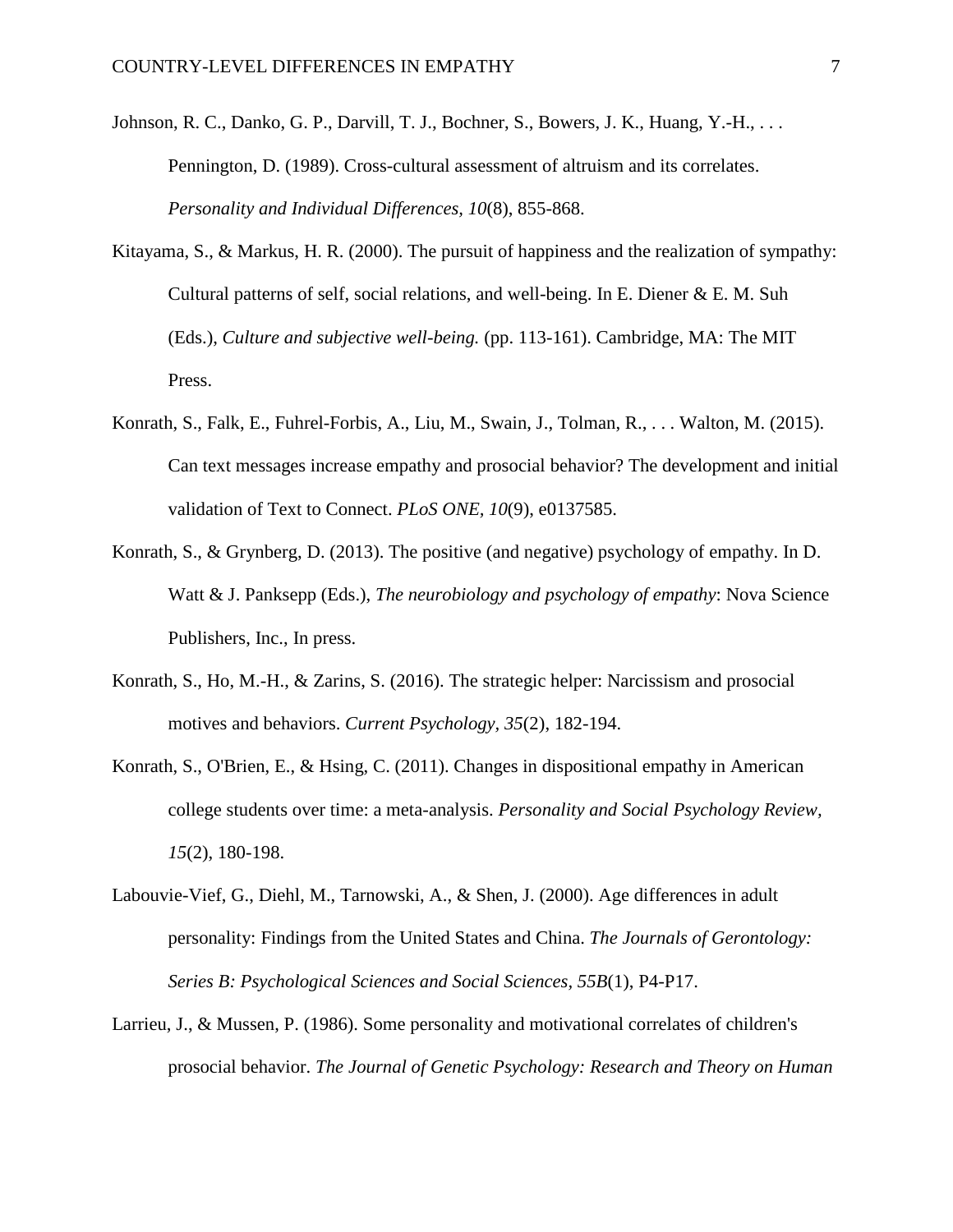*Development, 147*(4), 529-542.

<span id="page-29-4"></span>Lebra, T. S. (1976). *Japanese patterns of behavior*. Honolulu, HI: University of Hawaii Press.

- <span id="page-29-5"></span>Levine, R. V., Norenzayan, A., & Philbrick, K. (2001). Cross-cultural differences in helping strangers. *Journal of Cross-Cultural Psychology, 32*(5), 543-560.
- <span id="page-29-1"></span>Markus, H. R., & Kitayama, S. (1991). Culture and the self: Implications for cognition, emotion, and motivation. *Psychological Review, 98*(2), 224-253.
- <span id="page-29-0"></span>Mayer, J. D., Caruso, D. R., & Salovey, P. (2000). Selecting a measure of emotional intelligence: The case for ability scales. In R. Bar-On & J. D. A. Parker (Eds.), *The handbook of emotional intelligence: Theory, development, assessment, and application at home, school, and in the workplace.* (pp. 320-342). San Francisco, CA: Jossey-Bass.
- <span id="page-29-8"></span>McCrae, R. R., & Terracciano, A. (2005a). Personality profiles of cultures: Aggregate personality traits. *J Pers Soc Psychol, 89*(3), 407-425.
- <span id="page-29-9"></span>McCrae, R. R., & Terracciano, A. (2005b). Universal features of personality traits from the observer's perspective: Data from 50 cultures. *J Pers Soc Psychol, 88*(3), 547-561.
- <span id="page-29-2"></span>O'Brien, E., Konrath, S. H., Grühn, D., & Hagen, A. L. (2013). Empathic concern and perspective taking: Linear and quadratic effects of age across the adult life span. *The Journals of Gerontology: Series B: Psychological Sciences and Social Sciences, 68B*(2), 168-175.
- <span id="page-29-6"></span>Oishi, S. (2010). The psychology of residential mobility: Implications for the self, social relationships, and well-being. *Perspectives on Psychological Science, 5*(1), 5-21.
- <span id="page-29-3"></span>Ostroff, C. (1993). Comparing correlations based on individual-level and aggregated data. *Journal of Applied Psychology, 78*(4), 569.

<span id="page-29-7"></span>Phalet, K., & Schönpflug, U. (2001). Intergenerational Transmission of Collectivism and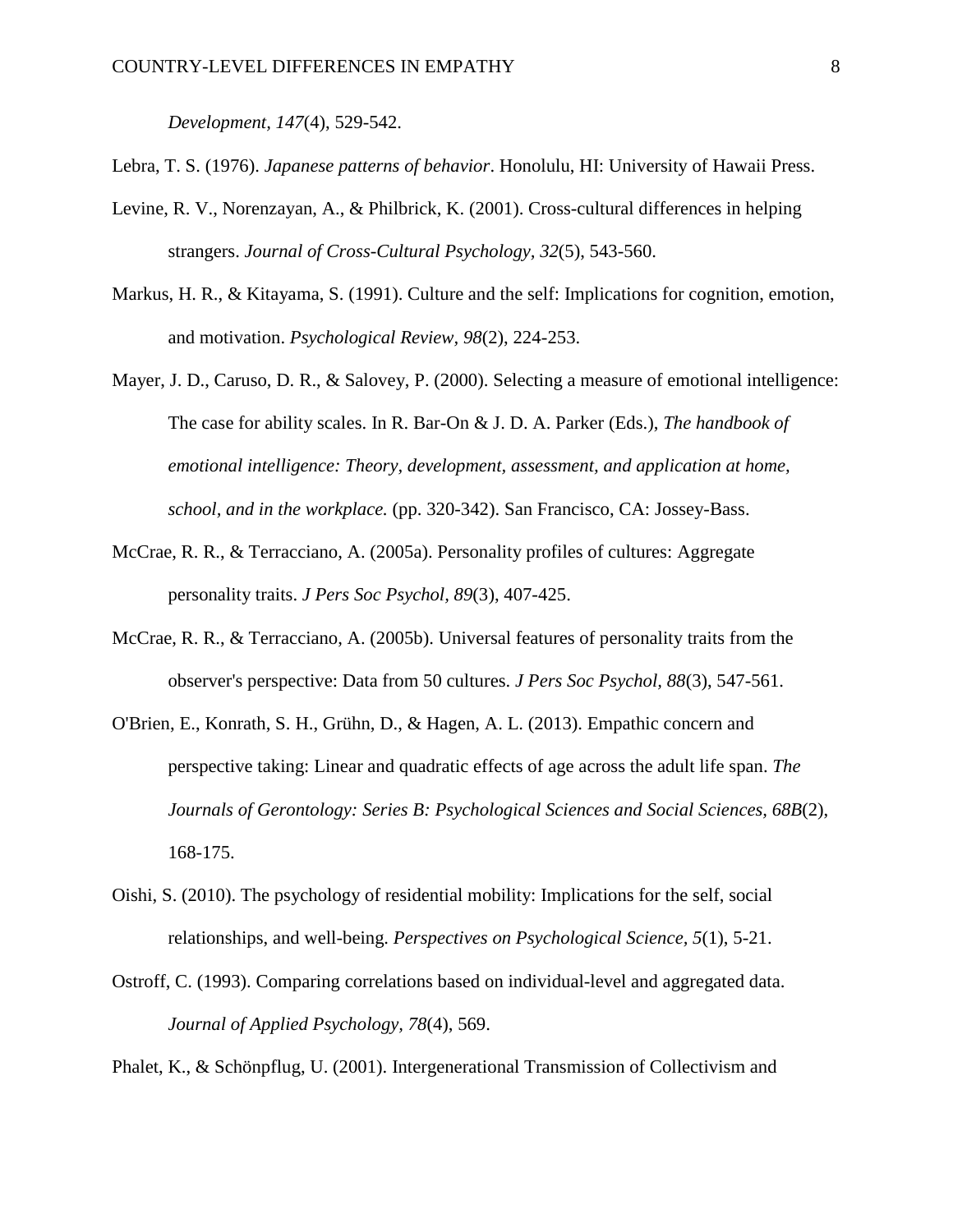Achievement Values in Two Acculturation Contexts: The Case of Turkish Families in Germany and Turkish and Moroccan Families in the Netherlands. *Journal of Cross-Cultural Psychology, 32*(2), 186-201.

- <span id="page-30-6"></span>Rentfrow, P. J. (2010). Statewide differences in personality: Toward a psychological geography of the United States. *American Psychologist, 65*(6), 548-558.
- <span id="page-30-1"></span>Rentfrow, P. J., Gosling, S. D., & Potter, J. (2008). A theory of the emergence, persistence, and expression of geographic variation in psychological characteristics. *Perspectives on Psychological Science, 3*(5), 339-369.
- <span id="page-30-0"></span>Richardson, D. R., Hammock, G. S., Smith, S. M., Gardner, W., & Signo, M. (1994). Empathy as a cognitive inhibitor of interpersonal aggression. *Aggressive Behavior, 20*(4), 275-289.
- <span id="page-30-4"></span>Robinson, W. S. (1950). Ecological correlations and the behavior of individuals. *American Sociological Review, 15*, 351-357.
- <span id="page-30-7"></span>Ross, M., Xun, W. Q. E., & Wilson, A. E. (2002). Language and the bicultural self. *Personality and Social Psychology Bulletin, 28*(8), 1040-1050.
- <span id="page-30-2"></span>Schaller, M., & Murray, D. R. (2008). Pathogens, personality, and culture: Disease prevalence predicts worldwide variability in sociosexuality, extraversion, and openness to experience. *J Pers Soc Psychol, 95*(1), 212-221.
- <span id="page-30-3"></span>Schmitt, D. P., Alcalay, L., Allensworth, M., Allik, J., Ault, L., Austers, I., . . . Scrimali, T. (2004). Patterns and universals of adult romantic attachment across 62 cultural regions: Are models of self and of other pancultural constructs? *Journal of Cross-Cultural Psychology, 35*(4), 367-402.
- <span id="page-30-5"></span>Schmitt, D. P., & Allik, J. (2005). Simultaneous administration of the Rosenberg Self-Esteem Scale in 53 nations: Exploring the universal and culture-specific features of global self-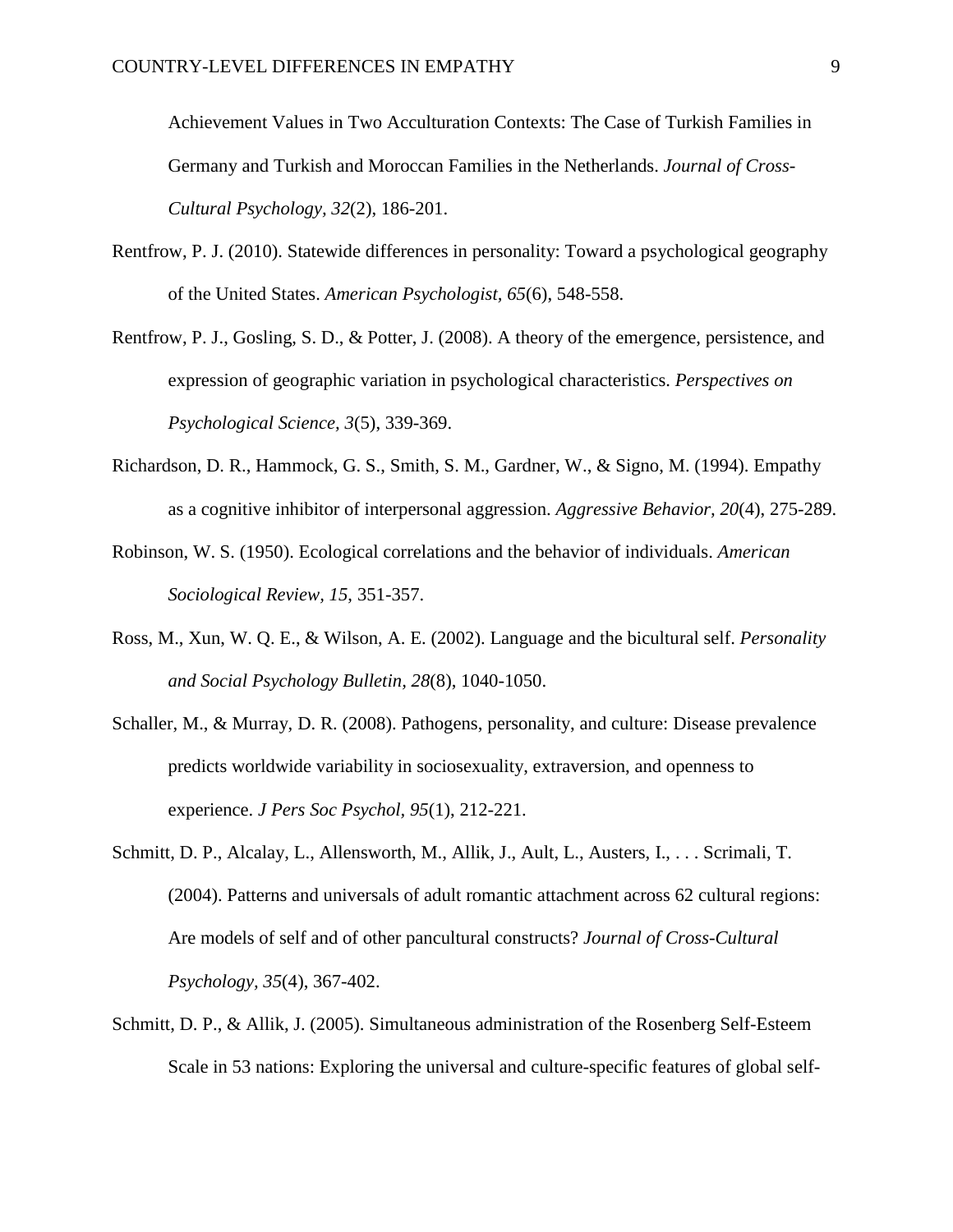esteem. *J Pers Soc Psychol, 89*(4), 623-642.

- <span id="page-31-5"></span>Schmitt, D. P., Allik, J., McCrae, R. R., Benet-Martínez, V., Alcalay, L., Ault, L., . . . Boholst, F. (2007). The geographic distribution of Big Five personality traits: Patterns and profiles of human self-description across 56 nations. *Journal of Cross-Cultural Psychology, 38*(2), 173-212.
- <span id="page-31-6"></span>Schwartz, S. H. (2006). A theory of cultural value orientations: Explication and applications. *Comparative Sociology, 5*(2-3), 137-182.
- <span id="page-31-0"></span>Singh, P., & Dali, C. M. (2013). The value of empathy as an instructional leadership competency for school principals. *Education as Change, 17*(sup1), S65-S78.
- <span id="page-31-1"></span>Soto, J. A., & Levenson, R. W. (2009). Emotion recognition across cultures: The influence of ethnicity on empathic accuracy and physiological linkage. *Emotion, 9*(6), 874-884.
- <span id="page-31-4"></span>Srivastava, S., John, O. P., Gosling, S. D., & Potter, J. (2003). Development of personality in early and middle adulthood: Set like plaster or persistent change? *J Pers Soc Psychol, 84*(5), 1041-1053.
- <span id="page-31-7"></span>Terracciano, A., Abdel-Khalek, A. M., Ádám, N., Adamovová, L., Ahn, C. k., Ahn, H. n., . . . McCrae, R. R. (2005). National character does not reflect mean personality trait levels in 49 cultures. *Science, 310*(5745), 96-100.
- <span id="page-31-3"></span>Tkach, C. T. (2006). Unlocking the treasury of human kindness: Enduring improvements in mood, happiness, and self-evaluations (Doctoral dissertation, University of California, Riverside, 2006). *Dissertation Abstracts International, 67*, 603.
- <span id="page-31-2"></span>Trommsdorff, G., Friedlmeier, W., & Mayer, B. (2007). Sympathy, distress, and prosocial behavior of preschool children in four cultures. *International Journal of Behavioral Development, 31*(3), 284-293.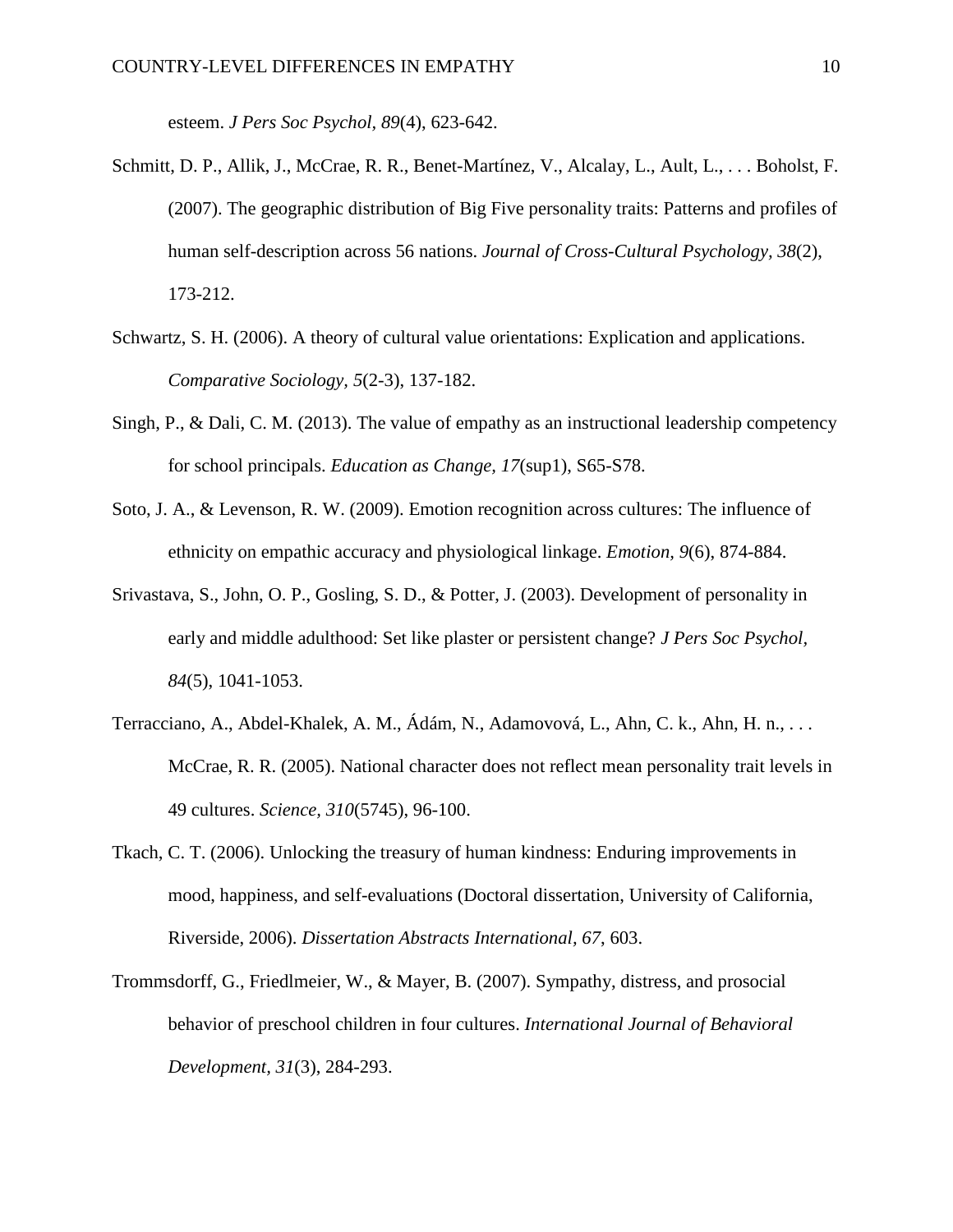<span id="page-32-7"></span>UNDP. (2015). *Human Development Report*. New York, NY: Oxford University Press.

- <span id="page-32-4"></span>van Herk, H., Poortinga, Y. H., & Verhallen, T. M. M. (2004). Response Styles in Rating Scales: Evidence of Method Bias in Data From Six EU Countries. *Journal of Cross-Cultural Psychology, 35*(3), 346-360.
- <span id="page-32-5"></span>Van Ijzendoorn, M. H., & Kroonenberg, P. M. (1988). Cross-cultural patterns of attachment: A meta-analysis of the strange situation. *Child Development, 59*(1), 147-156.
- <span id="page-32-3"></span>Vandello, J. A., & Cohen, D. (1999). Patterns of individualism and collectivism across the United States. *J Pers Soc Psychol, 77*(2), 279-292.
- <span id="page-32-6"></span>Voronov, M., & Singer, J. A. (2002). The myth of individualism-collectivism: A critical review. *The Journal of Social Psychology, 142*(4), 461-480.
- <span id="page-32-2"></span>Wei, M., Liao, K. Y., Ku, T. Y., & Shaffer, P. A. (2011). Attachment, self-compassion, empathy, and subjective well-being among college students and community adults. *Journal of Personality, 79*(1), 191-221.
- <span id="page-32-0"></span>Wu, S., & Keysar, B. (2007). The effect of culture on perspective taking. *Psychological Science, 18*(7), 600-606.
- <span id="page-32-1"></span>Yates, M., & Youniss, J. (1996). Community service and political-moral identity in adolescents. *Journal of Research on Adolescence, 6*(3), 271-284.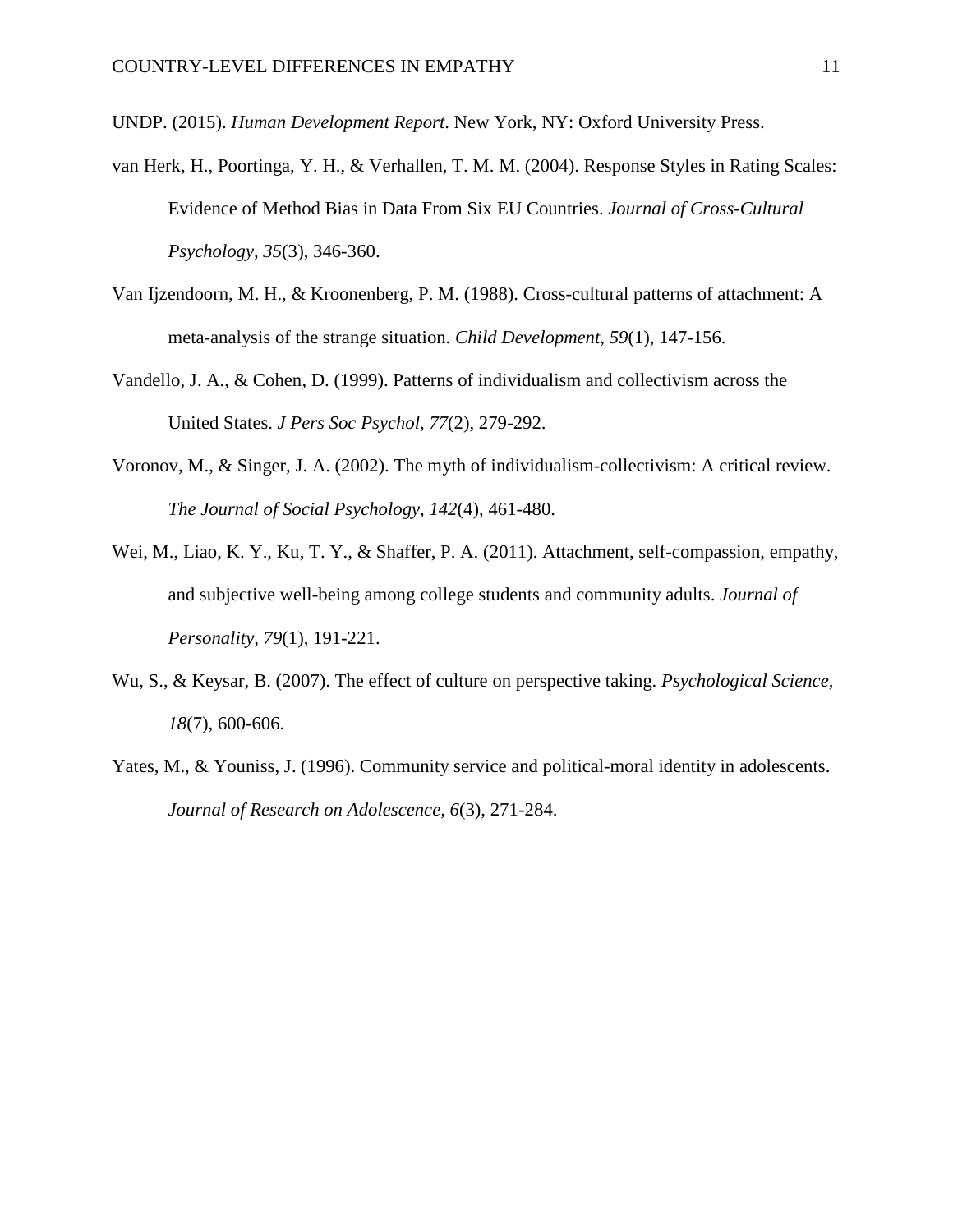$\overline{a}$ 

 $<sup>1</sup>$  There are many dimensions on which countries vary. In the current study, we chose to focus on</sup> constructs that have been shown to be associated with empathy on the individual level. Nevertheless, in many studies comparing cultures [\(e.g., He et al., 2015\)](#page-27-7), it is common to examine how psychological characteristics are related to indicators like Schwartz's [\(2006\)](#page-31-6) value orientations (intellectual autonomy, affective autonomy, embeddedness, egalitarianism, hierarchy, harmony, and mastery). In a series of supplementary analyses, we found that every indicators of country-level empathy were unrelated to country-level value orientations with one exception (Empathic Concern was associated with higher mastery). These analyses and a brief description of the value orientations examined can be found in Supplementary Table 8 (for regression-based analyses).

 $2$  There are a number of studies that have examined cross-cultural differences in the Big Five [\(McCrae & Terracciano, 2005a,](#page-29-8) [2005b;](#page-29-9) [Schmitt et al., 2007;](#page-31-5) [Terracciano et al., 2005\)](#page-31-7). We elected to use the Schmitt scores because they provided the largest set of comparison countries that overlapped with the present report.

 $3$  One common critique with studying cultural dimensions is that many of these indices correlate highly with the development of a country (e.g., its standard of living, access to education, and life expectancy; [Gorodnichenko & Roland, 2011;](#page-26-8) [Voronov & Singer, 2002\)](#page-32-6). In a supplementary analysis, we found that empathy was unrelated to the Human Development Index [\(UNDP, 2015\)](#page-32-7), suggesting that empathy's associations with individualism/collectivism are not subsumed by considering the development of a country (see Supplementary Table 9).

<sup>4</sup> We also examined whether the empathy varied systematically with the percentage of a country's population that spoke English. For example, respondents from a country in which a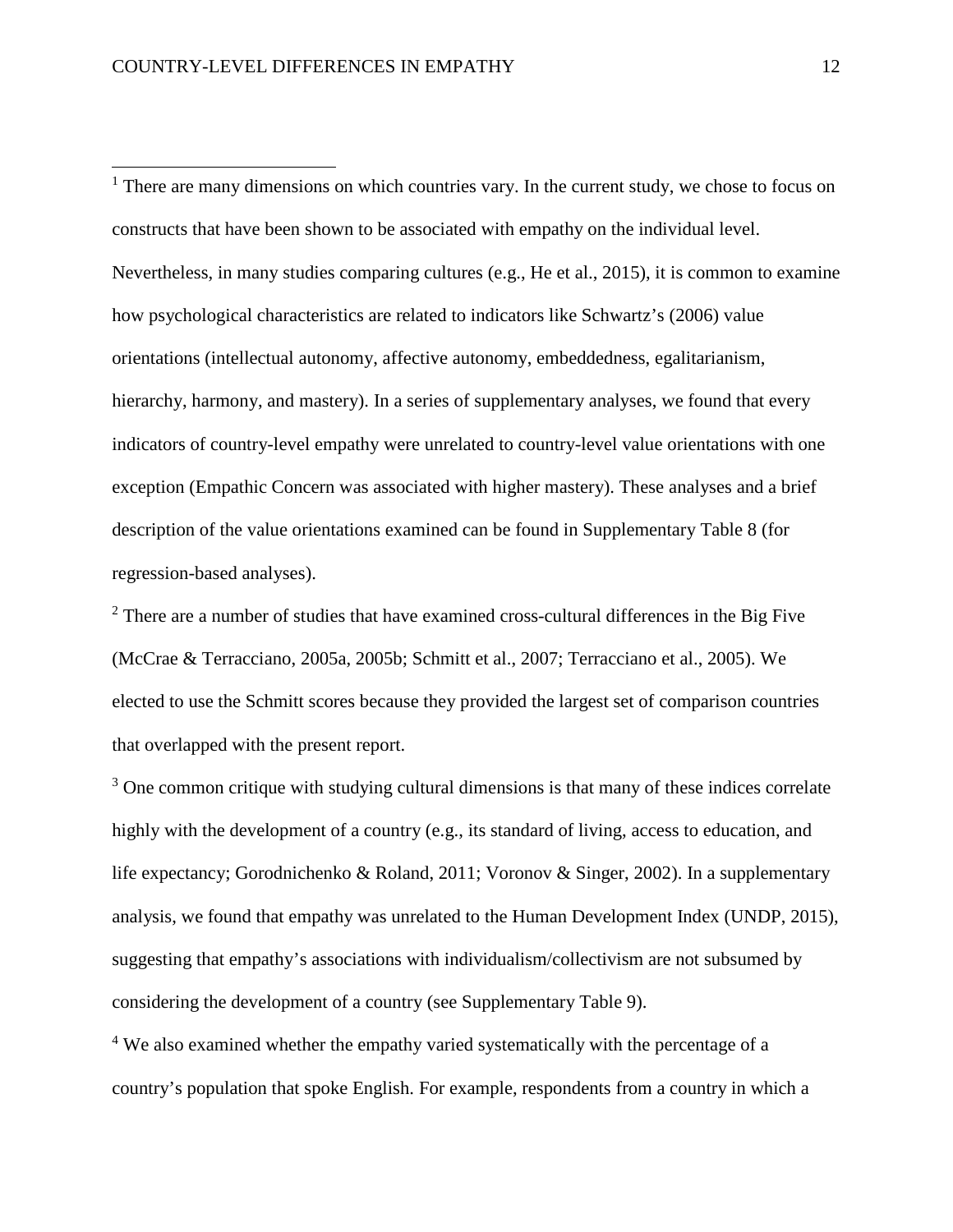l

very small portion of population knows English may be psychologically different than respondents from a country in which knowing English is relatively common, possibly affecting their empathy scores. Reliable percentages of English speakers were available for 50 out of the 63 countries in the current study. The percentage of English speakers within each country was unrelated to Empathic Concern ( $p = .54$ ), Perspective Taking ( $p = .29$ ), and Total Empathy ( $p =$ .35).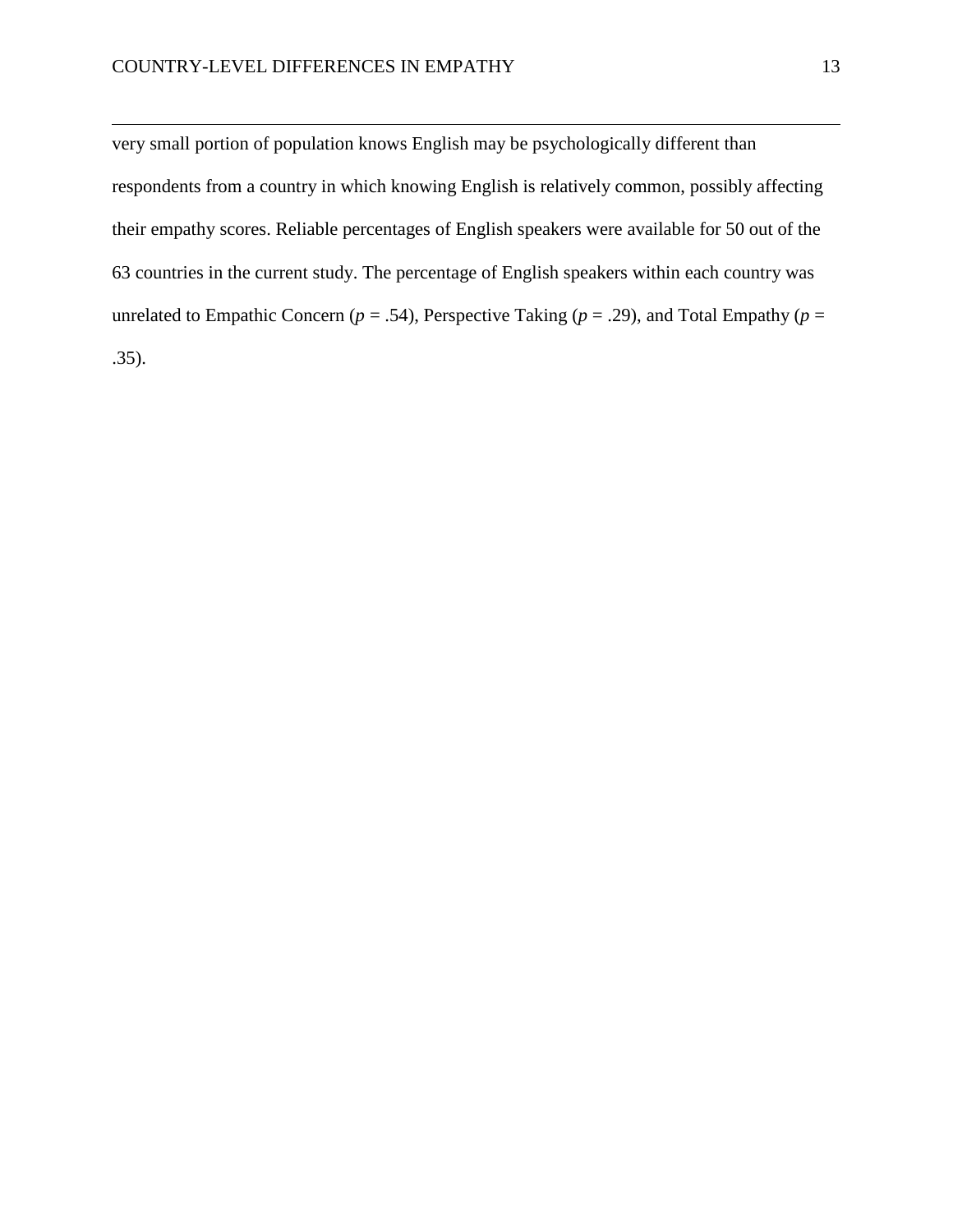# Supplementary Table 1

# *Sample Sizes and Descriptive Statistics*

|                         | <b>Sample</b> |              | Empathic   | $\underline{EC}$ | $\underline{\text{EC}}$ | <b>Perspective Taking</b> |            | $\underline{\mathbf{PT}}$ | $\underline{PT}$ | <b>Total Empathy</b> |            | $\underline{\mathsf{TE}}$ | $\underline{\mathsf{TE}}$ |
|-------------------------|---------------|--------------|------------|------------------|-------------------------|---------------------------|------------|---------------------------|------------------|----------------------|------------|---------------------------|---------------------------|
|                         | <b>Size</b>   | Concern (EC) |            | Rank             | $\alpha$                | (PT)                      |            | Rank                      | $\alpha$         | (TE)                 |            | Rank                      | $\underline{\alpha}$      |
| <b>Cultural Regions</b> | $\mathbf n$   | M            | ${\rm SD}$ |                  |                         | $\mathbf{M}$              | ${\rm SD}$ |                           |                  | M                    | ${\rm SD}$ |                           |                           |
| North America           |               |              |            |                  |                         |                           |            |                           |                  |                      |            |                           |                           |
| Canada                  | 7308          | 3.68         | .80        | 12               | .84                     | 3.63                      | .75        | 15                        | .81              | 3.66                 | .67        | 12                        | .87                       |
| Mexico                  | 181           | 3.67         | .86        | 15               | .83                     | 3.63                      | .72        | 17                        | .78              | 3.65                 | .67        | 14                        | .84                       |
| Puerto Rico             | 41            | 3.60         | .89        | 26               | .83                     | 3.67                      | .69        | 9                         | .74              | 3.64                 | .67        | 16                        | .84                       |
| <b>US</b>               | 77537         | 3.78         | .77        | 5                | .83                     | 3.67                      | .74        | 10                        | .82              | 3.72                 | .66        | $\tau$                    | .87                       |
| South America           |               |              |            |                  |                         |                           |            |                           |                  |                      |            |                           |                           |
| Argentina               | 141           | 3.46         | .81        | 46               | .82                     | 3.45                      | .74        | 49                        | .76              | 3.46                 | .63        | 48                        | .82                       |
| <b>Brazil</b>           | 227           | 3.46         | .80        | 47               | .80                     | 3.43                      | $.80\,$    | 52                        | .78              | 3.44                 | .68        | 51                        | .84                       |
| Chile                   | 46            | 3.61         | .78        | 25               | .80                     | 3.61                      | .75        | 19                        | .77              | 3.61                 | .65        | 25                        | .83                       |
| Colombia                | 36            | 3.46         | .80        | 44               | .76                     | 3.54                      | .86        | 33                        | $.82\,$          | 3.50                 | .76        | 40                        | .87                       |
| Ecuador                 | 39            | 4.12         | .50        | $\mathbf{1}$     | .63                     | 3.82                      | .63        | $\sqrt{2}$                | .69              | 3.97                 | .52        | $\mathbf{1}$              | .80                       |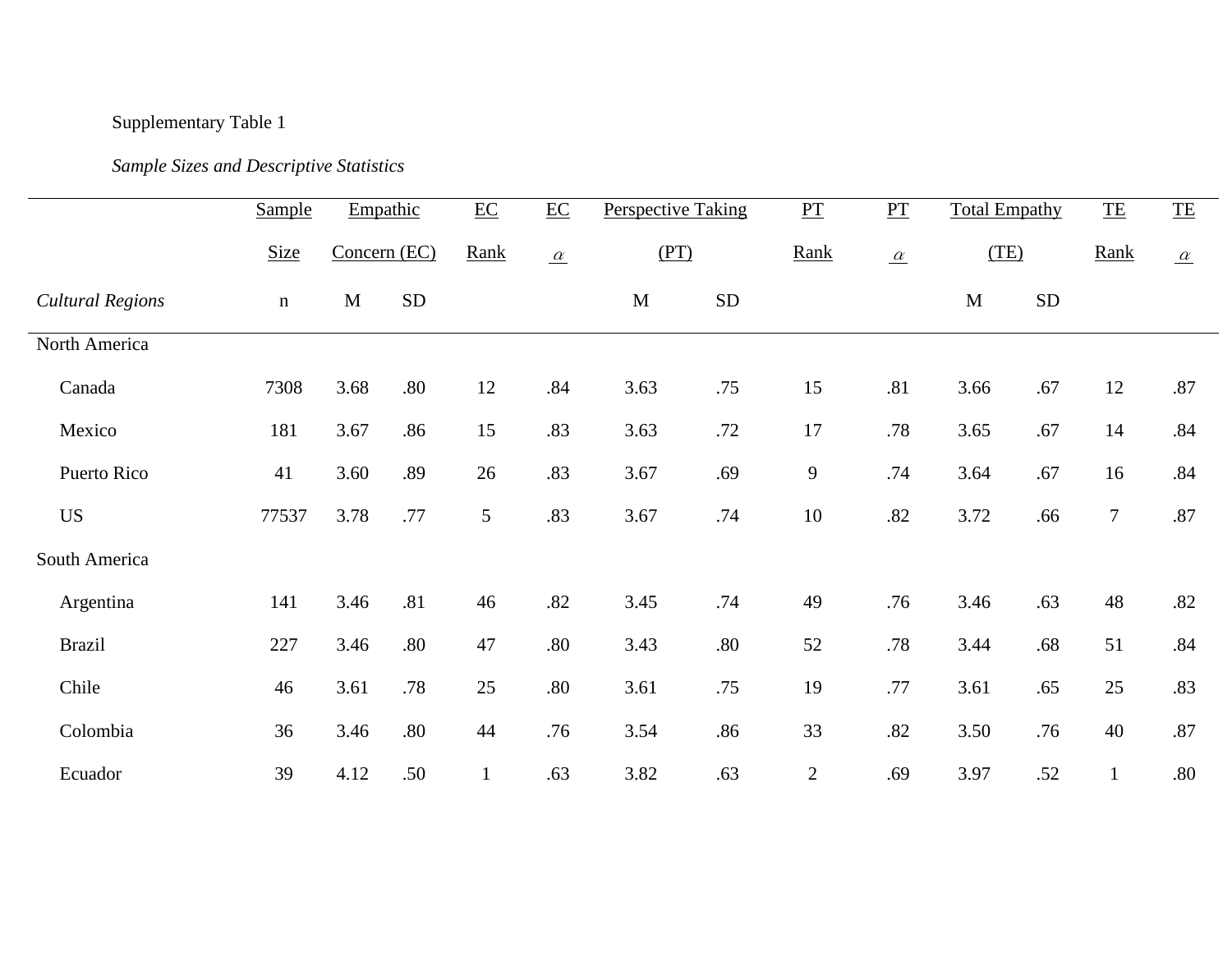| Peru        | 35   | 3.74 | 1.00    | 9  | .91 | 3.79 | .80 | 3              | .76 | 3.77 | .78 | 3              | .88     |
|-------------|------|------|---------|----|-----|------|-----|----------------|-----|------|-----|----------------|---------|
| Venezuela   | 24   | 3.39 | .46     | 54 | .47 | 3.13 | .65 | 63             | .76 | 3.26 | .48 | 62             | .76     |
| West Europe |      |      |         |    |     |      |     |                |     |      |     |                |         |
| Austria     | 244  | 3.58 | .78     | 29 | .83 | 3.59 | .73 | 25             | .77 | 3.58 | .65 | 27             | .85     |
| Belgium     | 459  | 3.54 | .73     | 38 | .80 | 3.52 | .74 | 37             | .79 | 3.53 | .63 | 36             | $.84\,$ |
| Denmark     | 749  | 3.78 | .78     | 6  | .82 | 3.74 | .72 | $\overline{4}$ | .79 | 3.76 | .65 | $\overline{4}$ | .86     |
| Finland     | 428  | 3.24 | .80     | 61 | .84 | 3.42 | .74 | 53             | .81 | 3.33 | .65 | 58             | .86     |
| France      | 818  | 3.60 | .76     | 27 | .81 | 3.50 | .76 | 41             | .79 | 3.55 | .65 | 31             | .85     |
| Germany     | 3614 | 3.62 | .70     | 20 | .77 | 3.60 | .71 | $20\,$         | .78 | 3.61 | .61 | 22             | .84     |
| Iceland     | 52   | 3.30 | .72     | 59 | .75 | 3.60 | .73 | $22\,$         | .78 | 3.45 | .57 | 50             | .78     |
| Ireland     | 328  | 3.56 | $.80\,$ | 35 | .82 | 3.49 | .76 | $44$           | .79 | 3.52 | .67 | 38             | .85     |
| Luxembourg  | 37   | 3.56 | .73     | 36 | .84 | 3.70 | .65 | $\overline{7}$ | .78 | 3.63 | .56 | 18             | .83     |
| Netherlands | 653  | 3.44 | .75     | 49 | .82 | 3.54 | .74 | 32             | .81 | 3.49 | .64 | 42             | .86     |
| Norway      | 524  | 3.42 | .83     | 50 | .85 | 3.53 | .79 | 36             | .83 | 3.47 | .72 | 44             | $.88\,$ |
| Sweden      | 766  | 3.40 | .84     | 52 | .85 | 3.49 | .77 | $42\,$         | .80 | 3.45 | .70 | 49             | .87     |
| Switzerland | 378  | 3.57 | .73     | 33 | .80 | 3.54 | .74 | 30             | .79 | 3.56 | .65 | 30             | .86     |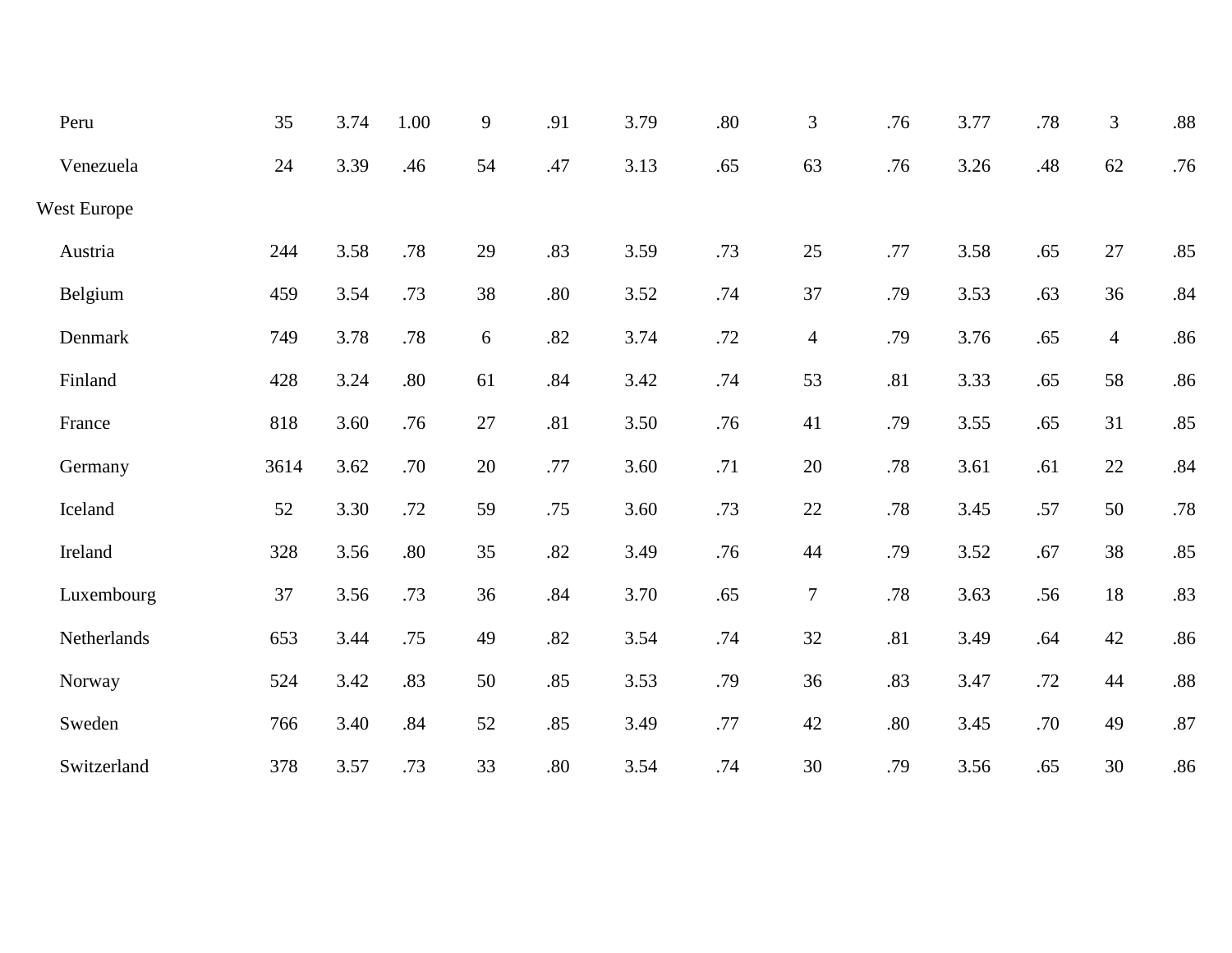| $\ensuremath{\text{UK}}\xspace$ | 2754 | 3.49 | .83  | 41 | .84 | 3.44 | .80     | 51 | .82     | 3.47 | .71 | 47 | $.88\,$ |
|---------------------------------|------|------|------|----|-----|------|---------|----|---------|------|-----|----|---------|
| Eastern Europe                  |      |      |      |    |     |      |         |    |         |      |     |    |         |
| Czech Republic                  | 84   | 3.32 | .70  | 57 | .74 | 3.42 | .73     | 54 | .76     | 3.37 | .59 | 55 | .79     |
| Estonia                         | 53   | 3.18 | .80  | 62 | .84 | 3.36 | .69     | 57 | .74     | 3.27 | .66 | 61 | .86     |
| Hungary                         | 126  | 3.53 | .84  | 39 | .84 | 3.51 | .83     | 39 | .82     | 3.52 | .71 | 39 | .87     |
| Latvia                          | 23   | 3.34 | 1.06 | 56 | .93 | 3.40 | .71     | 55 | .74     | 3.37 | .78 | 56 | .89     |
| Lithuania                       | 32   | 3.15 | .75  | 63 | .72 | 3.16 | .79     | 62 | .80     | 3.15 | .69 | 63 | $.84\,$ |
| Poland                          | 159  | 3.29 | .80  | 60 | .78 | 3.35 | $.80\,$ | 58 | .79     | 3.32 | .69 | 60 | .84     |
| Romania                         | 152  | 3.44 | .86  | 48 | .81 | 3.32 | .74     | 59 | .77     | 3.38 | .62 | 54 | .83     |
| Serbia                          | 38   | 3.59 | .88  | 28 | .80 | 3.68 | .67     | 8  | .72     | 3.64 | .65 | 17 | .81     |
| Slovakia                        | 30   | 3.30 | .84  | 58 | .80 | 3.39 | .64     | 56 | .66     | 3.35 | .65 | 57 | .82     |
| Slovenia                        | 89   | 3.58 | .83  | 32 | .85 | 3.55 | .68     | 29 | .72     | 3.56 | .66 | 29 | .85     |
| South Europe                    |      |      |      |    |     |      |         |    |         |      |     |    |         |
| Bulgaria                        | 42   | 3.39 | .74  | 53 | .76 | 3.27 | $.80\,$ | 61 | .77     | 3.33 | .68 | 59 | .84     |
| Croatia                         | 71   | 3.46 | .80  | 45 | .86 | 3.47 | .76     | 46 | .77     | 3.47 | .65 | 46 | .84     |
| Greece                          | 133  | 3.62 | .76  | 22 | .80 | 3.64 | .74     | 12 | $.78\,$ | 3.63 | .62 | 19 | .82     |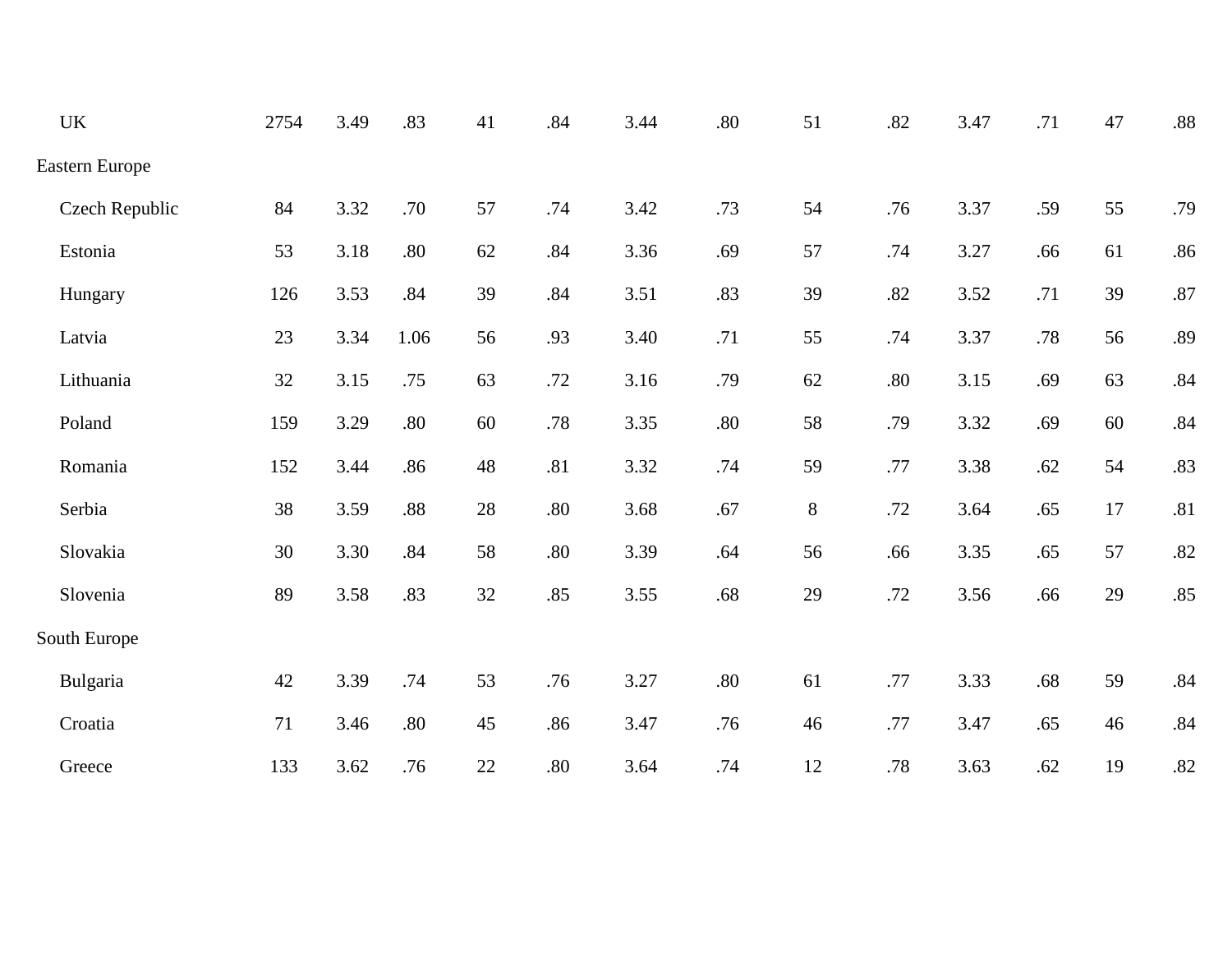| Italy                       | 208  | 3.66 | .68 | 18             | .74     | 3.59 | .70     | 27           | .76 | 3.62 | .57 | 20             | $.80\,$ |
|-----------------------------|------|------|-----|----------------|---------|------|---------|--------------|-----|------|-----|----------------|---------|
| Portugal                    | 184  | 3.47 | .79 | 43             | .83     | 3.50 | .76     | 40           | .82 | 3.49 | .65 | 43             | .86     |
| Spain                       | 312  | 3.62 | .75 | 21             | .81     | 3.54 | .77     | 35           | .79 | 3.58 | .64 | 28             | .84     |
| Middle East                 |      |      |     |                |         |      |         |              |     |      |     |                |         |
| Israel                      | 97   | 3.66 | .79 | 17             | .81     | 3.62 | .83     | 18           | .86 | 3.64 | .68 | 15             | .86     |
| Kuwait                      | 22   | 3.69 | .55 | 11             | .75     | 3.66 | .76     | 11           | .85 | 3.68 | .57 | 10             | .86     |
| Saudi Arabia                | 24   | 3.89 | .71 | $\overline{2}$ | .79     | 3.89 | .67     | $\mathbf{1}$ | .84 | 3.89 | .55 | $\overline{2}$ | $.82\,$ |
| Turkey                      | 41   | 3.63 | .88 | 19             | $.87\,$ | 3.59 | .74     | 24           | .80 | 3.61 | .70 | 23             | $.88\,$ |
| <b>United Arab Emirates</b> | 44   | 3.88 | .76 | 3              | .79     | 3.63 | .71     | 13           | .73 | 3.76 | .63 | 5              | $.82\,$ |
| Africa                      |      |      |     |                |         |      |         |              |     |      |     |                |         |
| South Africa                | 176  | 3.42 | .87 | 51             | .86     | 3.46 | .71     | 48           | .77 | 3.44 | .67 | 52             | .85     |
| Oceania                     |      |      |     |                |         |      |         |              |     |      |     |                |         |
| Australia                   | 2591 | 3.47 | .81 | 42             | .84     | 3.47 | $.80\,$ | 47           | .83 | 3.47 | .70 | 45             | $.87\,$ |
| New Zealand                 | 653  | 3.49 | .83 | 40             | .84     | 3.49 | .75     | 43           | .79 | 3.49 | .68 | 41             | $.87\,$ |
| South/Southeast Asia        |      |      |     |                |         |      |         |              |     |      |     |                |         |
| India                       | 229  | 3.62 | .76 | 23             | .76     | 3.45 | .77     | 50           | .76 | 3.53 | .64 | 35             | .81     |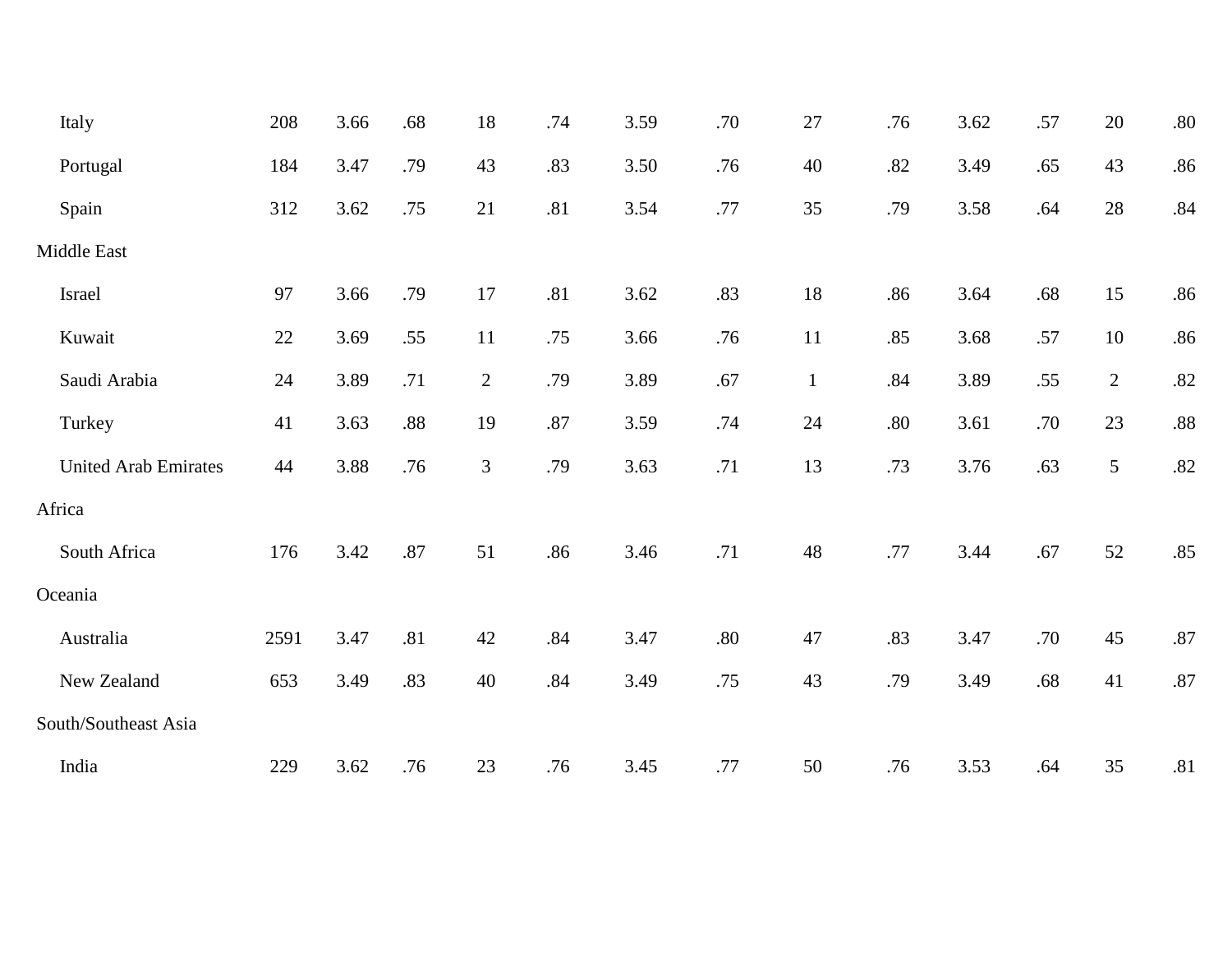| Indonesia       | 31     | 3.61 | .73 | 24               | .78 | 3.63 | .85     | 16 | .85     | 3.62 | .70 | 21 | .87     |
|-----------------|--------|------|-----|------------------|-----|------|---------|----|---------|------|-----|----|---------|
| Malaysia        | 81     | 3.72 | .75 | 10               | .83 | 3.59 | .71     | 26 | .77     | 3.66 | .62 | 11 | $.84\,$ |
| Pakistan        | $22\,$ | 3.78 | .78 | $\boldsymbol{7}$ | .80 | 3.31 | $.72\,$ | 60 | .62     | 3.55 | .55 | 32 | .69     |
| Philippines     | 116    | 3.67 | .67 | 14               | .72 | 3.63 | .64     | 14 | .71     | 3.65 | .54 | 13 | $.78\,$ |
| Singapore       | 151    | 3.58 | .70 | 31               | .80 | 3.51 | .59     | 38 | .78     | 3.54 | .58 | 33 | .83     |
| East Asia       |        |      |     |                  |     |      |         |    |         |      |     |    |         |
| China           | 162    | 3.55 | .74 | 37               | .80 | 3.54 | .72     | 34 | .76     | 3.54 | .61 | 34 | $.82\,$ |
| Hong Kong       | 94     | 3.57 | .71 | 34               | .79 | 3.49 | .70     | 45 | .77     | 3.53 | .60 | 37 | .83     |
| Japan           | 332    | 3.58 | .76 | 30               | .81 | 3.60 | .76     | 23 | .81     | 3.59 | .66 | 26 | .86     |
| Korea           | 139    | 3.76 | .82 | $8\,$            | .86 | 3.73 | .76     | 5  | $.84\,$ | 3.74 | .68 | 6  | $.88\,$ |
| Russia          | 59     | 3.34 | .94 | 55               | .87 | 3.54 | .84     | 31 | .83     | 3.44 | .79 | 53 | .89     |
| Taiwan          | 53     | 3.82 | .73 | $\overline{4}$   | .82 | 3.60 | .66     | 21 | .70     | 3.71 | .58 | 8  | .81     |
| Thailand        | 63     | 3.68 | .75 | 13               | .77 | 3.55 | .78     | 28 | $.80\,$ | 3.61 | .65 | 24 | .83     |
| Central America |        |      |     |                  |     |      |         |    |         |      |     |    |         |
| Costa Rica      | 30     | 3.66 | .70 | 16               | .85 | 3.71 | $.68$   | 6  | .71     | 3.69 | .65 | 9  | .82     |
|                 |        |      |     |                  |     |      |         |    |         |      |     |    |         |

*Note.* Country/region-level means were included if the sample size surpassed  $N = 20$ . In a fixed effects regression, we examined the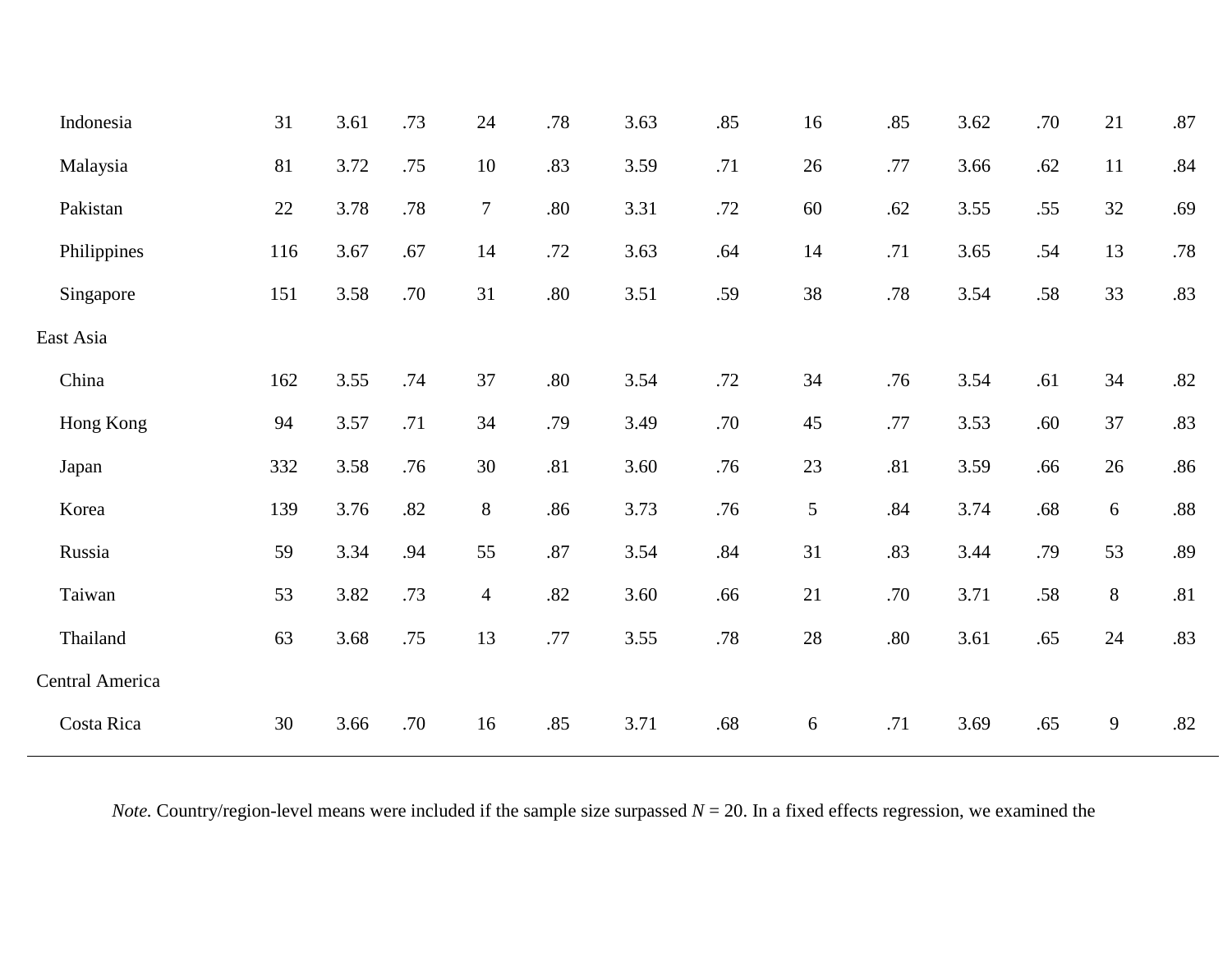effect size of the differences between countries. The magnitude of cross-country differences were small (Empathic Concern:  $\eta^2$ <sub>P</sub>  $= .019$ ; Perspective Taking:  $\eta^2$ <sub>p</sub> = .008; Total Empathy:  $\eta^2$ <sub>p</sub> = .017).